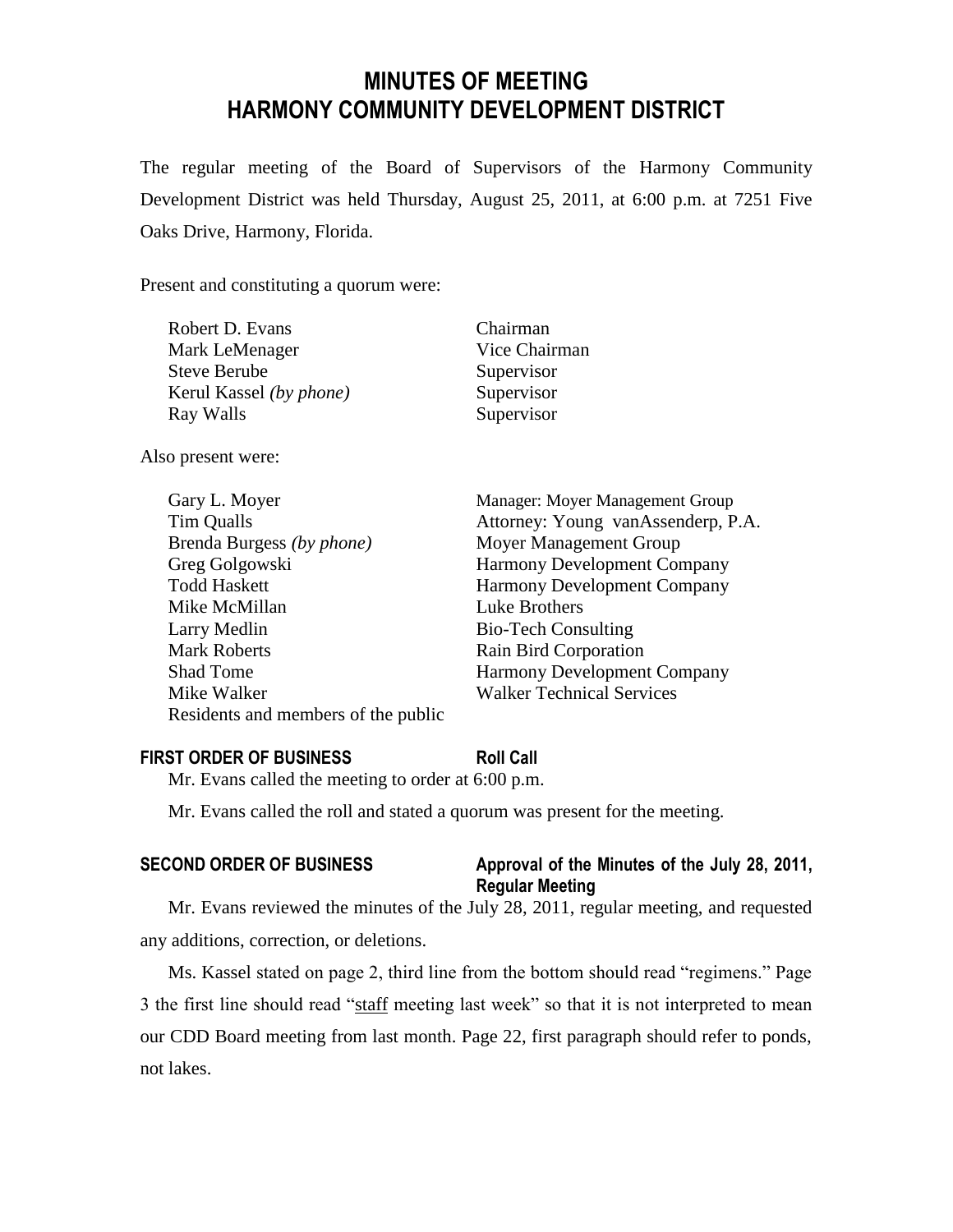On MOTION by Mr. Walls, seconded by Mr. LeMenager, with all in favor, unanimous approval was given to minutes of the July 28, 2011, meeting, as amended.

## **THIRD ORDER OF BUSINESS Subcontractor Reports**

## **A. Landscaping – Luke Brothers**

Mr. McMillan reviewed the landscaping report as contained in the agenda package and is available for public review in the District Office during normal business hours.

Mr. McMillan stated for about the past three weeks, we have been spraying daily for chinch bugs, which normally attack St. Augustine or Floratam grass. The process is that we spray 10 to 14 days later, it dies out, and we replace the sod. We have been replacing that at our cost as identified within our contract. With all the rain, we have seen a significant growth of weeds, and we have been trying to address those. We have been treating many of the areas along many of the roadways and alleys in the back, hidden areas of the property. Some of the areas that were damaged when we discovered the problem with Maxicom have been replaced. One area is along Cat Brier that we scheduled for this week but has been rescheduled for next week because the sod farm is under water. There is an area on Schoolhouse that we replaced with Bahia grass, which is more environmentally friendly, needs less water and is not as susceptible to insects as Floratam or St. Augustine. We have been reviewing the irrigation system, making sure the heads are spraying in the right direction, that they are not too low but are raised up to their proper height, and making sure everything is working.

Mr. Berube stated for the past couple months, I have been silent regarding Luke Brothers, and I do not want anyone to think that I am happy with their performance because I am not. Most of the street trees have not been trimmed and branches are dangling on the sidewalks. There is no doubt the grass has become greener in most locations and a lot of turf has been replaced. My concern this month is that there are about \$3,000 in bills for irrigation work that is on ground or above ground, primarily sprinkler head replacements. In the past, we rarely had an on-ground or above-ground sprinkler head replacement, and when we had them, it was detailed as changing out rotors or spray heads or whatever the case was. There is a remarkable lack of detail on all these bills. Suddenly, irrigation maintenance is way over budget, as is water, which are probably related. Last month, I raised the issue of on-ground sprinkler heads that we are now being billed for, and this month we have \$3,000 in invoices. The contract is devoid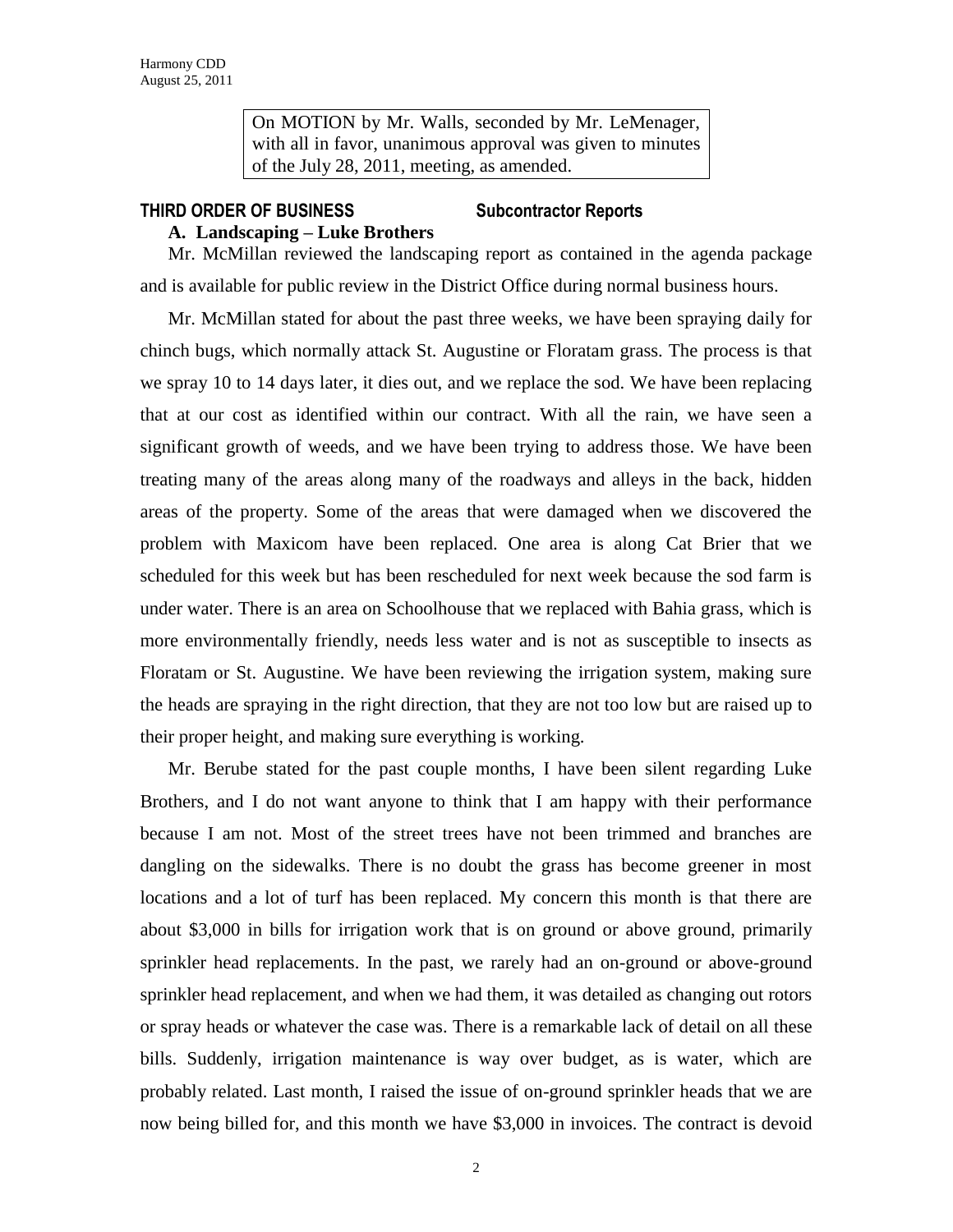of who has the problem, but in the past, we always assumed that if something on the ground was damaged, it was the responsibility of Luke Brothers because we presumed their staff damaged the heads. Last month the invoice was not as large as this month, but one of the invoices for \$2,500 is several months old. I would like Mr. Haskett's comments on why we have such an increase for on-ground sprinkler head replacements.

Mr. Evans stated Mr. Haskett raised the issue quite some time ago about the deterioration and the age of our irrigation system. It is becoming more brittle and more areas are becoming exposed. It is my understanding that if there is a break in the system with the irrigation heads, Luke Brothers is supposed to provide those broken heads and other materials to Mr. Haskett.

Mr. Haskett stated that is correct; otherwise, their invoice does not get paid.

Mr. Evans stated I just wanted to clarify that there is a procedure that Luke Brothers follows. I share Mr. Berube's concerns, but we really want to understand if we need to anticipate this level of repairs going forward because the system is getting older and did the pressure problems with Toho Water Authority contribute to it.

Mr. Haskett stated my opinion is that you are seeing a sudden increase in repairs because of the lack of properly checking the irrigation heads in prior months. Once I address it with them, then they will be more diligent in addressing the issues of irrigation heads that are broken. Mr. McMillan, however, may have a different opinion.

Mr. Evans asked is it a matter of timing or is it cyclical? Mr. Berube raises a good point that we anticipate a certain number of repairs in a month but the next month the number spikes. Is that relative to this rush to repair them, or is it the timing of repairs or timing of when the invoices were received?

Mr. Haskett stated some of the invoices are older invoices that Mr. McMillan and I discussed, and these invoices date back several months. I refused to present them to the Board for payment until I understood them better and was convinced that they need to be paid. Those invoices total \$400 or \$500. The majority of the invoices are a result of them getting a lot of heads repaired at once. You will see that every zone or every controller has a lot of repairs recently. In my opinion, that is not the proper way to make those repairs. They should be reviewing the system monthly and making repairs as needed at that time, which should be just a few heads at a time.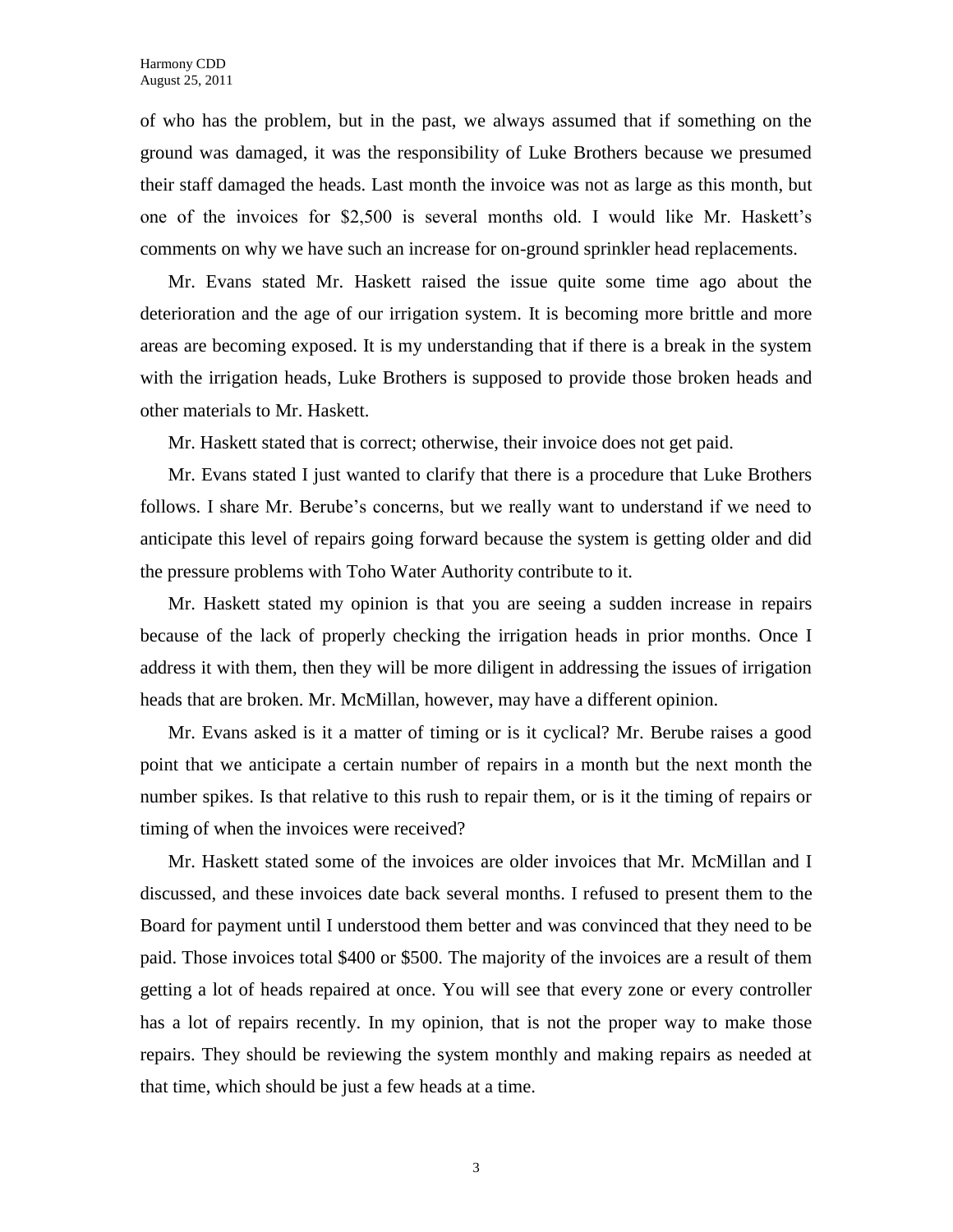Mr. McMillan stated a sprinkler head is designed to work five to seven years before the gears break down and it starts not operating. If anything is damaged by us, such as a head that is installed next to a sidewalk and is hit by our equipment, we repair that at our cost because we installed it incorrectly. While there were some significant increases last month, this month is less than one-third of that invoice, and we are about 90% through the system. There have been a lot of clocks that did not have any issues with heads because last month we took a lot of time to make sure everything was working perfectly. That ties into what Mr. Haskett was saying. A lot of that is the time of year, how often the system is running, how often the heads are popping up and down, along with the age of the system.

Mr. Berube asked based on what happened in the last couple months, which seems to be a spike, do you anticipate that these levels will continue or should we return to a lower level? I understand it is a wild guess. The contract is not clear and there are a lot of verbal agreements with regard to this situation, but I want to get a handle on it. We are approaching the end of the fiscal year, and now we anticipate a lower surplus going into next year. The point I would like to make is the level of detail on the invoices is lacking. I would like to see more detail.

Mr. Walls stated I am not saying Luke Brothers is doing anything wrong, but I question the wisdom in having the same people who are supposed to maintain the system also being the ones who repair it when it is broken, especially when they are billing per repair. There is not a lot of incentive to take care of the system that is there if they will get paid a handsome sum to fix something that is broken. I noticed the agenda package includes a proposal to have another employee perform that work, and I do not know if that is the right option or not. I think it is worth exploring to see what other companies would charge to repair these heads or to perform periodic inspections.

Mr. Haskett stated the contract calls for them to flush out the heads and flush the screens. I have told Luke Brothers many times that it appears they are replacing heads more often just so they did not have to go through the motions of flushing out the screens since it is easier to pop out the head and charge us for it. That is why there is a proposal for an additional staff member which would remedy some of that. This is one of the most time-consuming items in their contract, to verify something that is in the ground.

Mr. Evans asked is repairing the irrigation difficult for Luke Brothers?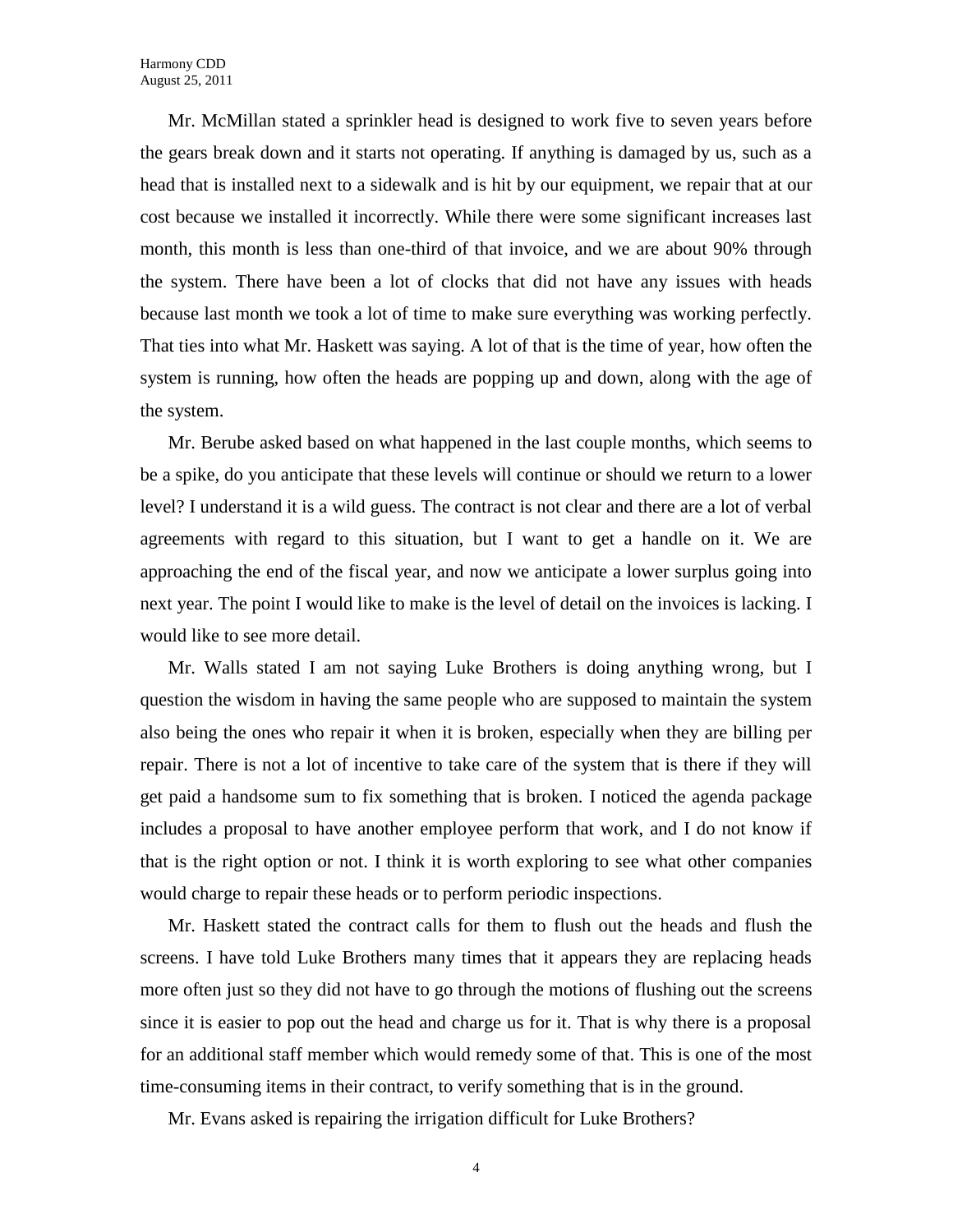Mr. McMillan stated I would prefer that we have control over it so that there is no finger pointing, where I can say the irrigation was not running like it was supposed to or the heads were marked to be repaired but they sat there for three weeks with the irrigation system running. I would like to have direct control over it and have control over the irrigation technician to get him to understand that everything is done from start to finish.

Mr. Evans asked is it a prevalent problem of replacing the head versus flushing out the screen? Is it an assumption? Mr. Haskett receives the parts that were replaced, so he would be able to determine if it could have simply been cleaned. What is the magnitude: 10%, 25%, 50%? If it is a high percentage, it sounds like an issue with the technician more than anything else.

Mr. Haskett stated it varies from month to month. A year ago or so when Mr. Tim Nicholson was the project manager, they tried to bill us for \$12,000 for irrigation repairs, to which I said no. I required the parts first. At that point, we did set up a mechanism to put on each irrigation head and run it just to verify whether they worked or not. About 90% of the heads were fine, which is why we did not pay those charges at that time. It is something you have to watch to make sure we are getting the best product for our money.

Mr. Evans stated Mr. Haskett spends an enormous amount of time trying to work toward a common goal for everyone. I believe Mr. Haskett and Mr. McMillan want the best functioning system for Harmony. Which approach is the most beneficial and the most economical while still giving us the greatest level of efficiency?

Mr. Haskett stated I see a split where Luke Brothers is responsible for monitoring the water to make sure things are staying green as they should. When it comes to checking the system, running the heads, flushing them out and making minor repairs, I think that should be done in-house. I think it can be done for less money and done more efficiently. There should not be any finger pointing with District staff in that regard. Just on one of the controllers that I looked at, there are 32 zones. I calculated it would take 2.5 hours if you properly review each head and checked it. There are 23 controllers on the property, not counting the ones that are not on the Maxicom system. That equates to more than 10 days, which is a full-time job.

Mr. Evans stated if we had our own personnel performing this task, they would be on site. Any problems are just a phone call away and they can respond immediately to whomever noticed the damage. Whether it is someone at Luke Brothers on a mower who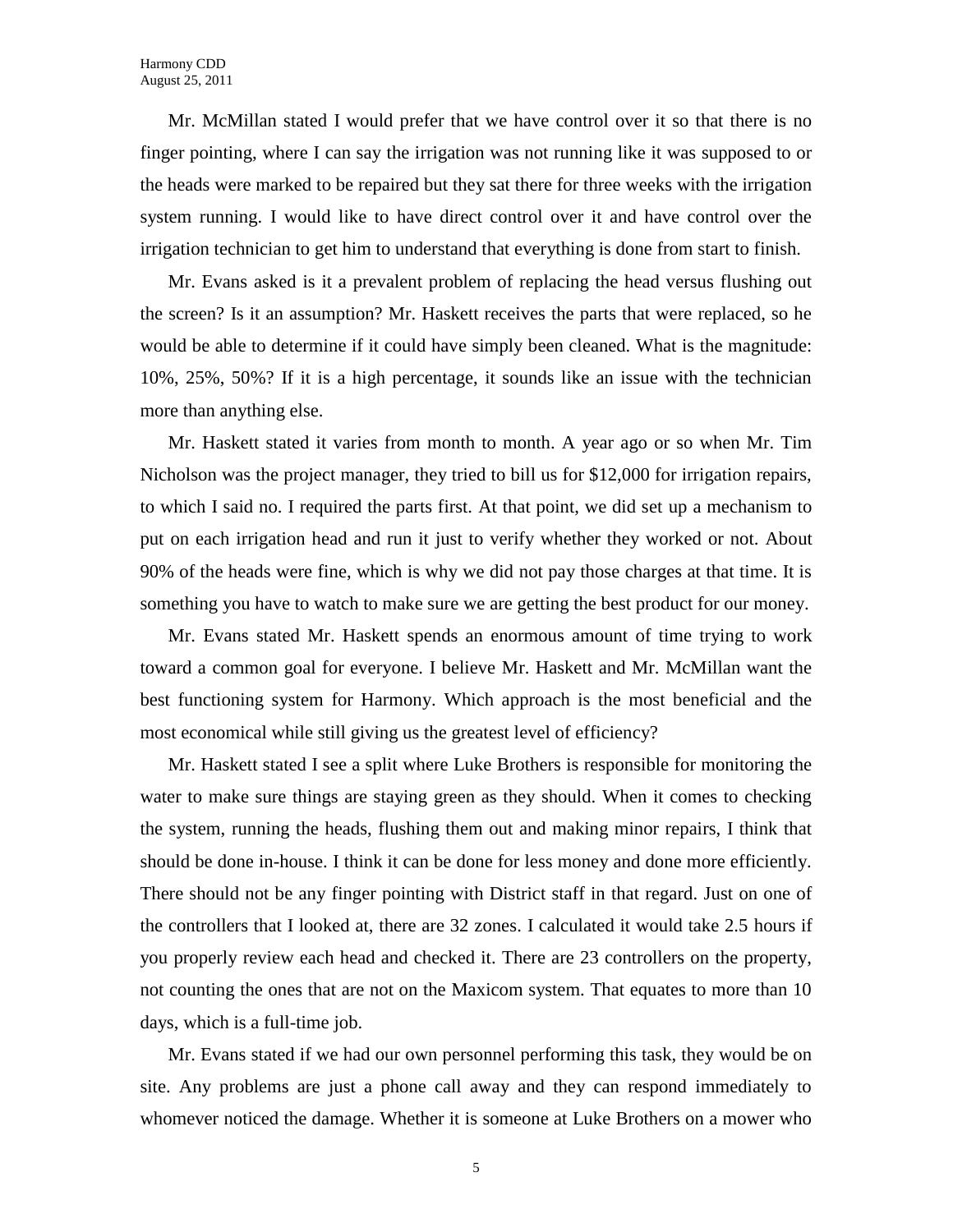noticed a defective head or anyone else in the field, all they have to do is call Mr. Haskett so that our staff can respond to it, which might be a faster response getting it repaired.

Mr. Haskett stated it would, and our staff can also recognize if it was hit by a mower or from someone walking over it. We will be able to determine if we are getting good coverage so that we are not wasting water. There are areas that can be improved upon as far as water usage.

Mr. Berube stated there is also a potential of having them repaired after hours if our employee is making the repairs if there is an emergency. If a head is gushing, we could potentially call in our staff after hours at a lower expense and have it repaired. Our water bill is increasing, and we discuss it every month. Control of water will be more and more important. That is the reason for the proposal to potentially bring the irrigation system inhouse.

Mr. Evans stated I can appreciate that both Mr. Haskett and Mr. McMillan want to be in control of this system; I would expect you to want that. I would not want you to say it should be passed off to someone else because it is too difficult. I do not think either of you operates that way. Regarding efficiencies, sometimes it is better to pass that to someone else at times for the better success of the overall project. Mr. Berube prepared this proposal. How would you like to proceed with it?

Mr. Berube stated I was going to discuss it at the appropriate time on the agenda, or we can discuss it now.

Mr. Evans stated let us discuss it under Supervisor Requests since we have other items to address with our subcontractors. I think it will make for a very interesting discussion.

#### **B. Presentation on Maxicom Irrigation Control**

Mr. Golgowski stated at your last meeting, the Board requested a presentation on some of the technical aspects of the irrigation system that we have here and how it is controlled. Mr. Roberts represents Rain Bird. All the parts of this system, from the weather station down to the heads, are Rain Bird products. Mr. Roberts is familiar with the product as well as community systems in the Southeast. Mr. Walker has been doing our monitoring for several years in managing the irrigation system through the Maxicom program.

Mr. Roberts stated I distributed some handouts for your review, as well as some extra copies for the audience. I have worked with Rain Bird for the past eight years. I was not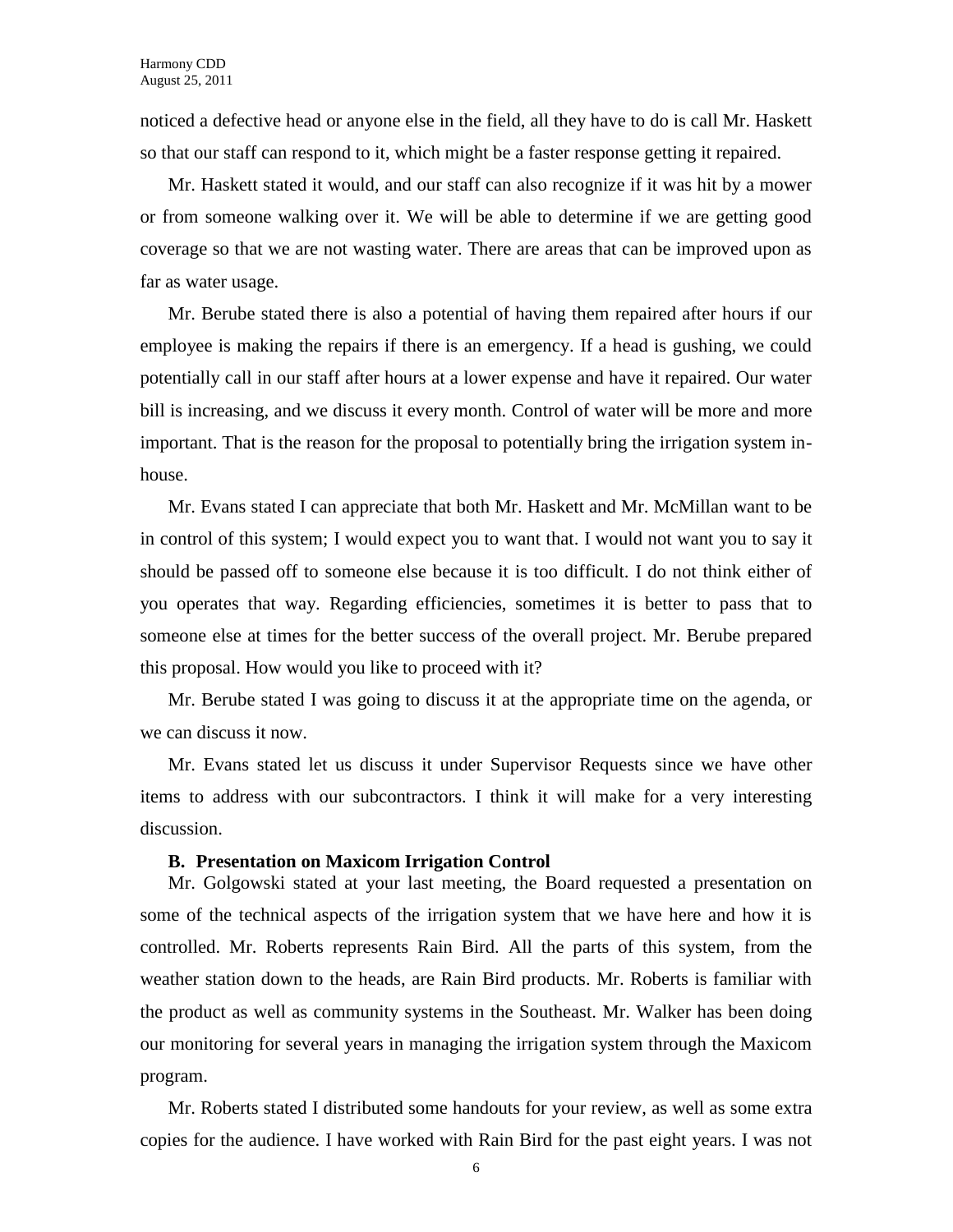involved when this system was installed here, but I took over as the central control sales specialist about six or seven months ago. Mr. Golgowski indicated that the Board would like to hear more about Maxicom, which is actually a central control system. Within Rain Bird, we have multiple different control systems, and eight years ago, this was the best that was on the market. In fact, it still is today. It is probably the most highly technical irrigation control system made by anyone in the world, and we are the largest manufacturer of irrigation components in the world. Maxicom uses a computer that has software loaded onto it, which is located in Mr. Golgowski's office. Mr. Walker is able to access that computer remotely from a remote site and monitor what occurs on a day-today basis. If there are breaks, we are not now able to figure out if anything is happening because there are certain components that would need to be installed to be able to do that. The system is capable of doing that. Maxicom has been used at Disney World for the past 25+ years. They have 750 controllers and there are 23 in Harmony. Disney has flow sensors in theirs, and they monitor theirs on a daily basis. There is someone operating in Mr. Walker's capacity on their payroll who manages the system 48 hours a week. Mr. Walker performs that work for Harmony. The staff at Disney manages four theme parks and all the roadways off that same system that is here in Harmony. As I understand it, with full build-out of Harmony, this will be a fairly large site, so it makes sense to get started on the right foot that as you go forward, you can expand the system to whatever size you need. With the 750 controllers that Disney has, they are about 20% capacity, so they can go well beyond what they could ever build and still have the capacity within that Maxicom system to do that. You, too, can do that. The Villages also has a Maxicom system. Recently, they just hired Mr. Walker to start monitoring their system. They were doing it in-house but they were not getting everything out of the system that they potentially could. Their staff person was getting ready to retire at the end of December, so the decision was made to hire Mr. Walker to monitor that system and get the capacity out of it. The Villages was getting maybe 20% of the capacity of what the system is capable of doing. When you have someone like Mr. Walker who does this for a living, he is able to use 95% or more of what it is capable of doing, which really allows you, with the right tools, to make the right decisions, to provide reports, to make repairs without having to be on site. The checks that are being performed currently are great, but that is the manual way of doing what Mr. Walker does. He can actually be registering the flows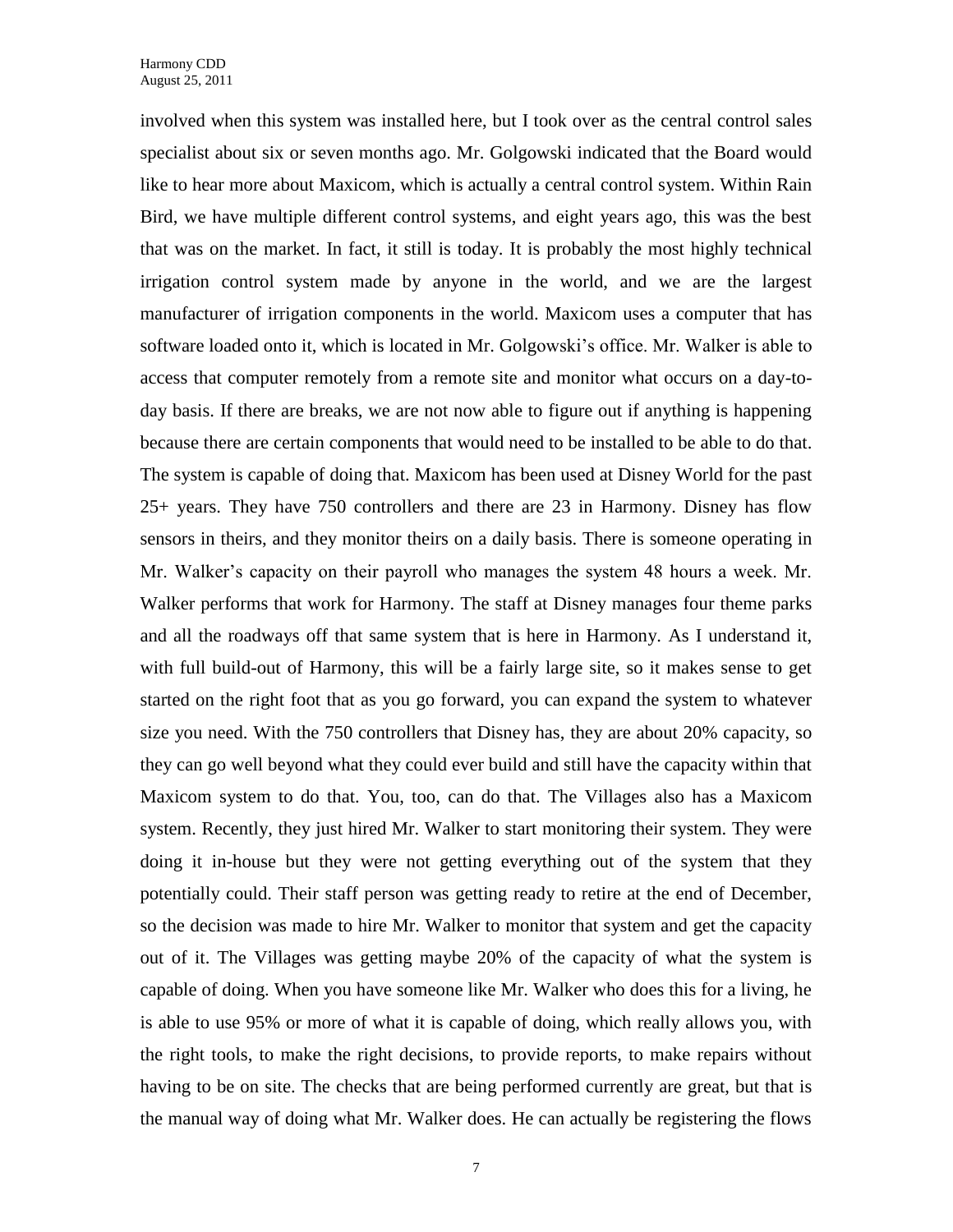if there were flow sensors in there, and be able to say that zone 17 on controller 3 is supposed to be running 52.8 gallons per minute but it is only running 47.4, which means you may have some clogged nozzles and he can send someone out to check it. If it is still running at 52.8, then it is probably right so he will let it keep irrigating without having to manually check anything in the field. Doing it that way, as in the case of Disney, gives the field staff a list of things they need to check on any given day.

Mr. Evans asked how familiar are you with our specific system?

Mr. Roberts stated other than meeting with Mr. Golgowski and reviewing it, I know there is a CCU at the Swim Club that communicates to all the satellites. I have not been in the field and turned zones on.

Mr. Evans stated within the Maxicom system, as I understand it, there are options you can add, other capacities for the same system.

Mr. Roberts stated that is correct.

Mr. Evans stated one of those capacities is the flow meters at various locations.

Mr. Roberts stated that is correct.

Mr. Evans stated the more flow sensors you have, the more you can monitor at those locations, or at critical locations, which we are not really doing on a real-time basis.

Mr. Roberts stated that is correct.

Mr. Evans stated all the information Mr. Walker sees is in arrears; it is not real time.

Mr. Walker stated that is correct. I have not been hired to monitor your system 24/7. The contract requires me to log in two days per month to help Mr. Golgowski or if there is an emergency where someone called at midnight to report a broken head, so I can shut off that zone. When we first set this up three or four years ago, we walked every single zone that was here. We took some root samples and some plant samples. We setup every zone based on that zone as far as the irrigation needs. We did not have any flow data, so we could not tell you what the flow was for that zone. We can turn on zones according to the weather, heat, humidity, wind and other factors, and they will water for 10 minutes, but we do not know if that zone ever came on because there is no flow data whatsoever. You saved so much money in the first two years in anticipation of doing that next step of installing flow meters. There was quite a substantial savings by taking control away from the landscapers, who were putting all the zones on 30 minutes for sprayers and an hour for rotors, no matter what. You were watering way beyond what you needed. If you had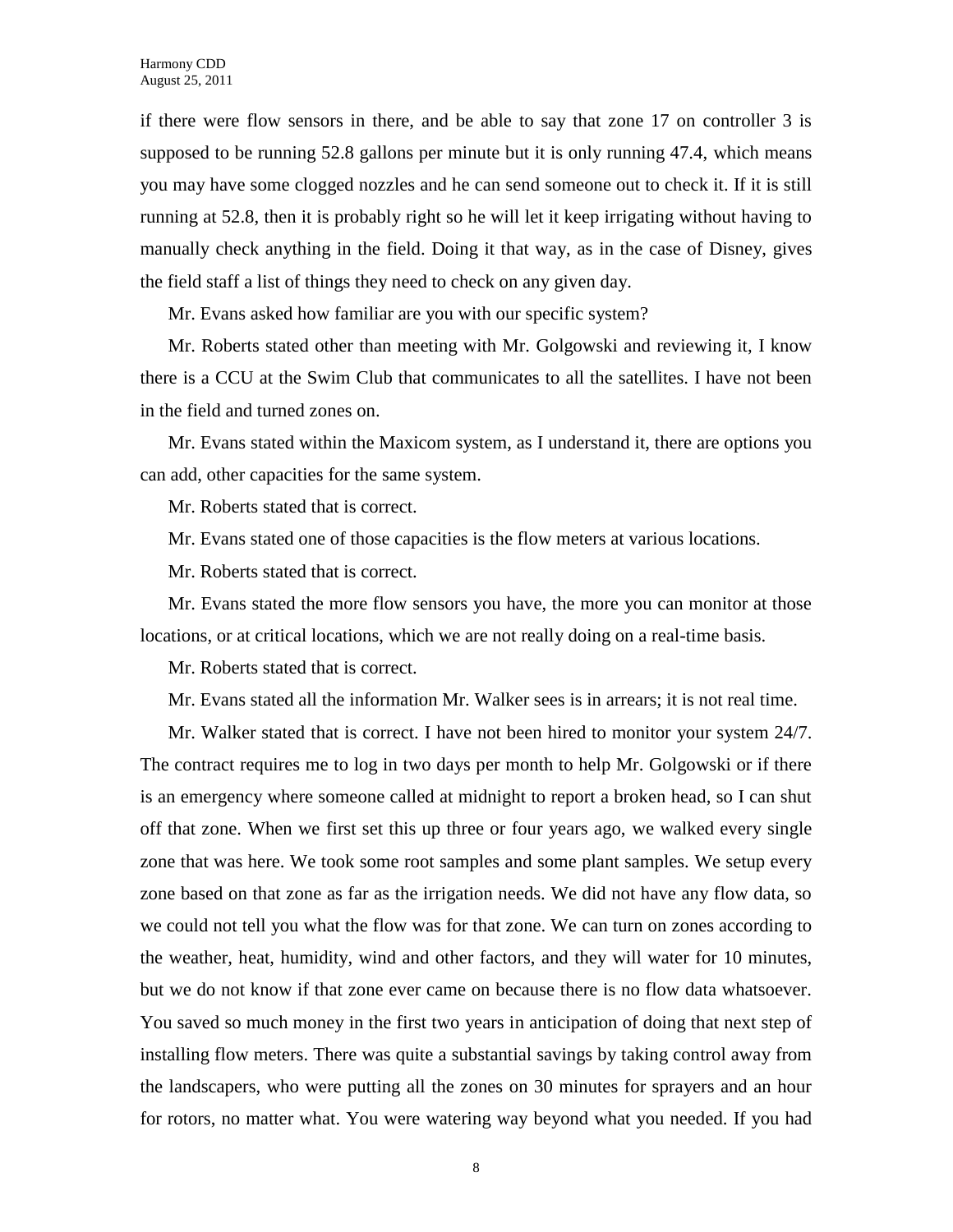flow sensors, we can tell when a zone comes on and when it goes off. We can actually tell if the technicians are doing flow checks because you see flow during the day. Right now, you cannot see if anything is going on with your system, other than the fact that the computer set it to run for 10 minutes and every clock reported back that it ran for 10 minutes or that it did not run because it could not communicate with that zone. It will show up with the controller that ran for zero minutes. That is as much as you have. You could have a 10-gallon-per-minute leak, which would be about 500,000 gallons per month, and I do not know what that would cost you. If you had flow meters, then I could call Mr. Haskett and report there is a 10-gallon-per-minute leak, and he can have the technicians turn on gate valves throughout the community until you found the leak. Running the system without flow information is like running a Corvette on two cylinders and when you want to pass another car, you just cannot do it. You are asking the Maxicom to do a lot of things, but you have only given it 20% capacity. The flow meters need to be installed. The problem I think is the communication is a two-wire communication path and no one thought about putting two wires to the flow meters. That will be expensive to do, but you can put a radio controller there, which changes it to a radio site, and then you can add controllers at every PLC, and it will communicate to that CCU. Then you will know when things are coming on and turning off.

Mr. Evans asked can you do it wireless?

Mr. Walker stated yes, that is how we are doing it in The Villages. They had their own canopy system, and when we put in the controllers, they are automatically talking through radio waves, and we can tell whatever is on. You cannot run a drop of water without us knowing it.

Mr. Evans asked if you had a break on a mainline that also cut the communication line, will the wireless system still let you know? Will you be able to turn it off?

Mr. Walker stated what happens now is if there is a mainline break, you will not know at all. Most of the time if there is a leak, Maxicom will notice there is a leak and within two minutes, it will close that master valve. Water will come out of the pipes because it is still under pressure for a little while, but when the pressure is gone, they will stop. I noticed a leak in a golf course community and informed them it was a 38-gallonper-minute leak. They said to leave it on until Monday and not to worry about it because they needed to irrigate. That cost them \$250,000 because it washed out the roadway. You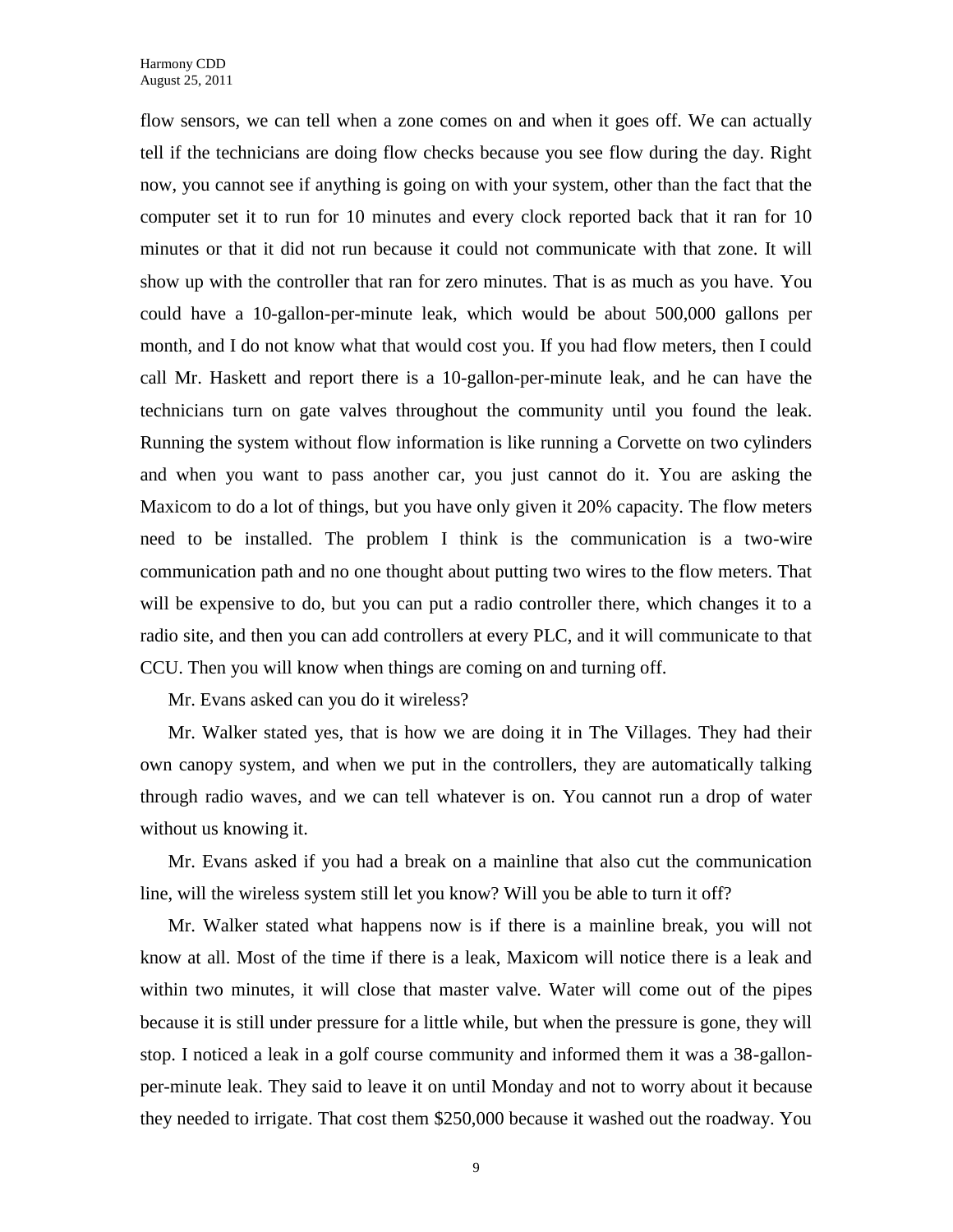can have that capability so that the minute there is a mainline break, it will shut the master valve down for the area where the leak is. Maxicom will also save on mainline breaks. If you have an eight-inch pipe in the field—you probably have four-inch or fiveinch pipes—and if you want all the controllers to start at 8:00 p.m. and they are all 100 gallon-per-minute zones, you will have 1,400 gallons per minute trying to go through that pipe. Then they will shut off and more zones come on, but they may only be 800 gallons per minute, and you have water hammering on the pipes all night. Maxicom is setup such that if you have a four-inch pipe, we allow only 400 gallons. We allow only a certain amount of water at any particular time in those neighborhoods, and we manage the water all night. In theory, it takes those zones and waters exactly what it is supposed to be watering all night. You can reduce your watering timeframe by several hours. We saved the City of Port St. Lucie \$500,000 last year in electric bills, but that was because they have pump stations and Harmony does not have pump stations. The Maxicom system turned those pumps off so instead of running 8 and 12 hours per day, they were running two hours per day. There are so many things that the Maxicom system can do. I discussed this with Mr. Golgowski many times that if we had flow information, we could tell you so much more. It is a cost, but you do not want to wait, like The Villages did 20 years later, and say that you should have done all this 10 or 20 years ago. They are doing it all now because they realize they should have done it 10 or 15 years ago. The infrastructure was there but they had no information on their zones.

Mr. Evans asked you can set thresholds as far as the flow, and if it exceeds that flow, there is some kind of alarm system?

Mr. Walker stated that is correct. If Maxicom is running four zones and it says there is supposed to be 400 gallons per minute flowing, but there are 450 gallons flowing, Maxicom will turn off those four zones. It will turn on one at a time, knowing each is supposed to be 100 gallons per minute. When it locates the one running at 150 gallons per minute, it will turn the other zones back on to keep on watering and it isolates this one zone for the night.

Mr. Roberts stated it will also send you an alarm indicating the zone that is the problem so that you can repair it.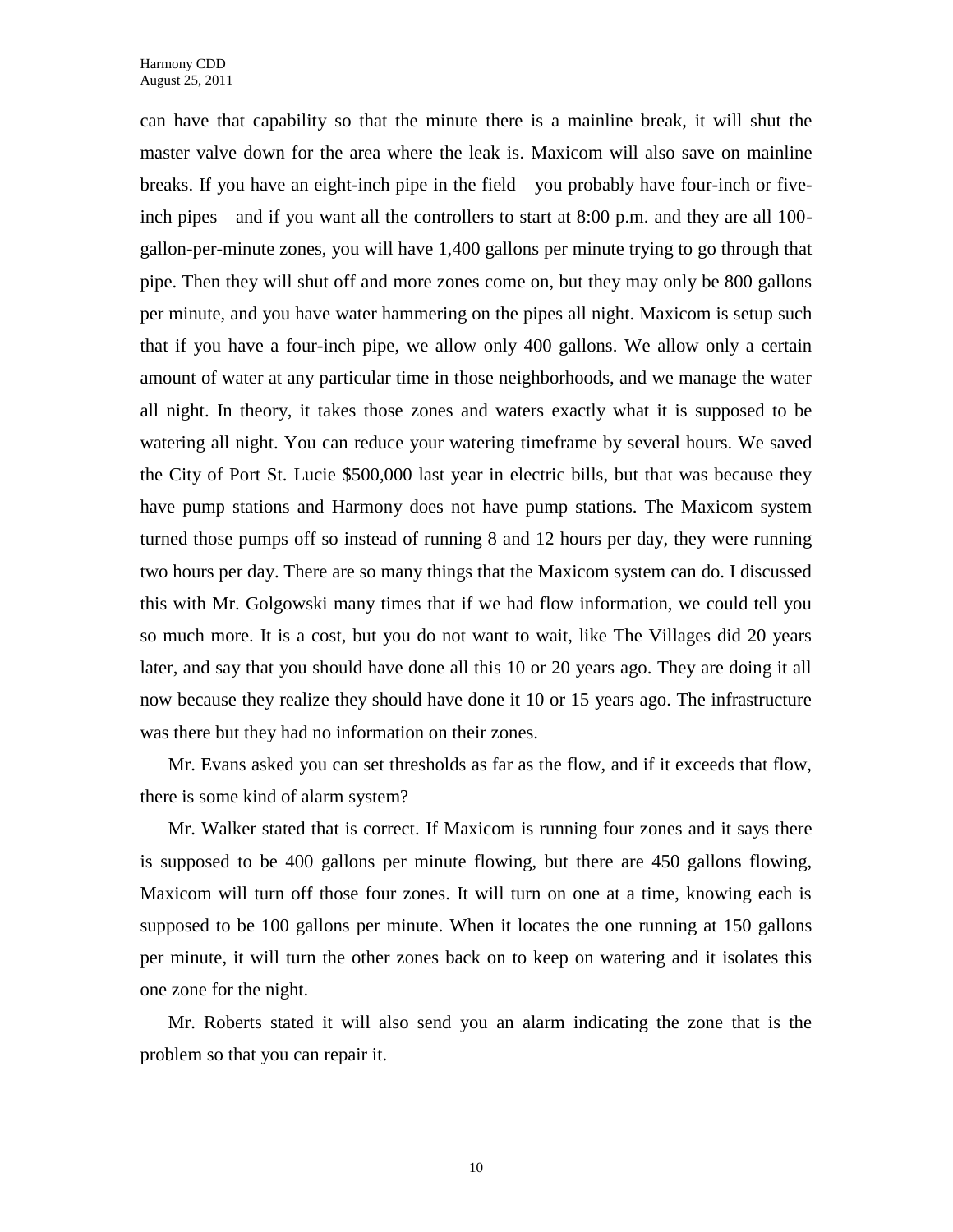Mr. Evans stated that is what we are trying to get to. Our objective has always been that, but we have to determine the path we take to get to that level of irrigation management.

Mr. Berube stated Mr. Walker mentioned the wireless canopy. Would that eliminate the three wired telephone lines that we are currently using? Can we do that?

Mr. Walker stated you need a telephone line so we can call into the CCU. You may be running the other two lines off dry pairs, so they may be dry paired telephone lines. You will not have those telephone lines. There is an initial cost to installing the radio system, but you will not have telephone bills. Kings Ridge has 14 phone lines they are using, and it is very expensive for them.

Mr. Berube stated it always comes down to how we are going to pay for improvements. The telephone lines are \$150 per month, which is a small amount of money, but if it is figured into the wireless system, we need to consider that.

Mr. Evans stated you also need to consider the dollars going forward.

Mr. Berube stated that is correct; we are spending a lot of money on telephone lines. One of the reasons Mr. Walker is here tonight is because we discussed canceling your services and having Luke Brothers provide those services. My direct question is, on the limited system that we have that Mr. Walker described, what value do you bring to this equation?

Mr. Walker stated for what the contract was at that price, not very much. What it should be is, we should be monitoring it to 100% capacity, like we do for our other clients. Every place we provide this service, and that includes a lot of Cities, we have more influence on the irrigation system than the City Manager. We were able to get a variance for one of our City clients so they can water whenever they want to. We monitor large subdivisions, as I mentioned Kings Ridge, as well as shopping malls. With our experience, handing the irrigation system over to a landscape company is the last thing you want to do. What happens is, your water bills will skyrocket. Every issue for an irrigation/landscape person is there is not enough water. One of the areas we just took over at The Villages, the person said that it needed to be watered every day. I went out to review the area and the road was soaked so badly we could not even walk in the grass. They had five inches of rain the next day, and they were running the irrigation all day, saying they had to water that area. I told them they do not need to water that often. This is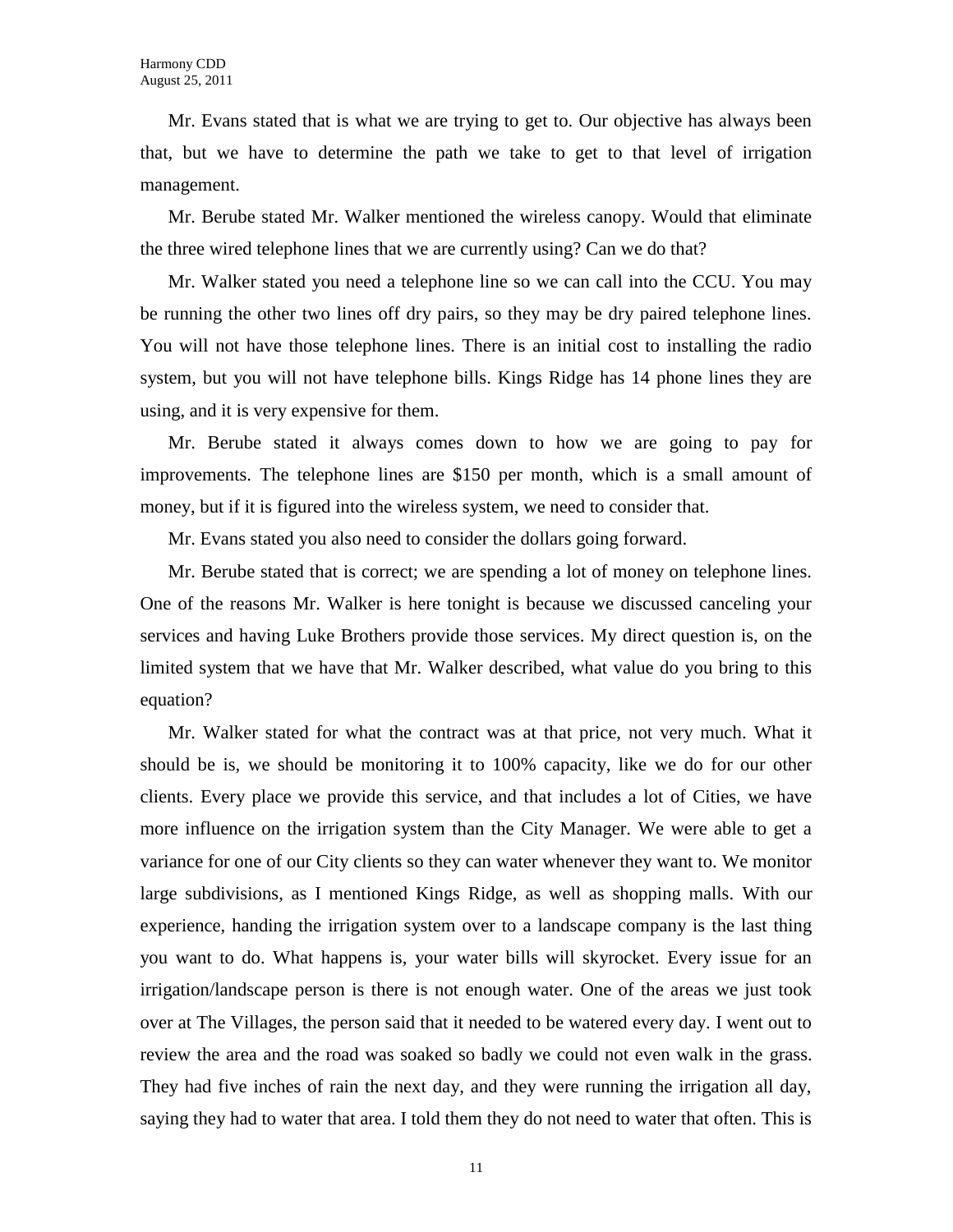the first obstacle we have to overcome. The analogy is like you sitting on the couch and me feeding you a Twinkie every single day of your life, and you do not have to get up and go anywhere. All that is going to do is get you fat and lazy. The minute I do not give you the Twinkie and you have to go to the store to get it, your health will kill you. It is the same way with a plant. If you look around zones that have trees in turf zones, you will see the roots coming to the top because that is where all the water is. If you water continually, the grass gets fat and lazy and the roots are very short. When there are two or three days of heat and no rain, the sun goes right through that grass, especially if it is cut to only three inches. If it is St. Augustine, it should be cut to four inches tall. Landscapers cut the grass short because it looks pretty. The sun hits it and burns the roots, and everything turns gray within three or four days. If you do not water as much, then you stress it. The roots can grow six to eight inches long. So now when it does not have water for two or four weeks at a time, that grass will not die. I have  $\frac{3}{4}$  acres of St. Augustine lawn, and I never had a sprinkler on it. My neighbors want to know why it is so healthy. I have never had to water it because my roots are very long. Everyone else waters every day and their turf does not have roots. We reduced water usage about 60% for about every place we monitor because it is about saving water. One zone may be 80% green but there are dry spots in that area. The landscaper will tell you that if it took 15 minutes to get 80% of it green, then you need to water for an hour to get the other spots green. That is called flood irrigation, and that is what they do instead of fixing the problem. Every year in April, May and June when we are in drought conditions, people start blaming the Maxicom or the manager for not doing their job. That is not correct. If you have 40 feet between sprinkler heads with a brown spot in between, instead of fixing it, they flood irrigate it. You need to go out and make sure you have head-to-head coverage. We did an audit here four years ago. If you have a leaning head and it is supposed to spray 15 feet but only sprays three feet, there is 12 feet that is not getting water. They need to go out and check the zones every time to make sure it is straight up and provides head-to-head coverage. They need to make sure the rotors are turning. They need to make sure there are no shrubs in front of the heads. There are a lot of issues besides water.

Mr. Berube stated I appreciate your direct response to my blunt question. I think we are all in agreement that we monitor this landscape company very carefully, and there is no thought to just giving them complete control of what is going on with the water. They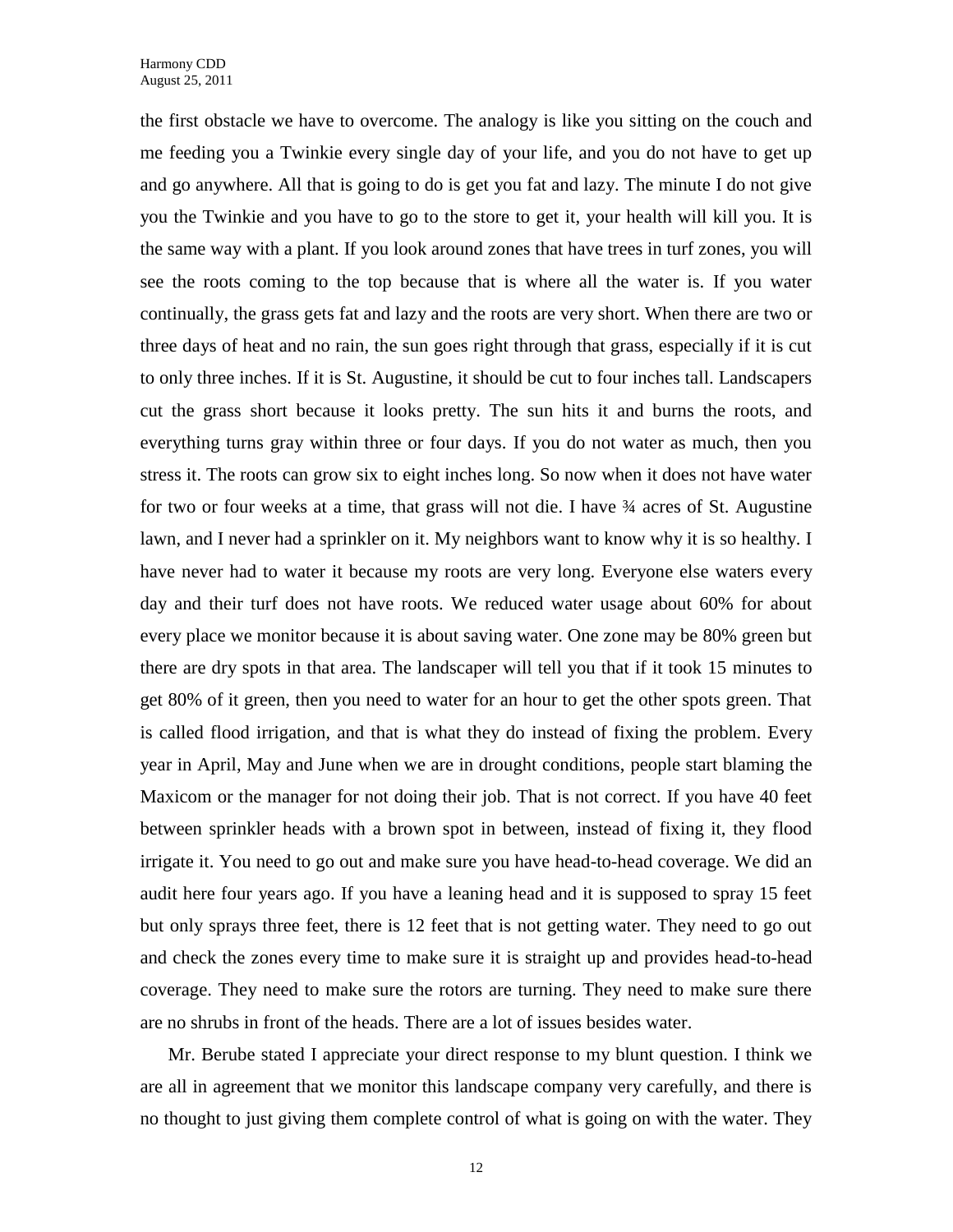will be watched. They are watched very carefully. Tonight was a mild night for Mr. McMillan. Usually he gets beat up pretty bad. It is not a matter of just handing him control of the Maxicom system; he will be watched. We had a proposal last year to install flow meters. It was a SFWMD grant program that would reimburse us for half the money, but we did not get the grant. We understand the need and we can see it in the water bills. Could Mr. Walker prepare another audit? Tell us where we need to go. I know we need flow meters. Did Mr. Walker's company sell us the Maxicom system?

Mr. Walker stated no, I had nothing to do with that purchase.

Mr. Berube stated all you did was come in as the consultant after the fact.

Mr. Walker stated the Maxicom system was already installed, and your water bills were extremely high. A Rain Bird representative at that time got in contact with Mr. Golgowski to answer the question what can be done. That representative said that someone needs to walk through the property and audit the system and put it on ET irrigation, which is on a weather station. Instead of watering it when you think it needs it, you need to water it according to the weather. That is what we did about four years ago. I recall it reduced your water bills about \$80,000 that first year.

Mr. LeMenager stated it was \$44,000 the first year.

Mr. Walker stated I do not recall the figures, but it was substantial. That is why we were brought in to monitor the system. At that time, we mentioned that you needed flow meters in order to use Maxicom the way it needs to be used.

Mr. Berube stated we have this flow management issue that is debated in both your literature and Rain Bird's literature. When the system shuts down, it goes down gradually. If the water is hammering and spiking, it blows the pipes apart. We experienced a lot of that last year and increased our water bills as well as our irrigation repairs. Does our system have that cushion for stopping? Or does that need to be added as well?

Mr. Walker stated you cannot do any of that without flow information. You can turn on a zone to see if it is flowing, but you have no idea how many gallons are coming out of that zone. We have no idea if there are 4,000 gallons flowing or 200 gallons. Without flow meters, you cannot tell what is going on.

Mr. Berube stated I understand that the most important thing is, we need to get flow meters installed on the system that is here.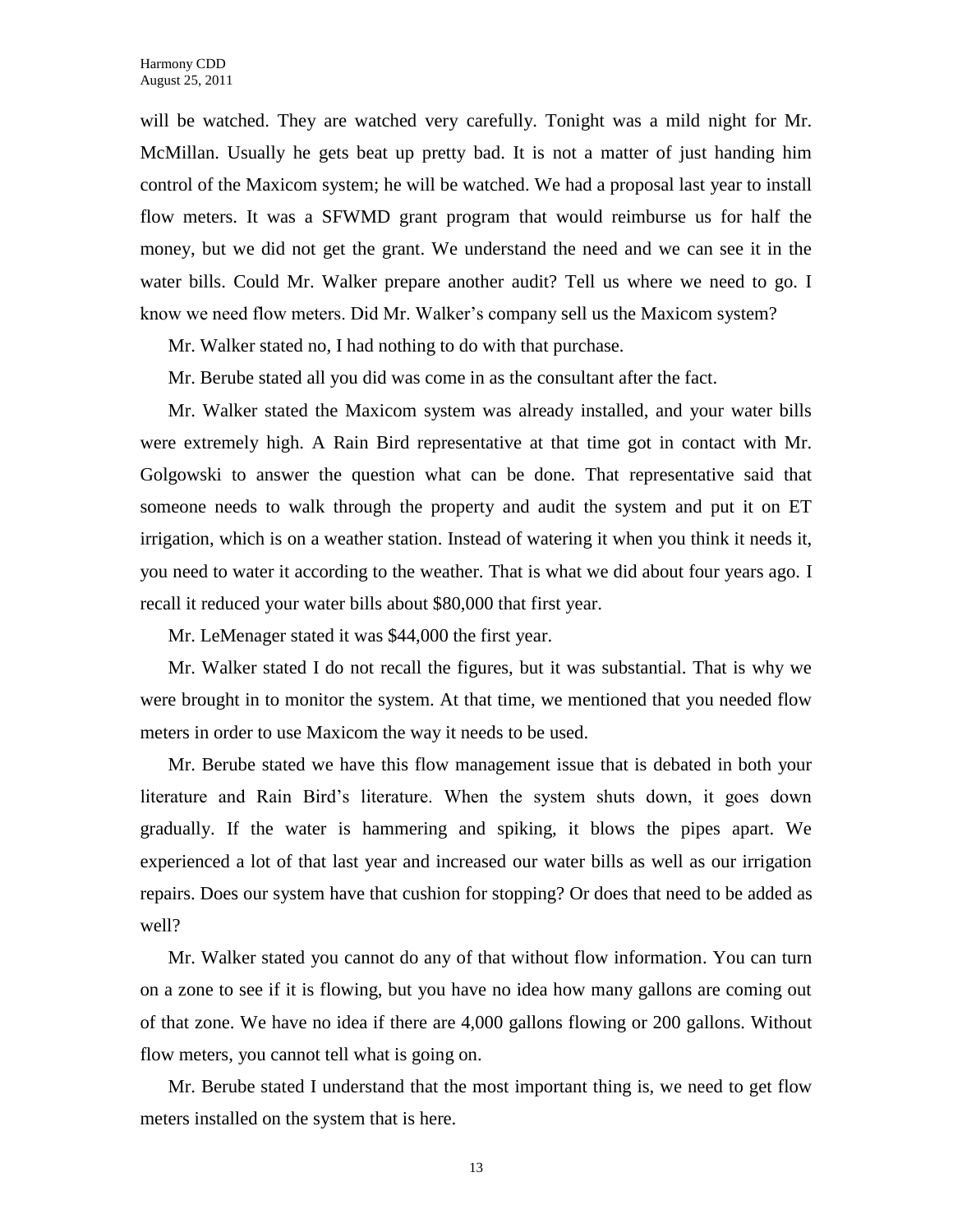Mr. Walker stated that is correct. Then you will have flow information for every single zone.

Mr. Berube asked shall we proceed to request a quote for that installation?

Mr. Evans stated I think that is the direction we are heading.

Mr. Walker stated this job is extremely small for us since we only monitor it two days per month. I would make sure whoever continues to monitor it for you knows the actual system because there are very few people in the United States who know how to run this system. That is why we do what we do and why we have the jobs we have. Mr. Roberts will know more technicians, but I only know of one other person who does this same monitoring, and she is on the West Coast of the United States. We do not mow lawns, we do not check sprinklers, we do not prepare designs, but 24 hours a day, you can reach me and I will have either my laptop or my cell phone and can log into this system and turn sprinklers on or off. That is all we do. This contract is not about the money for us, but I caution you not to turn the control over to the landscape company. No matter how much you watch them, you will find out that they continually want more water.

Mr. Berube stated I would ask Mr. Walker to work with Mr. Golgowski to tell us where we need to be with these flow meters. If there is something else we need to do to this system, please let us know. We will not spend the money right now because the money is clearly not in the budget. If there are enhancements that we need to do that make financial sense, then I think we are all in agreement.

Mr. Walker stated the number-one thing you should address is installing flow meters.

Mr. LeMenager stated I think you were indicating anything else we do would simply be a band-aid.

Mr. Walker stated that is correct. I have one small job on Sailfish Island, where water is very expensive, for the owner of the Dodgers. His water bills were about \$5,000 a month for a single-family home because of his extensive landscaping. His bills now are \$150 after we put it on the central control system. If he did not have flow meters on them or if we did not watch what he was doing, you just do not know what is going on. You could have a pipe break with a lot of water going out and you have no idea.

Mr. Berube stated we saw it in our irrigation bills when all our pipes were breaking last year. We appreciate you both coming to explain this to us.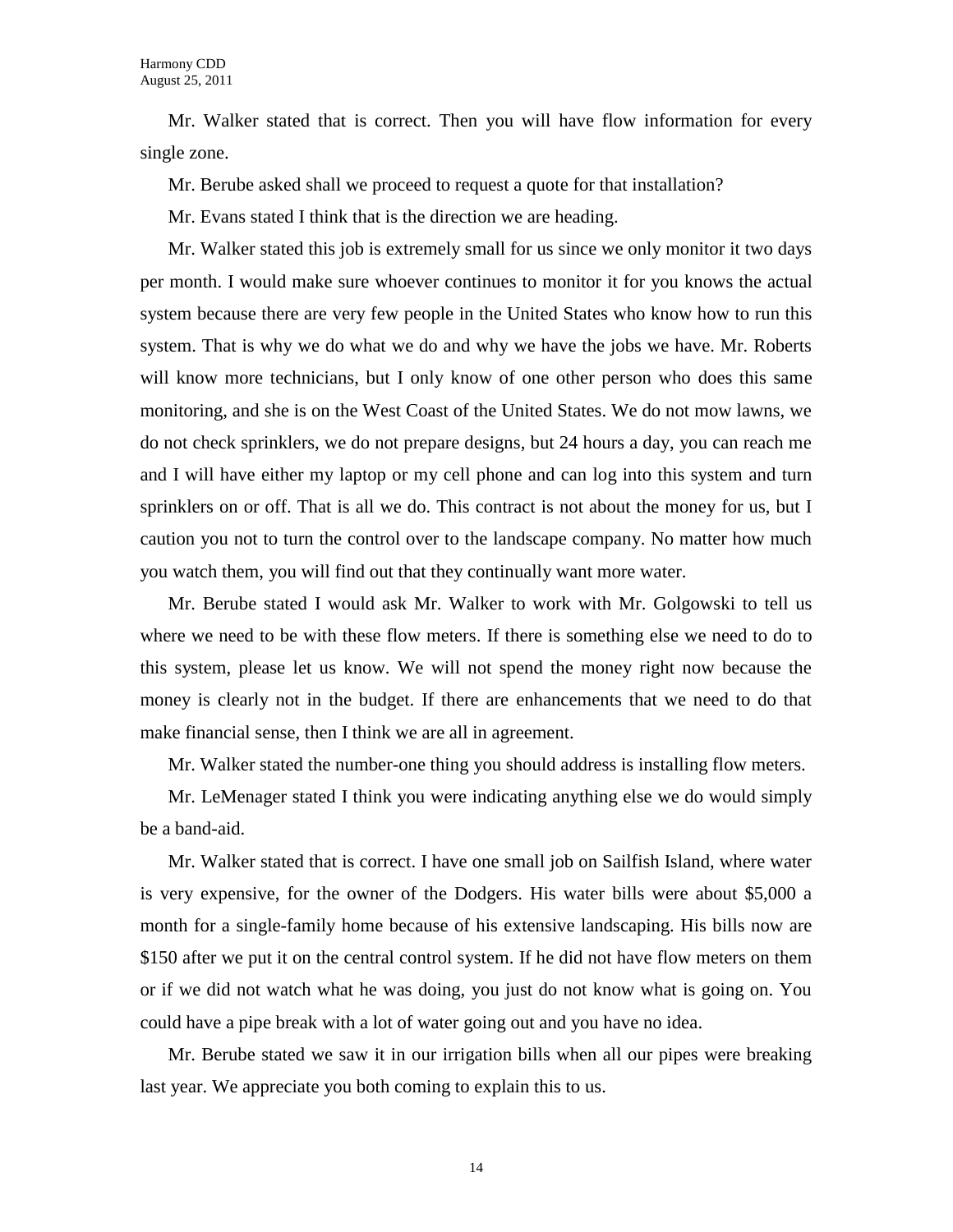Mr. Golgowski stated Mr. Walker's contract is for monitoring two days per month. Is there a value in utilizing his services more frequently?

Mr. LeMenager stated I think that is premature. He made it very clear what we need. To paraphrase what he said, what he does now is next to worthless because all he can tell us is that the switch was on or off, but he has no idea if the switch actually controlled anything.

Mr. Walker stated we prepare schedules because there is a way that schedules have to be written. I do not know what they know about Maxicom. There are very few people who really know Maxicom. That is how we have helped out. When they tell us there is new turf installed in certain zones, we write the schedule to irrigate those zones for the next two weeks.

Mr. Evans stated if we go with the additional equipment, we understand that Mr. Walker can do more for us.

Mr. Walker stated yes, I can do a lot more for you.

Mr. Evans stated those two things go hand in hand.

Mr. Walker stated while my contract calls for monitoring two days per month, I do more for you because of the situations you have had. Without flow meters, I am severely limited. Actually that situation has hurt my company a little because now people are blaming Walker Technical Services because they are monitoring the irrigation but look at all the things that are messed up. The truth is, we are not really monitoring it in that sense because we have no control over anything. I do not even have control over the schedules most of the time. With my other clients, I have control over all the schedules, or I do not do it at all. The landscape companies and management companies listen to what I have to say.

Mr. Evans stated it sounds like we can modify the hardware and get flow meters installed, but we still need someone in charge of the system, or else we will be back where we were before. We will have a great system but not someone who can maximize the utilization of that system.

Mr. Walker stated in some of the large HOAs we manage, one has 11 CCUs that covers 4,000 or 5,000 homes. They have one person who manages that system from the controller to the valve and to make sure the valve is actually working. Then there is the guy in the field who does all the sprinkler checks and someone else mows the property. If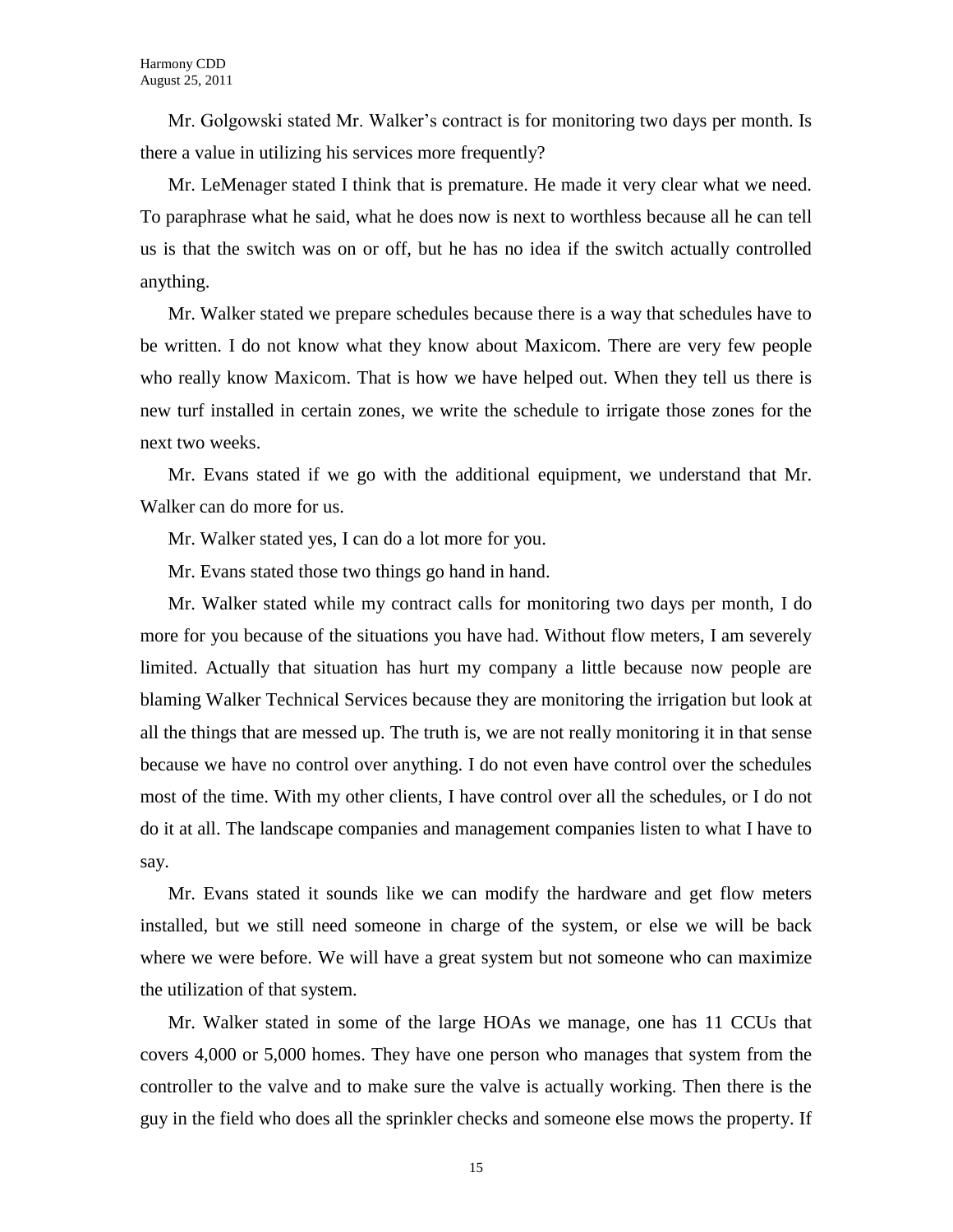the same company mows and manages the water, what happens is they turn on all the sprinklers and the mower breaks all the sprinkler heads, so now there are thousands of sprinkler heads that have to be replaced. I have seen that happen many times. Part of their job is to turn off the sprinklers. You discussed that the landscaping irrigation repair bills are vague. Do they not provide bills that have such details as, on clock C5, they replaced five rotors? Then you can review the bills and question why they are replacing rotors on clock C5 all the time. Is it that level of detail?

Mr. Berube stated Mr. Haskett reviews the bills first. When I review the invoices, I do not see any details. I do not know where the repairs were or why. There is a clock detail, but I do not know where clock 5 is or where clock 23 is. I know Mr. Haskett is doing his job in reviewing the bills, but I do not have that information for my own personal satisfaction, also to check in case anything is missed. I am sure he receives a stack of bills at the end of each month, and it can be easy to miss. As Mr. Walls indicated, the incentive for Luke Brothers is to keep billing for extra work.

Mr. Walker stated when we started at Kings Ridge, their landscape company was attempting to do the monitoring. They had a 3,000-gallon-per-minute pump station, but we discovered they had only been flowing 900 gallons per minute because he did not know how to read Maxicom and did not know what was going on. They had two pumps that were down and whenever a controller went bad, they would replace parts. I told Kings Ridge that if they let us monitor their system, that will not happen unless we tell them what they need to do for repairs. They are saving thousands of dollars a month by not having to do improper repairs and by not having to fix things as often. That is what my job was. No one touches the controllers unless it is a certified technician. Actually no unauthorized personnel can touch them because we put barrel locks on the clocks.

Mr. Berube stated I would like to move forward in getting flow monitors and we will be discussing this more in the future.

#### **C. Aquatic Plant Maintenance – Bio-Tech Consulting Report**

Mr. Medlin reviewed the monthly aquatic plant maintenance report as contained in the agenda package and is available for public review in the District Office during normal business hours.

Mr. Medlin stated we will have two treatments for the ponds. My general impression is that things look pretty good. It has been a mild summer this year compared to last year. We are not seeing as much of the spikerush and algae that we saw last year. The water

16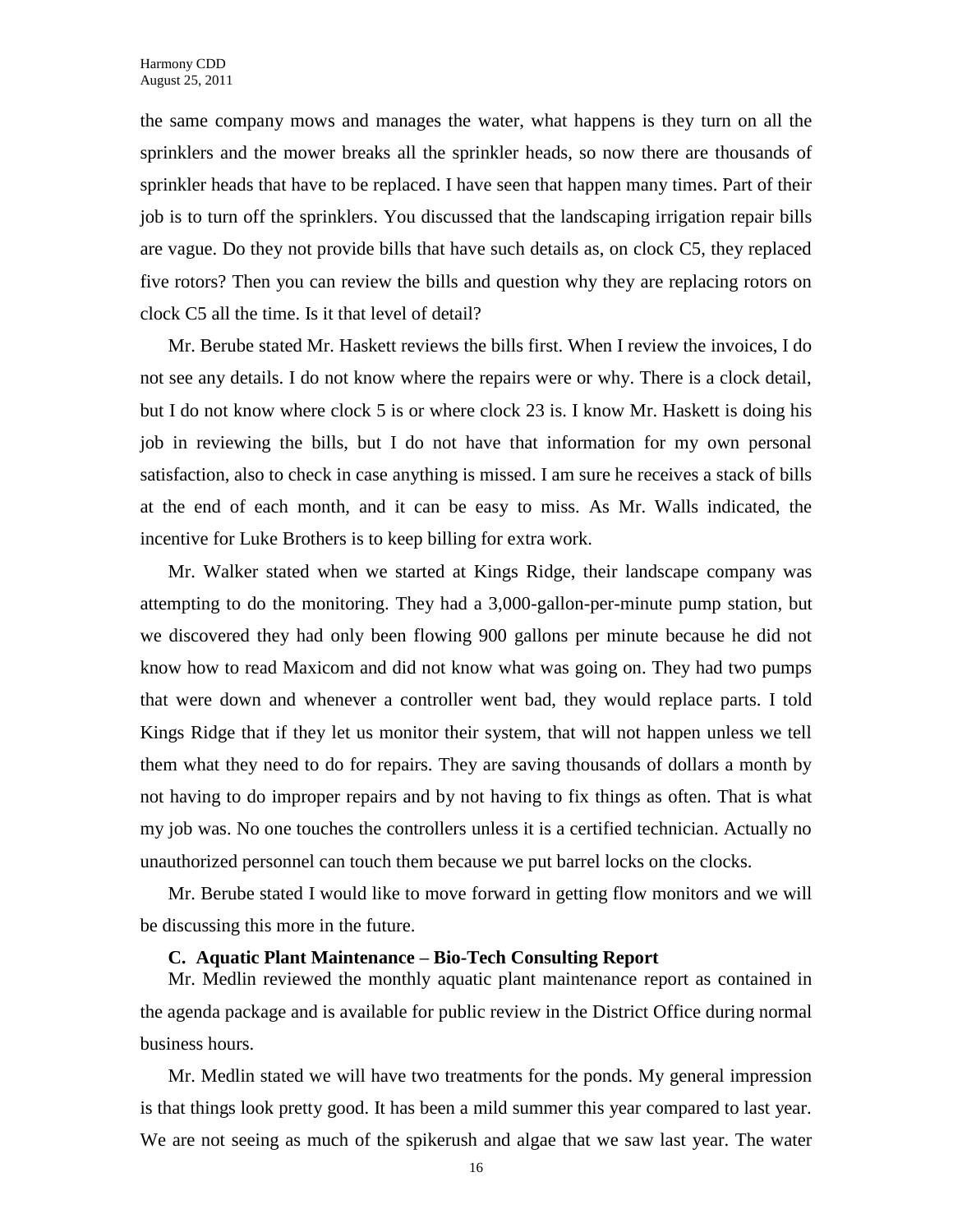levels are really high, actually a little flooded. The planting proposal that was approved is ready to move forward. I was cautious about planting earlier because the water levels were too low, but now they are too high. I want to wait a little longer so hopefully the levels will come down a little to a more normal level so that the plants stay in the soil and not pop out once they are planted. I will keep Mr. Golgowski informed and also provide updates to the Board so that you are informed.

Mr. Berube stated the two ponds on Five Oaks Drive, I believe they are numbers 2 and 21, are golf course ponds between the two traffic circles. One is completely surrounded by nice green plants all the way around, and the one adjacent to it has a pretty bare shoreline all the way around. As you review the ecology of those ponds every month, is there a difference in what goes on in those two ponds or in the health of those ponds?

Mr. Medlin stated it is hard to say. If I had a battery of water-quality tests, I could give you some hard data to compare to.

Mr. Berube asked in your reviews, is the pond with all the plantings in better shape than the one without plantings? Are they pretty even? Is it worse?

Mr. Medlin stated the one with all the plantings, I do not believe I have ever sprayed that pond for spikerush or algae. I do not think I have seen them in that pond. The other pond where the plants are sparse, in between those scattered plants there is a nice band of spikerush and algae. The water looks the same to me. The pond with all the plantings has nice, clean, open water and it takes care of itself. I do some touch-up occasionally just to keep the grass from growing into our plants. The other pond takes a little more maintenance.

Mr. Berube stated the plantings do provide a benefit. Based on those two ponds, the plants have a beneficial effect on the pond.

Mr. Medlin stated that is correct. To the last point I was making, I do not have to maintain the planted pond as often. The plants are so thick on that pond that they almost compete with everything else and shade out the undesirable plants. I primarily provide touch ups.

Mr. Berube stated the development company put fountains in some of their ponds a couple months ago. Is there any difference in the ecology of those ponds or is it too early to tell yet?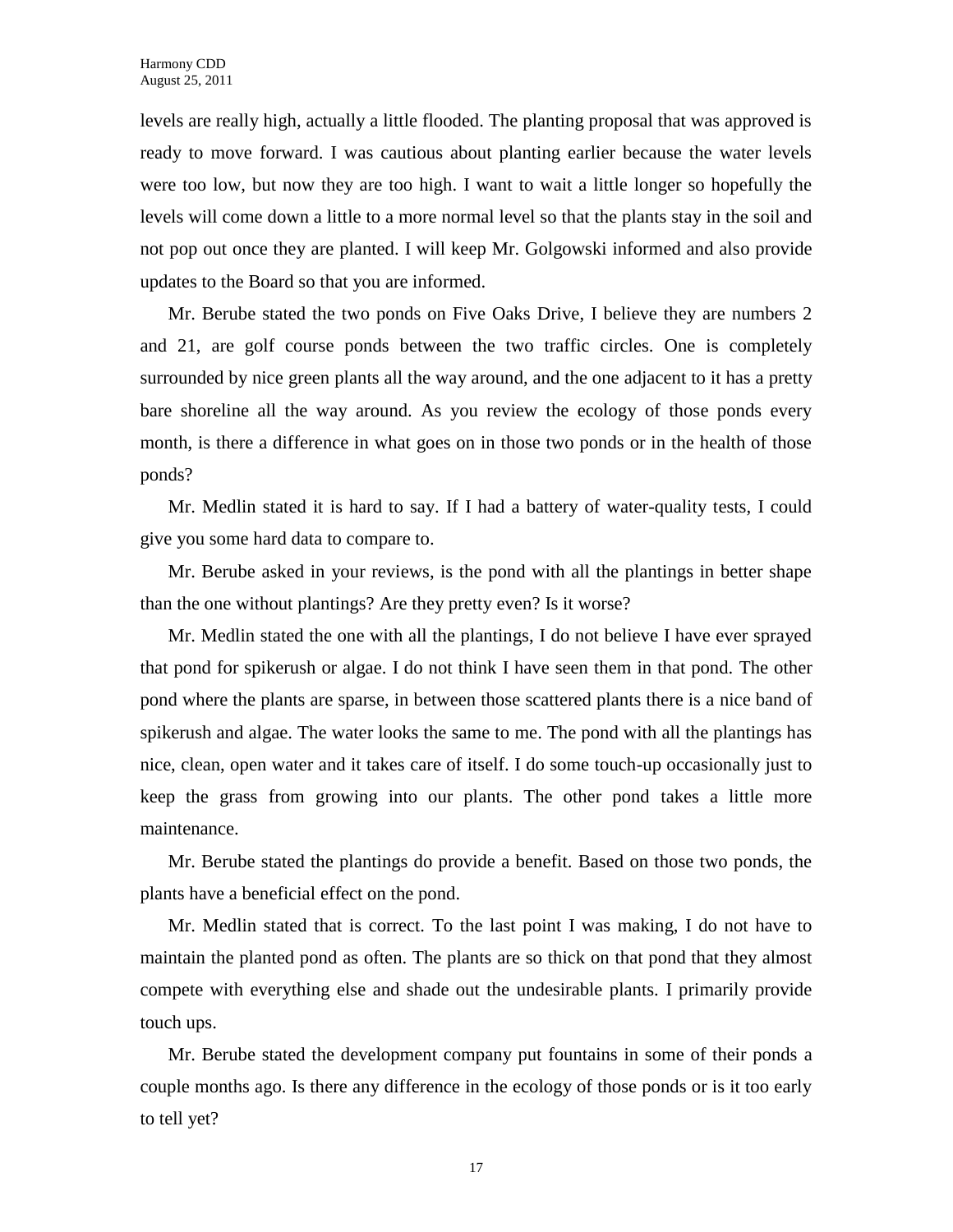Mr. Medlin stated it is too early to tell. I noticed some algae starting in those ponds that really did not have it before. I think that is the initial reaction to the fountain being installed because now there is moving water and things are stirring up. That happens when you install aeration systems, as well. It is really too early to notice any benefits or any difference from the other ponds.

# **D. Dockmaster/Field Manager**

# **i. Buck Lake Boat Use Report**

Mr. Haskett reviewed the monthly boat report as contained in the agenda package and is available for public review in the District Office during normal business hours.

Mr. Haskett stated I had a conversation today with Mr. Belieff about the sail boat. He would like to take it to the Lake Fairview Marina, where we purchased the sail, to get an estimate on some repairs. The rudder is not connecting to the transom properly. There is also some dry rot in the jig. I told him to take it into Orlando and get an estimate to see what the costs would be to repair it. I asked Mr. Belieff's opinion if it is worth repairing, and he said it absolutely is worth it. The sail boat is used a few times a month, but it is not used as much in the summer as it is in the fall and late fall. I should have some estimates next month to provide some minor repairs to the sail boat.

Mr. LeMenager stated also include usage of that boat for the entire year, not just generalizations of how much it is used. I have repeatedly stated my opinion about spending money to repair boats. I want to be sure they actually are getting used.

Mr. Haskett stated the small pontoon boat is being cleaned and pressure washed. Someone vandalized it a year or so ago right after we installed new carpet. Mr. Belieff is making some other minor repairs to the small pontoon.

Mr. LeMenager asked did we install a new bench in one of the pontoons?

Mr. Berube stated yes, in the large pontoon. The seat was all rotted out. We do not have covers for those seats, and they sit out in the elements. The sun is really hard on them. To expand on Mr. Haskett's comments on the small pontoon, Mr. Belieff asked me about the carpet. We replaced the carpet a couple years ago at a cost of about \$2,000 at Advanced Marine. Someone tried to set fire to it once it was installed. I am not sure carpet is the best solution for that pontoon. There is a product for pontoon boats that is a rubberized coating. You basically remove the carpet. There is a primer that prepares the wood underneath, and then you apply this coating. It looks like the terra cotta surface you see in some bathrooms. It is semi-shiny with little bubbles in it, and it is a rubberized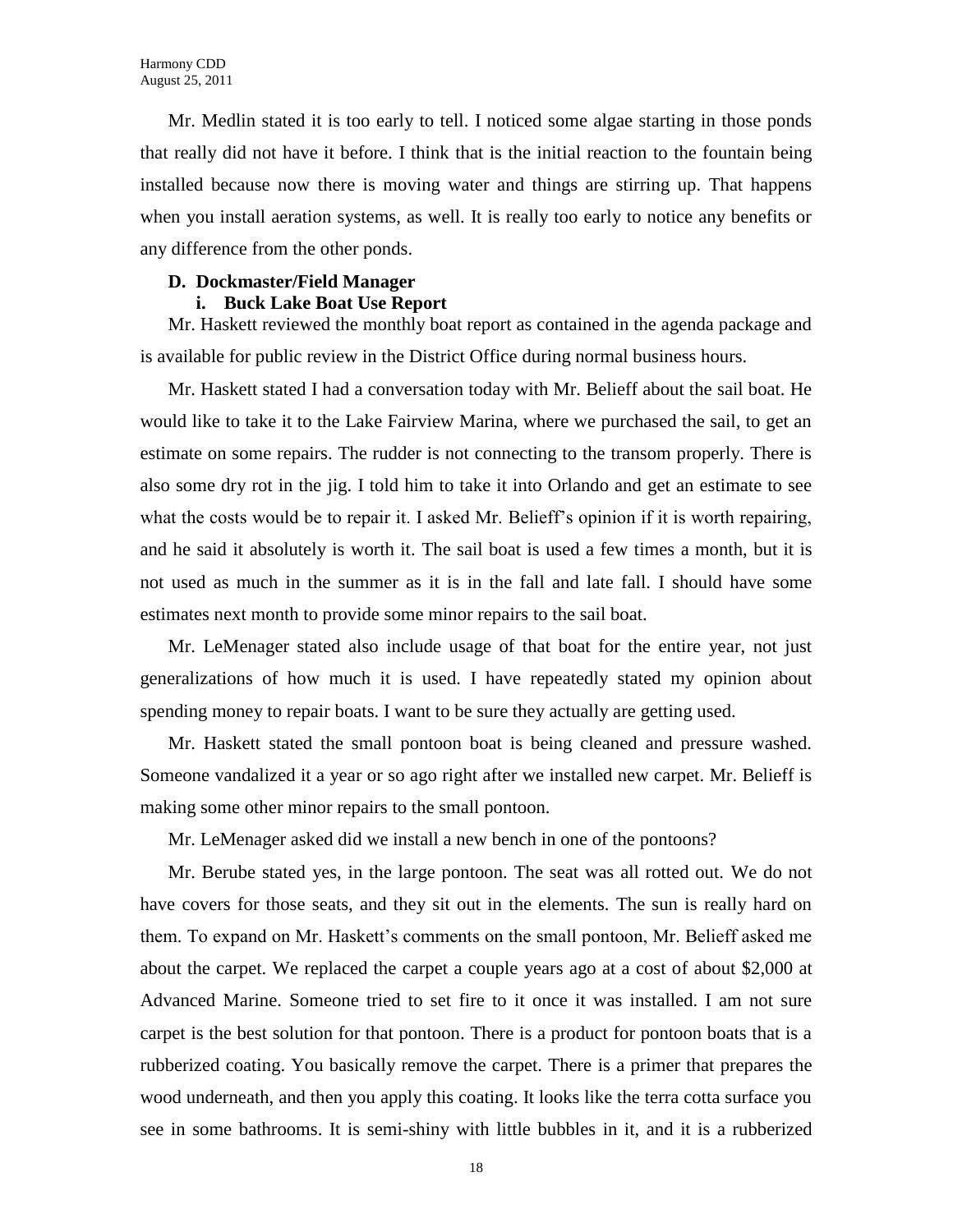coating. That is something Mr. Belieff can do, and the cost is about \$300 to \$400, versus over \$1,000 for carpeting. I think this is worth doing, but it is a material change to the boat. I want people to know what I am suggesting. This is a permanent coating made for this purpose. It is something we can do onsite. You will never be able to light it on fire. I read all the reviews on it and people say it is the greatest thing they ever did to their pontoon boat. Worst-case scenario, when it starts looking bad in a couple years, you add a new coat.

Mr. LeMenager asked do the carpets need replacing now?

Mr. Haskett stated yes. Mr. Belieff is saying with people fishing on them, the carpet gets dirty from that aspect. Also because of the fire damage, we would like to have them look presentable.

Mr. Evans stated they should be easier to clean with the new coating.

Mr. Berube stated that is correct; all you need is a hose.

Mr. LeMenager stated I am surprised we used carpet in the first place.

Mr. Walls asked what about the heat factor when it is out in the sun all day?

Mr. Berube stated this is a light color, although they have multiple colors to choose from, including white with a blue speck that looks similar to a pool surface. It will not be any warmer than the carpet that is there now. The biggest advantage is when it gets dirty, you simply hose it off, and it cannot be damaged.

Mr. Evans stated I think it is a good idea. I complement you for your research.

Mr. Berube stated you can see more about it at [www.overtons.com.](http://www.overtons.com/) You will need a can of primer and a roller to put it on. I think we will need three cans.

Mr. Haskett stated the boat use has been slow this week, probably in anticipation of Hurricane Irene.

Mr. Berube stated Mr. Belieff seems to be working downtown more.

Mr. Haskett stated yes, he is.

#### **ii. Proposal for an Additional Field Maintenance Technician**

Mr. Berube stated as I mentioned in the discussion with Luke Brothers, there have been certain inefficiencies with having Luke Brothers monitor the irrigation system and perform the repairs. Mr. Haskett and I have discussed this several times. I have been watching what has been going on with the sprinklers. We have a number of gushers, and there are a number of sprinklers that are spraying in the street. Some sprinklers are just dribbling water, and it is a mess. Luke Brothers claims that their irrigation technician is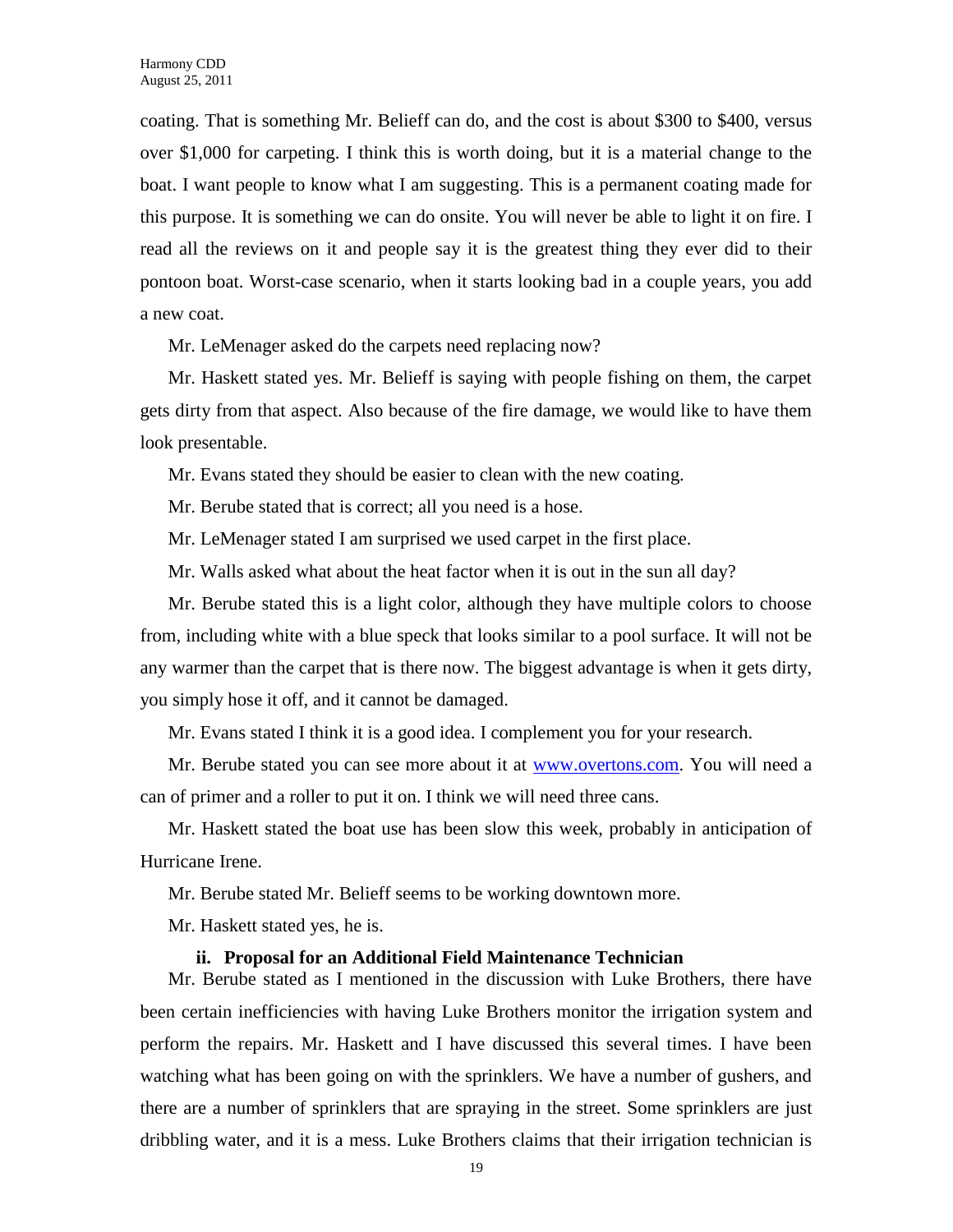always driving around doing inspections. I have watched him do the inspections. He turns on a zone, drives around in a truck a few times, sees that water is coming out, turns off the zone and moves onto the next one. The performance of the system says it all. We have hot spots and it does not look good. I prepared this proposal which would move Mr. Druckenmiller from doing his maintenance/cleaning functions into doing irrigation inspections and maintenance. He has experience in this area. Mr. Haskett has talked with him. Mr. Druckenmiller has proven himself to be capable. When he says he can do something, he has proven capable. Mr. Druckenmiller would move into this position primarily for three-quarters of his week and then we would hire a third person to fill in behind Mr. Druckenmiller and do the doggie pots, the bathrooms, the trash and some of the other handyman tasks around the community, and the two of them will work together.

Mr. LeMenager asked how will this be impacted by the presentation we just had that said the reason we have so many repairs now is because we have a two-cylinder system that has no idea about what the water pressure is? The comment Mr. Walker made was they have one system where they do almost no repairs anymore. I am wondering if this proposal is premature, given that we have the potential of looking at a flow system where one major benefit is far fewer repairs because we would actually know where the problems are. I do not think this proposal is a bad idea.

Mr. Berube stated the repairs he was speaking of were the electronics portion and the clocks. We will always have repairs to irrigation heads because the landscape crews run over the heads or hit them with the edgers. There is a lot of on-ground damage.

Mr. LeMenager stated I do not think that is what he was talking about. It was not just the electronics; I thought he was talking about the physical side, as well.

Mr. Berube stated with flow control and the water monitor where it cushions it on the startup and shutdown, you may save some of the broken pipes under the ground, but you will always have on-ground work to be done. Someone will always need to be out there monitoring and watching what is going on. Even if the flow meter says the system is down, you have to go find out why. Maybe it is a clogged head.

Mr. LeMenager stated that is true.

Mr. Berube stated there will always be the mechanics of fixing the sprinkler heads, which is what this proposal contemplates. The first year shows a cost higher than the budget. There are a lot of variables in there, though. Right now, we are over budget on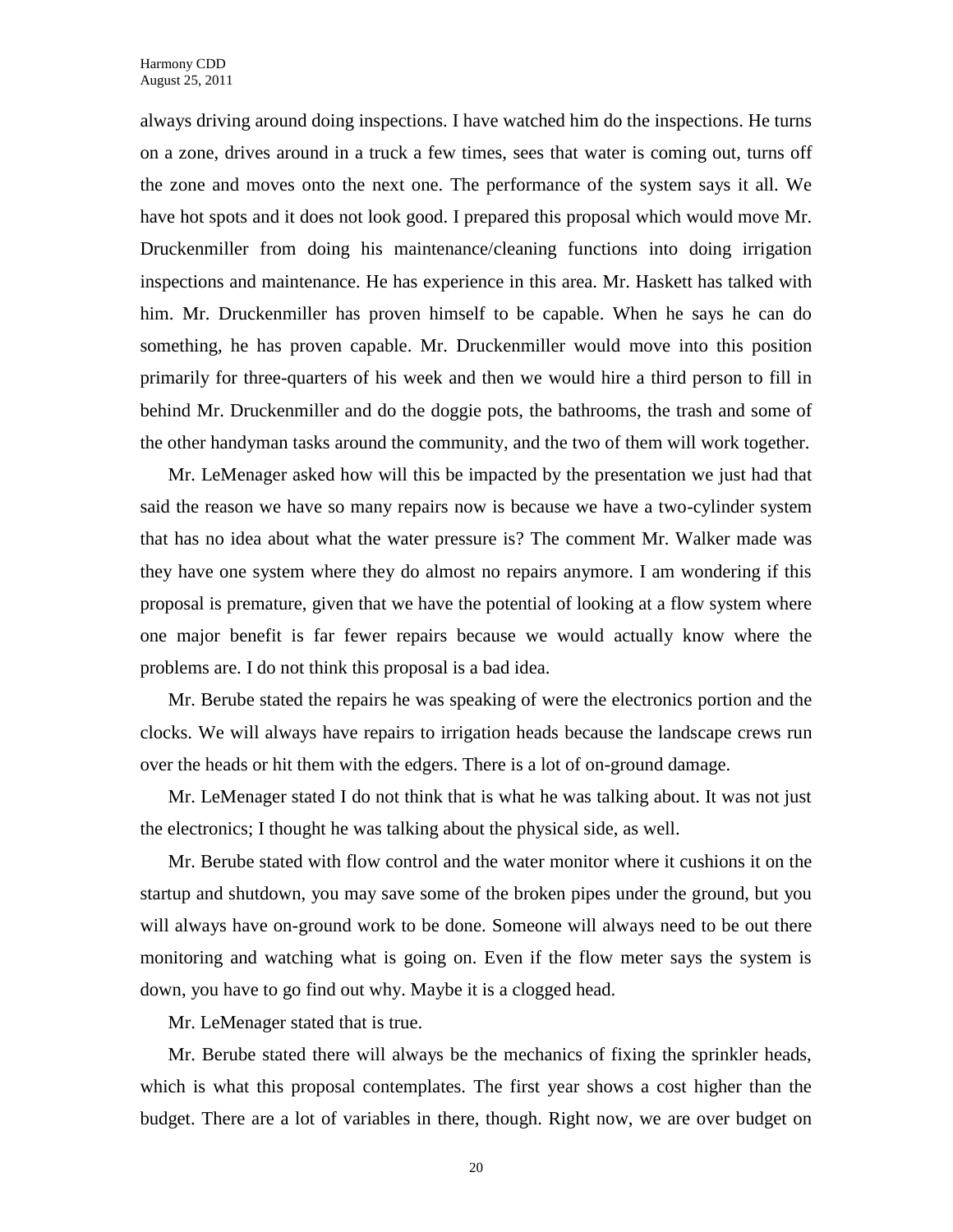irrigation repairs because of all the recent invoices and the problem with the broken pipes last year. That is not figured in this proposal. We are over budget on water expense, but that is also not figured into the proposal. We are also paying Mr. Druckenmiller some overtime based on his hours, which is not a bad thing because he is always working. His overtime is not calculated into this proposal, either. Having said that, the first year, it will cost us \$6,000 over our budget numbers to add a third person. The second year, it is a \$7,000 savings.

Mr. LeMenager stated your assumption is entirely predicated upon saving \$43,000 on our contract with Luke Brothers. Do we have the ability to remove that from their scope of services? The last time we altered their scope of services, we removed trash removal from their contract, and we did some trading with them at the time on other issues. I wonder how much of the \$43,000 we really save because we certainly did not save the entire amount we discussed when all the trading was complete. Let us be realistic about projections.

Mr. Walls stated I think it is a very good idea to have someone else do the repairs. My concern is when you start taking away repeatedly from a contractor. Luke Brothers bid this project on a dollar amount, and they backed into these categories with a certain dollar amount in mind. If you keep taking things away from them, their incentive to do a good job starts to dwindle, and we have already questioned that in the past. My other concern based on my family's business in irrigation is some of these repairs are hard work. Some of it is complicated. I want to make sure that the person doing this type of work is experienced in it and can handle the kinds of challenges that will come up.

Mr. LeMenager stated I agree. Clearly, we have talked about how we, as a body, grow and have more of our own direct staff. There is an agreement among us going forward that we will have to do more and more things on our own. The challenge becomes if you take over something like this, which is highly technical, you need to know what you are doing. It is hard work. The advantage of having the landscape company perform this work is they have 14 crew members onsite, and they are part of a really big company. If you persist with them enough, they will get someone out here to take care of the job. We have a terrific employee in Mr. Druckenmiller right now, but what happens when he finds another job or decides it is time to retire?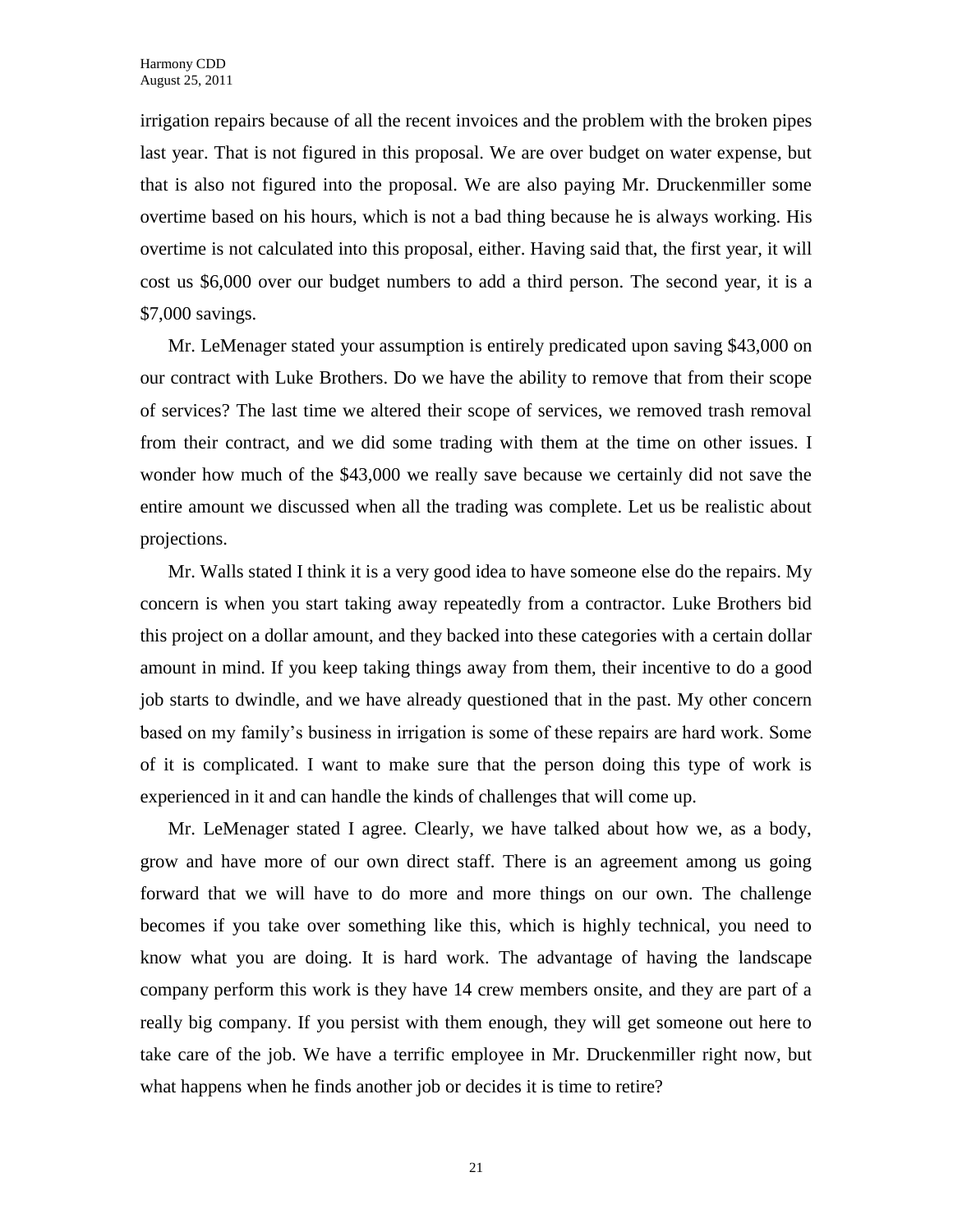Mr. Berube stated the reality is that Luke Brothers has had five to seven different irrigation technicians, maybe eight or nine.

Mr. Walls stated they have the capacity to find someone else right away.

Mr. Berube stated some of their guys have lasted about three weeks.

Mr. Walls stated to Mr. LeMenager's point, if we hired our own staff to do this job and that person left, we would have to go through a process to hire someone, and that process sometimes takes a long time. Then we are without someone in between.

Mr. Berube stated we will always have "what ifs". We could all resign tomorrow. There are a lot of "what ifs," but we all know the "what" and it is not good. It has been declining and it is getting more and more expensive. Look at the budget this year for irrigation repairs. I know there are some other factors, but when you look at the trend, it is only going to get worse. I had my concerns about this. Mr. Haskett and I came to the same conclusion at the same time that something needs to change. Mr. Haskett deals with this every day, and I think he believes this is the way to go.

Mr. Haskett stated the concept of Mr. Druckenmiller taking over something like this, I would not mention it if I did not have confidence in his skills. I know even if he does not have a certain skill level for a certain component or whatever it may be, there are a lot of classes that I plan on taking and Mr. Druckenmiller can take them, too, whether it is once a month or twice a year or whatever it takes. The job is essentially unscrewing a head, taking a screen out, rinsing it off, and putting it back in, as well as aiming the heads in the right direction or putting on a new head. That is the basis of what we are proposing. Whenever we needed to replace or repair controllers, we outsourced that work to Hydrocom Technologies. Even that aspect has not been performed by the landscape company.

Mr. Walls stated we are paying Luke Brothers to do those things. If they are not doing those things, then we need to address that with them. I do not know if that requires a fulltime person for us to hire. If we have a contractor doing this work and they are not doing the job right, we can get another company. It is scary for me to have one person in charge and we have to rely on that one person. If he is not here, then we are out of luck. That is my only hesitation. I am not questioning Mr. Druckenmiller's ability at all.

Mr. Haskett stated to assist you in your comfort level, I have considered those things, as well. If something happened to future employees, we can always hire our landscape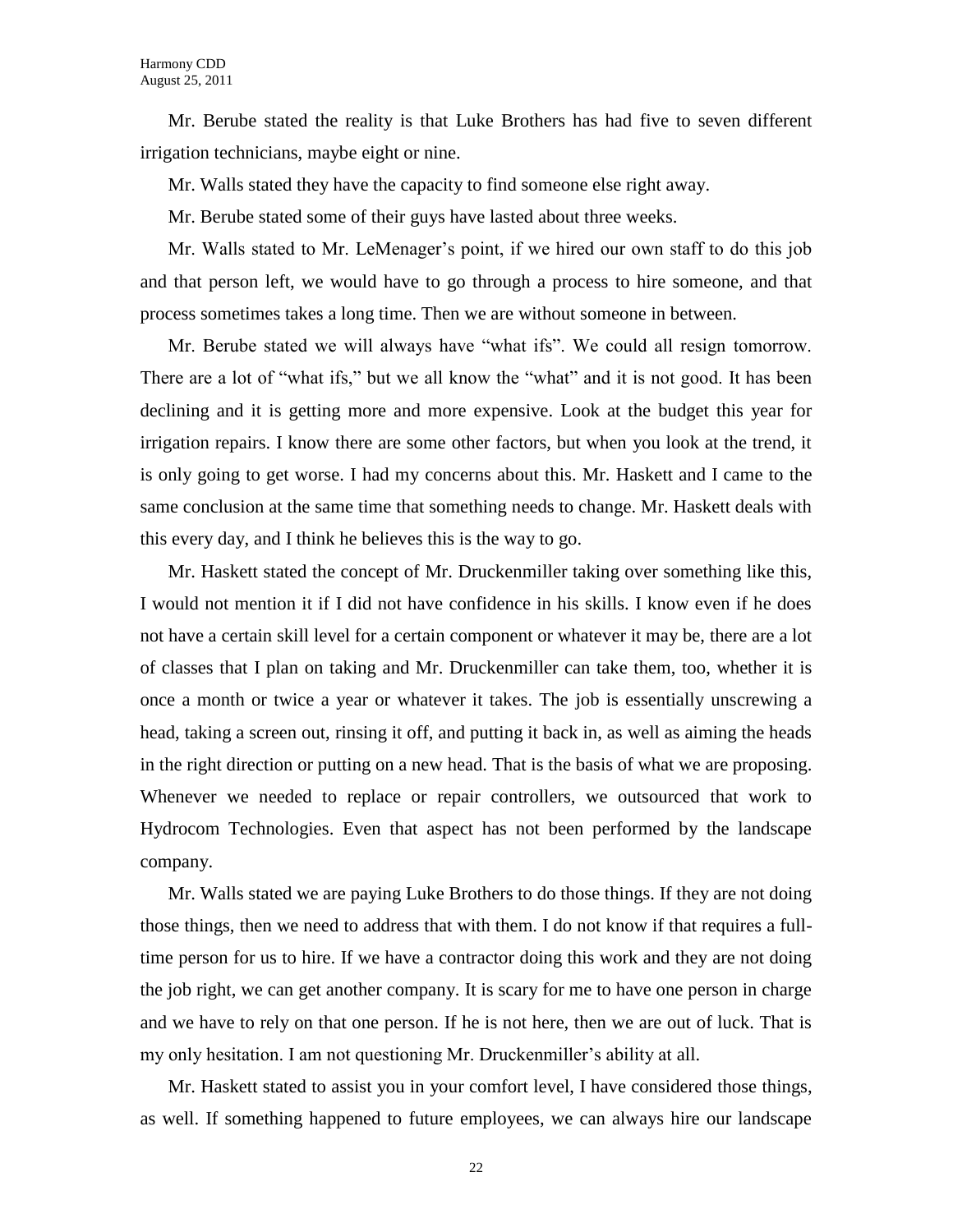company or Hydrocom or other companies to fill in until such time as we hire another employee. I think for the next few years, it is the proper way to go. If we removed this scope from Luke Brothers and gave it to another irrigation company, that is when you will have a huge issue with finger pointing, which is why I would never recommend doing that. It does not work with two different companies, but I think if it is in-house, it is a lot easier to minimize that.

Mr. Evans stated Mr. Haskett spends an enormous amount of time babysitting CDD issues. Would this reduce the amount of time that you will need to spend with them, by having an onsite person to take care of this aspect? Will that reduce the amount of interfacing that you are doing? That is not your job; your job is with the development company. The District has been the beneficiary of the development company paying your salary to help do their job. If Luke Brothers had a problem, instead of them calling you all the time, they can call this person and tell him where there is a problem to remove Mr. Haskett from that loop. Our person would review the situation and make the determination if it is a material breakdown or if someone ran over it with the lawnmower, in which case we back bill the landscape company.

Mr. Haskett stated that is correct; that would take away a lot of hassle from me.

Mr. Berube stated Mr. Haskett would also not have to check the parts all the time and review the invoices at the end of the month to decide who is paying for what. That will all be done in-house.

Mr. Evans stated you have greater control over it. My concern is that hopefully we will do the flow meters, but we still need to work on efficiencies. Right now Mr. Haskett is spending too much time doing things for the CDD. At some point in time, you will not be able to do much for the District. The District will need to be self-sufficient. The line of communication has too many contact points, whether it is Luke Brothers or whoever. They should be able to contact an employee of the District who does the irrigation repairs and address it that way. I think that will be far more efficient going forward. I understand there is always reservation, but it is a great concept and a great proposal.

Mr. Qualls stated the way you are performing and the way the Statute directs is that the District has the ability to hire and employ a District Manager, who shall manage the works of the District. I think that is what is being contemplated in this proposal.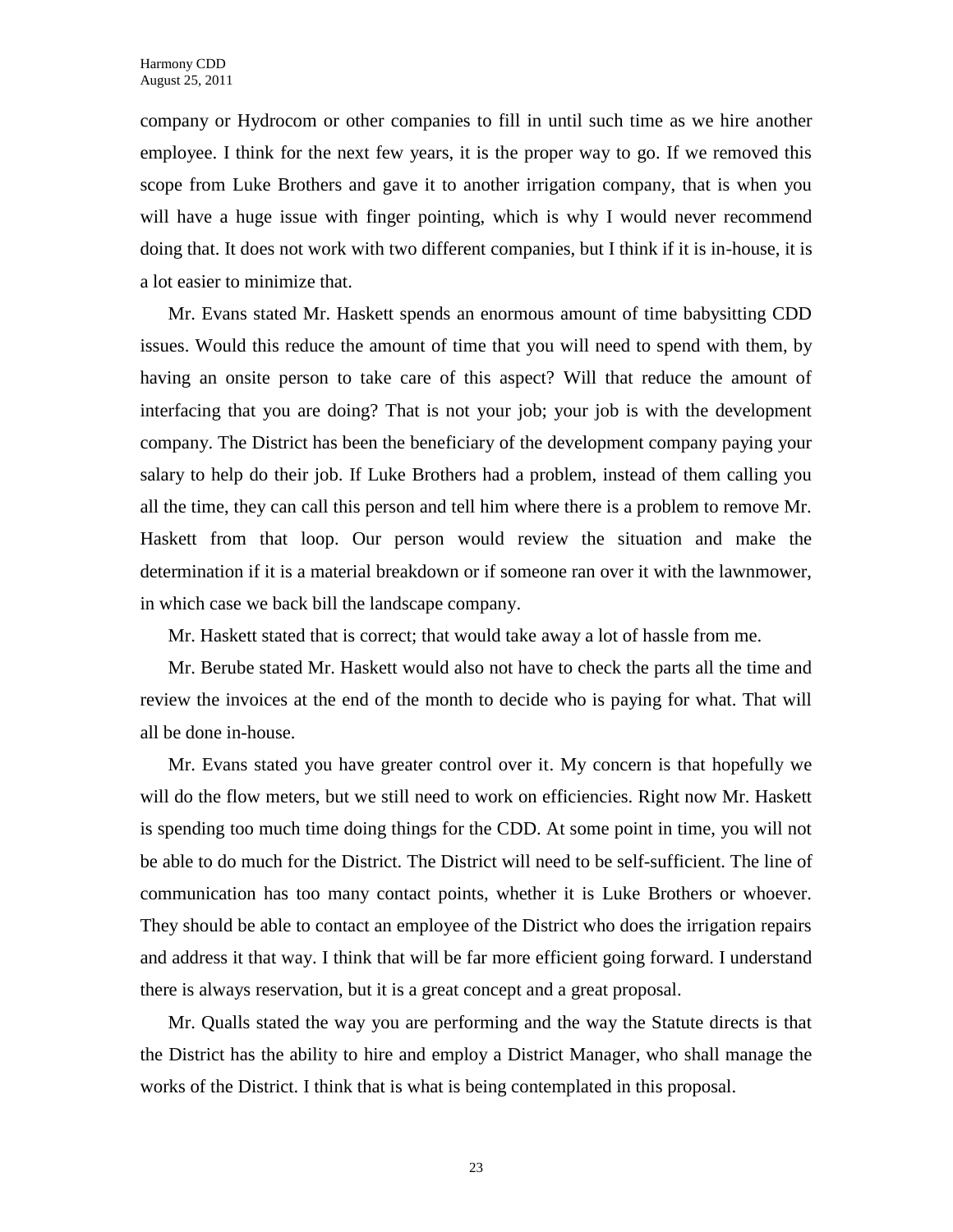Mr. LeMenager stated we keep looking to Mr. Haskett when in fact, we should be looking to Mr. Moyer.

Mr. Evans stated we just need to give him the tools to do it.

Mr. Moyer stated the only difference is that I would not provide that service for free.

Mr. Evans stated we understand, and that is a large dollar amount. This takes up a large part of Mr. Haskett's time.

Mr. Moyer stated a good field manager does make a big difference.

Mr. LeMenager stated at some point, we will need one.

Mr. Berube stated Mr. Haskett has been operating in that capacity, and we sure feel the impact of his loss when he is on vacation or out of the office.

Mr. Evans stated I think this is a great proposal. Do we want to revisit it next month?

Mr. LeMenager stated before I would support this, I would like to have a better feeling on what you want this person to do. What kind of job description do you have in mind for this person and for the third person? We all wanted a dockmaster and we thought it was a good idea. We then said there was enough handyman work around the community, and we were very fortunate to hire Mr. Druckenmiller. Now we are talking about taking a more forceful role in trying to do more field activities. I am not opposed to it, but right now, it is very fuzzy what you have in mind. I would like to see some job descriptions on the tasks you want these people to perform. That would go a long way to assuage my concerns and perhaps Mr. Walls's concerns, as well.

Mr. Walls stated I do not disagree that we probably need someone to do this work. My question is, do we hire a full-time employee or should it be a contracted employee? That is my struggle right now, and I do not have enough information to decide that right now.

Mr. Berube stated the job description for the third employee will be virtually the same job description we assigned to Mr. Druckenmiller, and Mr. Druckenmiller's new job description will be to perform the inspections and irrigation maintenance every month that Luke Brothers is currently doing. It involves turning on every zone and making sure we have complete coverage of the plant material, making sure no sprinklers are spraying in the street, making sure they are not dribbling or shooting up in the air, and fixing any underground leaks. The rest of the time beyond irrigation work would be spent fixing the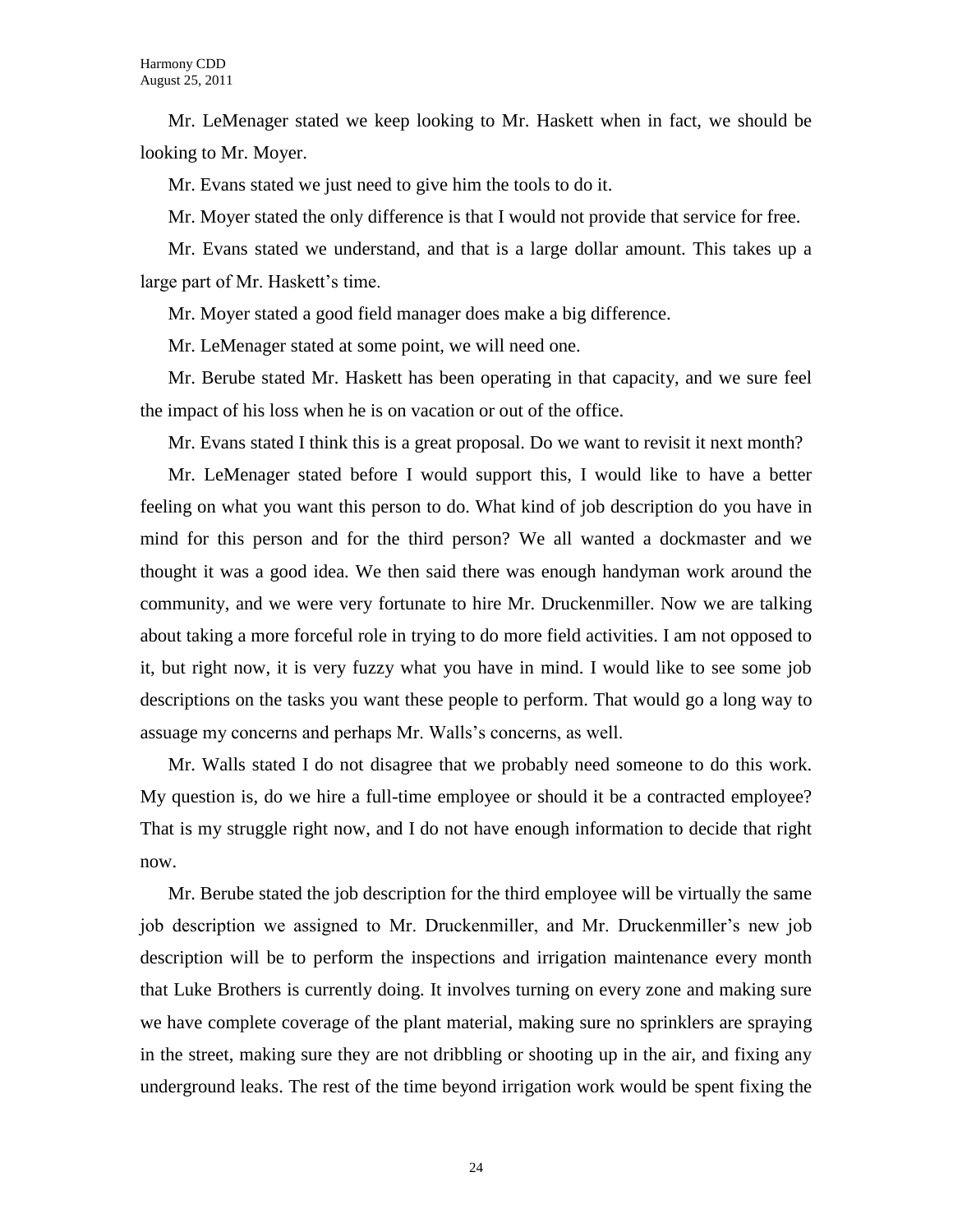columns and other items where Mr. Druckenmiller is technically experienced and knowledgeable. We can write a job description, but that is clearly where this is going.

Mr. LeMenager stated I would like to see it in writing. We went to all the trouble of inviting Mr. Walker to give a presentation at tonight's meeting. He is telling us that our problems will not be nearly as much if we install flow meters.

Mr. Evans stated the flow meters will identify where the problems are. We still have an aged system. He mentioned these heads have a life of five to seven years, which means a lot of them will need replacing soon. I do not know what percentage have already been replaced or where they are on that life curve. I think this proposal will provide a faster response to the breaks we have had, but it will also identify who broke the head. I think that will be a huge comfort level to us, as a Board, to go to the landscaping company and show them the damage to the head caused by the mower and then bill them for the repair. Otherwise, he will charge us for the repair and say he does not know how the head was broken. The mowers will certainly run over the heads, and they will certainly not admit to their supervisor that they caused damage because he may start deducting it from his employee's checks, and they are not making that much to start with. Consider how much these guys make in this heat, driving these mowers.

Mr. Berube stated these invoices are the result of change orders, and everyone in contract work knows the change orders are where the money is.

Ms. Kassel stated I am divided. I can see the wisdom in adding another person. I wonder if this has been discussed with Mr. Druckenmiller and how he feels about it, whether or not he wants to move to doing irrigation repairs. What happens if we do not have very many irrigation repairs because of other variables, leaving our staff with nothing to do at times? It does seem like the irrigation problem is not going away; however, it could be due to factors that are not related necessarily to the things that we would ascribe to Luke Brothers being involved. It is possible that they are careless when they mow, which is one reason we have broken irrigation heads. It is possible that because we do not have flow meters, we are not monitoring what goes wrong and when it goes wrong. It is possible that we have an aging system and we will continue to have to deal with breaks. We do not really know. I could not hear Mr. McMillan's answer to the question whether it would be a relief for them to not have to do this work or not.

Mr. Berube stated he did not respond.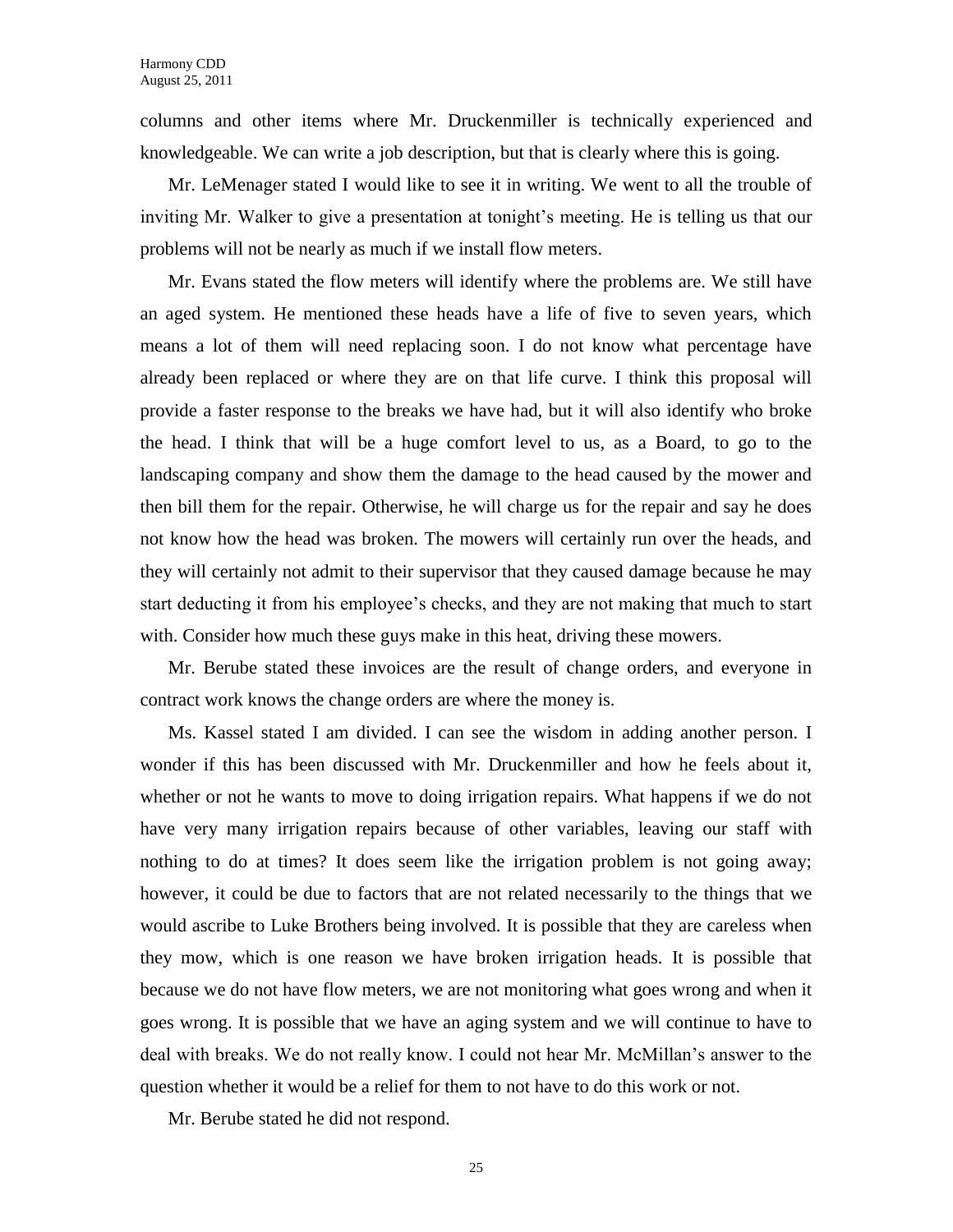Mr. Evans stated I recall that he preferred to keep that scope of work, which is why I made the comment that both Mr. McMillan and Mr. Haskett want to be in control.

Mr. Berube stated I thought he meant control of the Maxicom system.

Mr. Evans stated no, it was control of the irrigation repairs. I can understand why, because it is part of their scope. Every time you cut a portion of that, hopefully he is making a profit on that from a business standpoint.

Mr. Berube stated the problem is, we are paying them \$28,000 annually just to do the inspections and maintenance, and it is not getting done.

Mr. Haskett stated chinch bugs have taken over the past month, but in my opinion, they took over because Luke Brothers was so intent on making sure the irrigation was 100% because I demanded it that they did not do any spraying since the person doing the irrigation was a spray technician. Now that they are out there for three weeks addressing chinch bugs, the irrigation is not getting inspected.

Mr. Evans stated that is a good point.

Mr. Walls stated the root of this problem is that Luke Brothers is not doing what their contract calls for.

Mr. Berube asked did they now pick up the townhomes?

Mr. Haskett stated yes.

Mr. Berube stated since we received the promise of them having 14 people onsite 40 hours each week, they have added developer work and now some of the Ashley Park work, all in the same week.

Mr. Walls asked when REW was the landscape contractor, did we have these kinds of problems?

Mr. LeMenager stated I was also going to ask that question.

Mr. Haskett stated no, we did not have issues like this. Granted, we added a lot more maintenance activities since REW was here, but irrigation invoices would average \$125 per incident, and you can review the budget to see that we did not spend much on repairs. We have had some breaks and things like that, but I am seeing a gradual increase in repairs and the dollar amounts.

Mr. Walls stated it may be that we have an older system. Would a better contractor fix this issue to where we do not need to hire a third person? You do not have to answer that, but it is something to think about.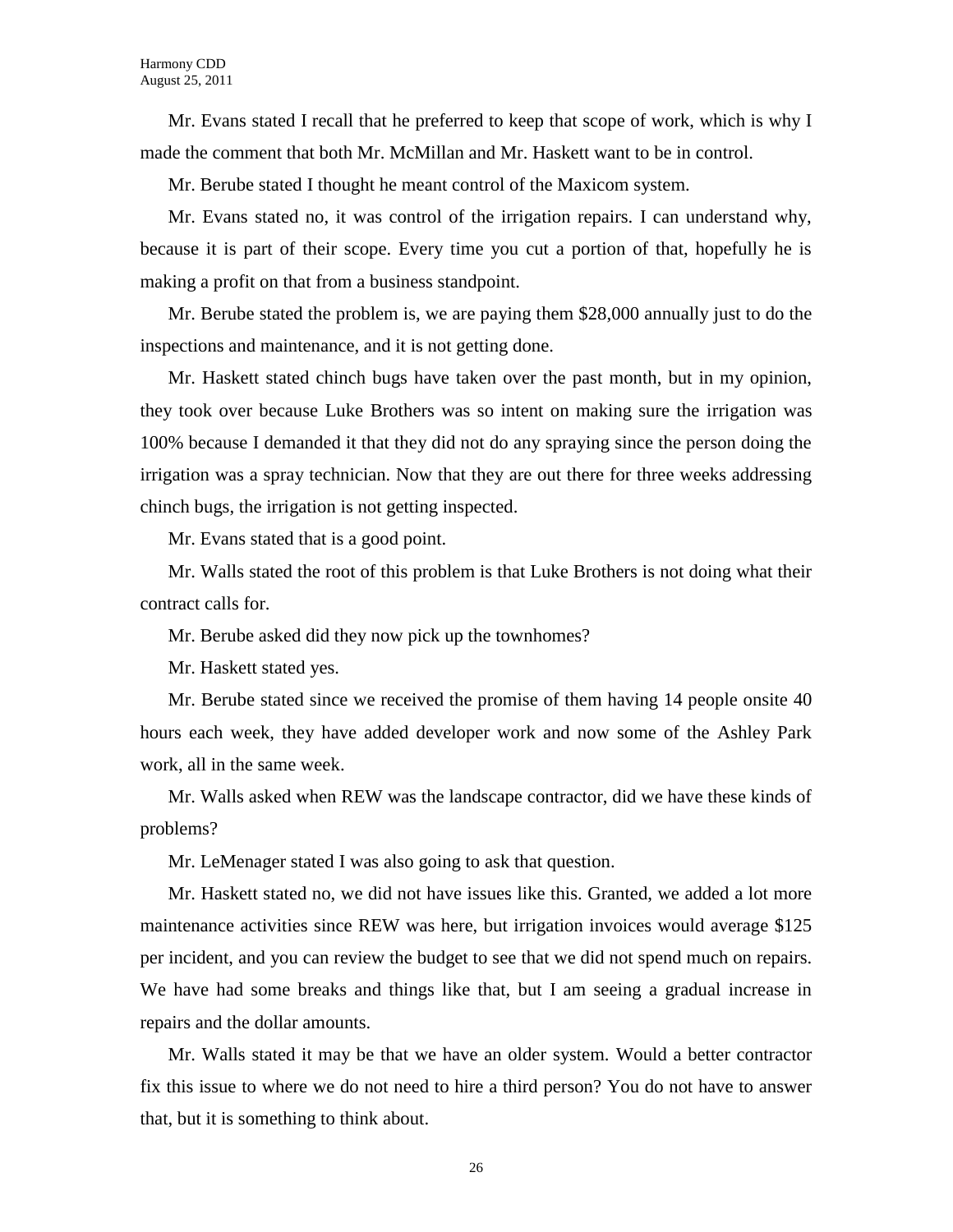Mr. Haskett stated I think there will be continual maintenance always.

Mr. Evans stated let us get a quote for flow meters for the irrigation system. I think this is a very good proposal. Some Board members need to think about it more.

Mr. Haskett stated I will provide job descriptions and a synopsis of the positions.

## **FOURTH ORDER OF BUSINESS Public Hearing to Adopt the Fiscal Year 2012 Budget**

## **A. Fiscal Year 2012 Proposed Budget**

Mr. Evans opened the public hearing.

Mr. Moyer stated the conclusion is that we are not proposing an increase in the nonad valorem assessment levy to the residents. The budget is basically dollar-wise the same as it was last year and may be a couple hundred dollars less. One of the things that goes to the issue of fund balance, the Board agreed to allocate \$100,000 to the insurance deductible with the idea being to see if we could get a better discount on the insurance premium over the \$50,000 deductible. We looked at that and the answer is no. It is a savings of \$500, so we need to bring that amount back down to \$50,000 for insurance, which will give you undesignated fund balance of about \$108,000 instead of \$58,000.

Mr. LeMenager stated I thought we increased the reserves.

Mr. Moyer stated we allocated the reserves as shown, with \$350,000 for first-quarter operating costs, insurance to \$100,000 and renewal and replacement to \$135,000.

Mr. LeMenager stated I thought we were going to increase them based on the engineer's report.

Mr. Berube stated we did increase it, to \$135,000.

Mr. LeMenager stated that was for last year.

Mr. Moyer stated I thought we picked that up in the minutes.

Mr. LeMenager stated when I was reviewing the budget, I noticed that the insurance reserve was increased but renewal and replacement was not.

Mr. Moyer stated we can certainly allocate it for that purpose.

Mr. Walls stated I think Mr. LeMenager is correct that \$135,000 is the amount for last year. I would have no problem moving money from first-quarter operating capital into renewal and replacement.

Mr. LeMenager stated it does not really matter since it is a long-term reserve and we can do that in any year. The real question is how much we want to leave in undesignated cash because the Board can change those reserves next year.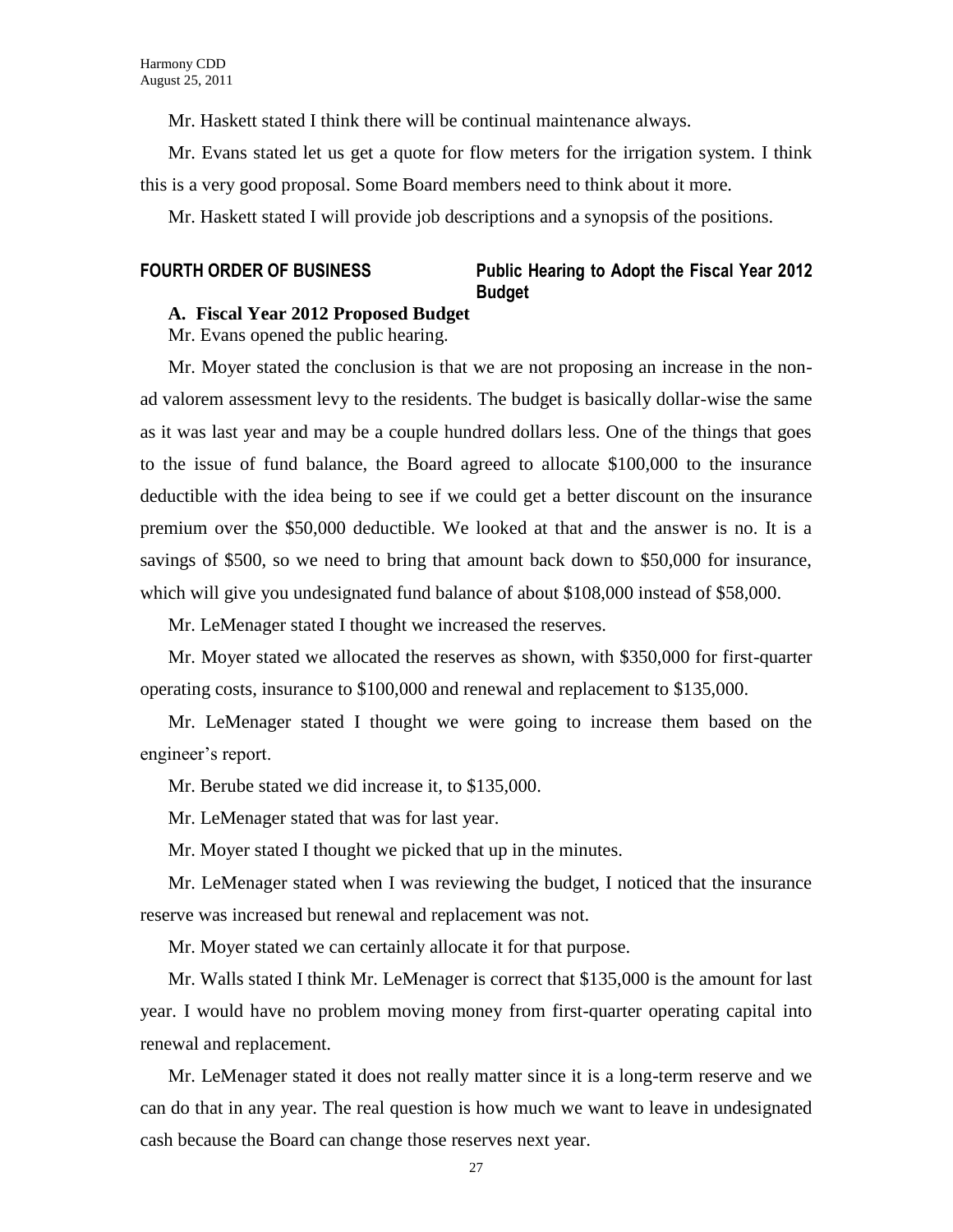Mr. Berube stated Mr. Moyer just proposed taking \$50,000 out of insurance into undesignated fund balance. Mr. LeMenager is saying that we need to fund the renewal and replacement fund at a greater number. Why not just move the \$50,000 from insurance into the renewal and replacement and make that dollar \$185,000.

Mr. Moyer stated sure, we can do that.

Mr. Walls stated we can always change it later.

Mr. LeMenager stated I thought Mr. Boyd's recommendation was to add about \$35,000 each year. I have been thinking this reserve should be around \$170,000 for the 2012 budget, which is the number I have had in mind for the past two or three months.

Mr. Berube stated increasing it to \$185,000 makes it an even move for that extra \$50,000 we are removing from insurance, just move it to another line.

Mr. LeMenager stated you do realize that means if anything happens, we cannot spend those monies once we put them in these reserves.

Mr. Walls stated yes, you can.

Mr. LeMenager asked if we put monies in specified reserves, can we change things later in the year?

Mr. Berube asked is it a specified reserve?

Mr. LeMenager stated yes, it absolutely is.

Mr. Walls stated the budget can be amended.

Mr. Berube stated I do not see any problem with moving it.

Mr. Evans stated there was a lot of discussion several months ago that it was to our benefit to leave some in undesignated reserves.

Mr. Moyer stated that refers to the memorandum I provided on GASB 54 that we discussed, but Mr. Walls is correct. It will take a formal action of the Board to reallocate the general fund reserves. That is not true if they are associated with the bonds or reserves for bond issues. The Board cannot use those reserves, but these are all reserves under the discretion and management of the Board. In theory, it is easier if the funds are undesignated because clearly you have total discretion over those funds.

Mr. Walls stated even in undesignated funds, you have to take an action to use the money.

Mr. Moyer stated that is correct.

Mr. Walls stated it does not matter either way.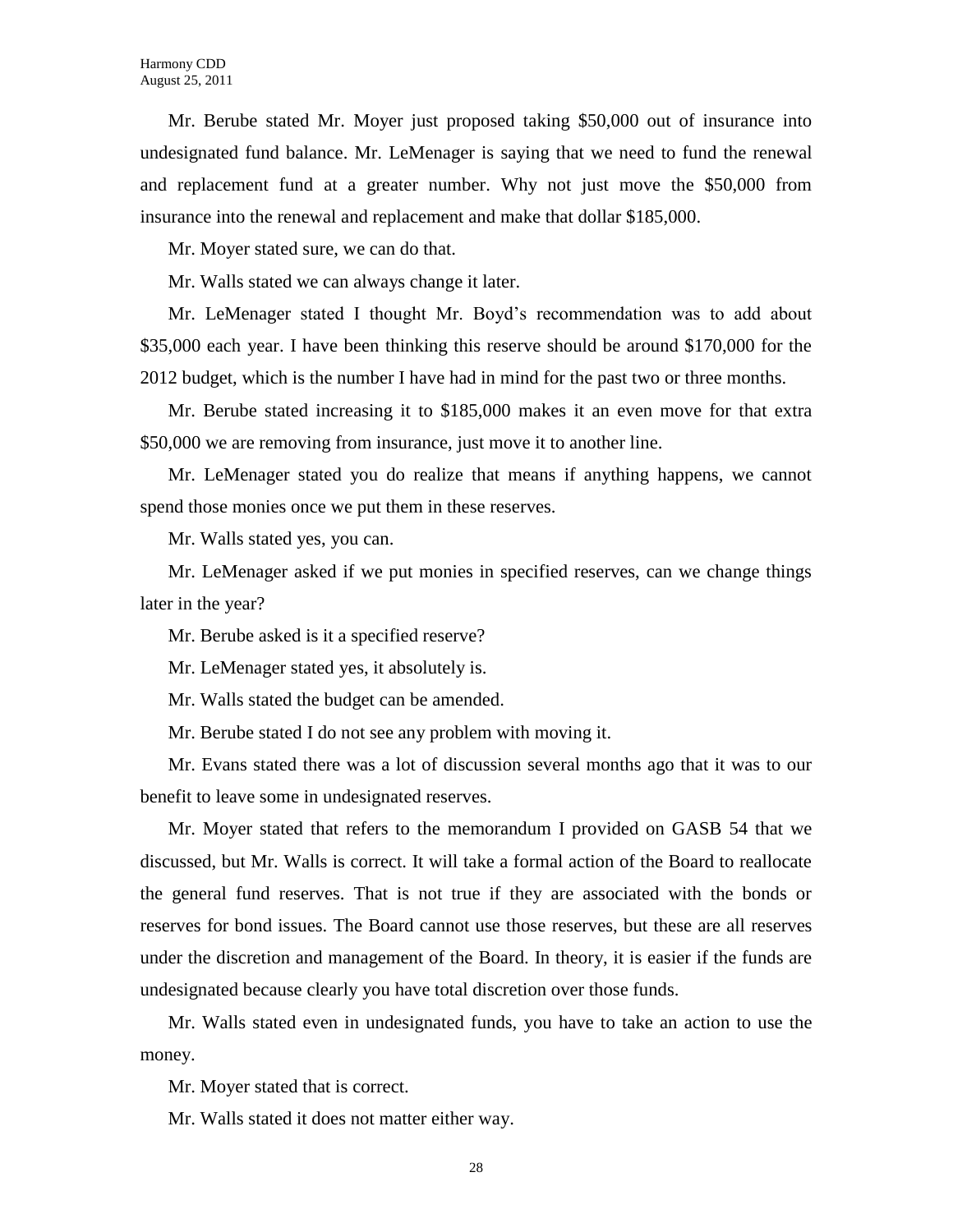Mr. Berube stated I would rather fund the reserves at a greater amount.

Mr. Evans stated we will reduce insurance reserves to \$50,000 and increase renewal and replacement reserves to \$185,000.

Mr. LeMenager stated it sounds like we are saying everything else in the budget is fine.

Mr. Qualls stated I have some comments in the budget narrative. On page 3 for Special Assessments-Tax Collector, it says the District will levy non-ad valorem assessments but there is nothing said about the tax collector, so we would like the narrative to include that the collection of the non-ad valorem assessments will be provided by the tax collector pursuant to Section 197.3632, Florida Statutes, which is the Uniform Collection Methodology. The same holds true on page 14. For Special Assessments-Discounts, just to make it very clear, we would like to add pursuant to Section 197.162, Florida Statutes, Districts are allowed only by the tax collector for early payments on assessments.

Mr. Berube asked on CDD-Collected Maintenance, are those for the people who paid off their debt assessment and the operation and maintenance assessments are then collected by the District?

Mr. Moyer stated no, that is the assessments due from the developer.

Mr. Berube asked when people pay off their debt assessment, how do we collect their operation and maintenance assessment every year?

Mr. Moyer stated through the tax collector. It stays on the tax bills; we do not collect it separately.

Mr. Berube asked how many people have paid off their debt assessment?

Mr. Moyer stated I can provide that figure. I do not think there are very many.

Mr. LeMenager stated we received the paydown figure for our home. If you plan on living here for a while, it is probably a good idea. If it is an investment property, it is probably a bad idea.

Mr. Moyer stated when you consider most people stay in their house for seven years, the rule of thumb is that it does not make a lot of sense to pay off.

## **B. Consideration of Resolution 2011-05 Adopting the Budget for Fiscal Year 2012**

Mr. Evans read Resolution 2011-05 by title into the public record.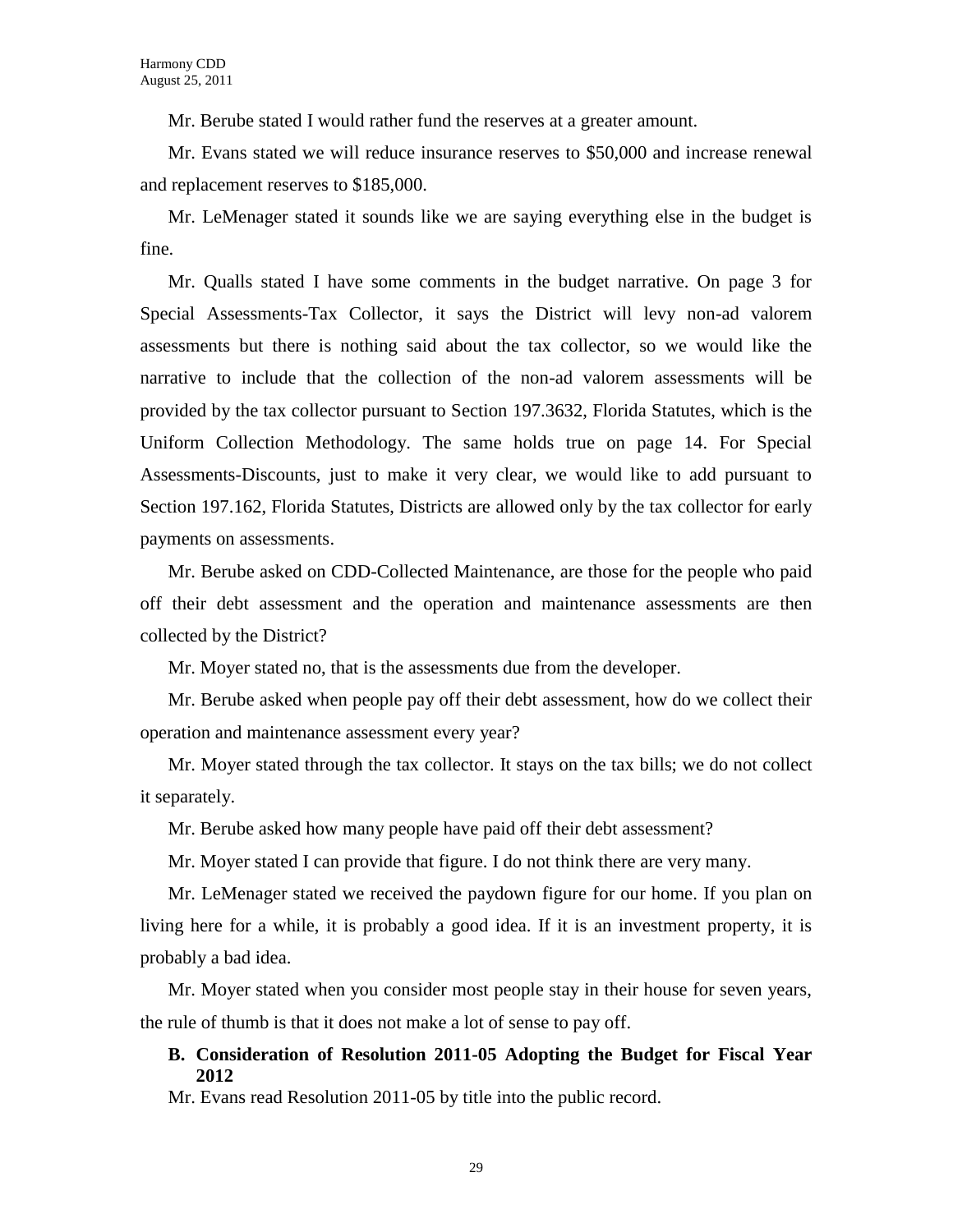Mr. Qualls stated in the sixth Whereas clause, the third line should read "...boundaries within the District benefited, specially and apportioned by proportionate special benefit peculiar to the properties..." The next line, should read "...levy, by Resolution 2011-06, peculiar to the properties, representing the amount..." On the next page, the first Whereas clause at the end of the paragraph should read "...amount of the assessments, and except as modified by the Assessment Methodology of August 25, 2011." Section 3 has some blanks to be filled in as well as on page four, so I ask that these numbers be filled in now.

Mr. Moyer stated the General Fund amount is \$1,537,927. The Debt Service Fund amount is \$2,668,655. The total of all funds is \$4,206,582. The Chairman and I have been discussing that it has been some time since there was a document that accompanied this budget that actually identified how these numbers are allocated. There is a chart in the budget that shows the resulting allocation. We prepared this document as an additional exhibit that explains how these assessments are allocated. This is the methodology we have used for a number of years, and I would like to make it part of the record. The Board saw an earlier version of this, but what I distributed to you is the final version.

Ms. Kassel stated under hardscape for pressure washing in the narrative, it refers to Luke Brothers instead of Ledesma, and that should be corrected on page 8. Tree Trimming Services and Tree Trimming, the narrative refers to trees 10 feet in height. We are not talking about the tree itself, whether it is 10 feet or over, but where it is being trimmed. These narratives are confusing and incorrect on page 6.

Mr. Berube stated it should refer to trimming trees above the 10-foot height level and trimming trees below the 10-foot height level.

Ms. Kassel stated I would like to have that corrected once and for all.

Mr. Moyer stated we will make those changes.

On MOTION by Mr. Berube, seconded by Mr. LeMenager, with all in favor, unanimous approval was given to Resolution 2011-05 adopting the budget for fiscal year 2012, as amended by legal counsel.

**C. Consideration of Resolution 2011-06 Levying the Assessments for Fiscal Year 2012**

Mr. Evans read Resolution 2011-06 by title into the public record.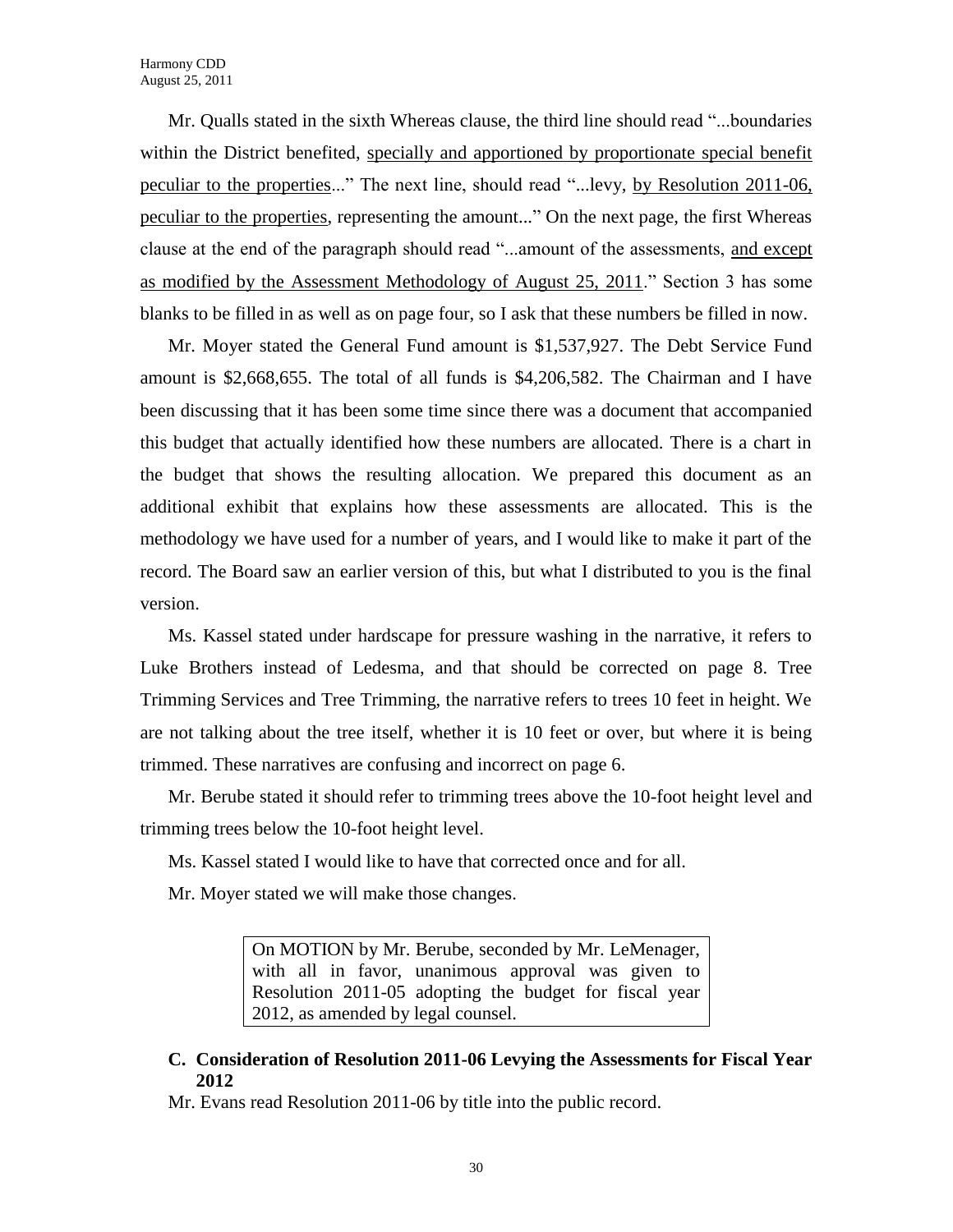Mr. Qualls stated the amounts will need to be completed in the Resolution. The sixth Whereas clause should read "Whereas, using its assessment methodology dated August 25, 2011, attached and incorporated hereto, the Board of Supervisors of the Harmony Community Development District finds that the non-ad valorem assessments it imposes and levies by this resolution for maintenance on the parcels of property involved will reimburse the District for certain special benefits received by the property, flowing from the maintenance of the systems, facilities and services, apportioned in a manner that is fair and reasonable by the proportionate special benefits peculiar to the property, parcels, or acres, in accordance with the applicable assessment methodology; and..." In Section 3, strike "and non-platted," and the end of that sentence should read "...annual tax notice using the Uniform Method under Section 197.3632, Florida Statutes." In Section 4, the middle should read "...on compatible medium no later than September 15, 2011, which shall then be collected by the Tax Collector using Section 197.3632, Florida Statutes..." The reason this is important is because non-ad valorem assessments, unlike taxes, are not automatically a first-priority lien on the property. We need to show these things in order to get that lien status. It is good to use the Uniform Method from the home owner's perspective because then it goes through the tax certificate process, which enables struggling tax payers to keep their property for a longer period of time.

Mr. Moyer stated the number for the first blank is \$1,537,927, the second blank for other revenue sources is \$1,500, and the blank for debt service is \$2,668,655.

> On MOTION by Ms. Kassel, seconded by Mr. Walls, with all in favor, unanimous approval was given to Resolution 2011-06 levying the assessments for fiscal year 2012, as amended by legal counsel.

## **FIFTH ORDER OF BUSINESS District Manager's Report**

**A. Financial Statements** Mr. Moyer reviewed the financial statements, which are included in the agenda package and available for public review in the District Office during normal business hours.

Mr. Moyer stated for all practical purposes, the District has collected the vast majority of its non-ad valorem assessments. We are short about \$5,000. On the expenses, we are under budget about \$45,000. Overall, the District is in pretty good shape.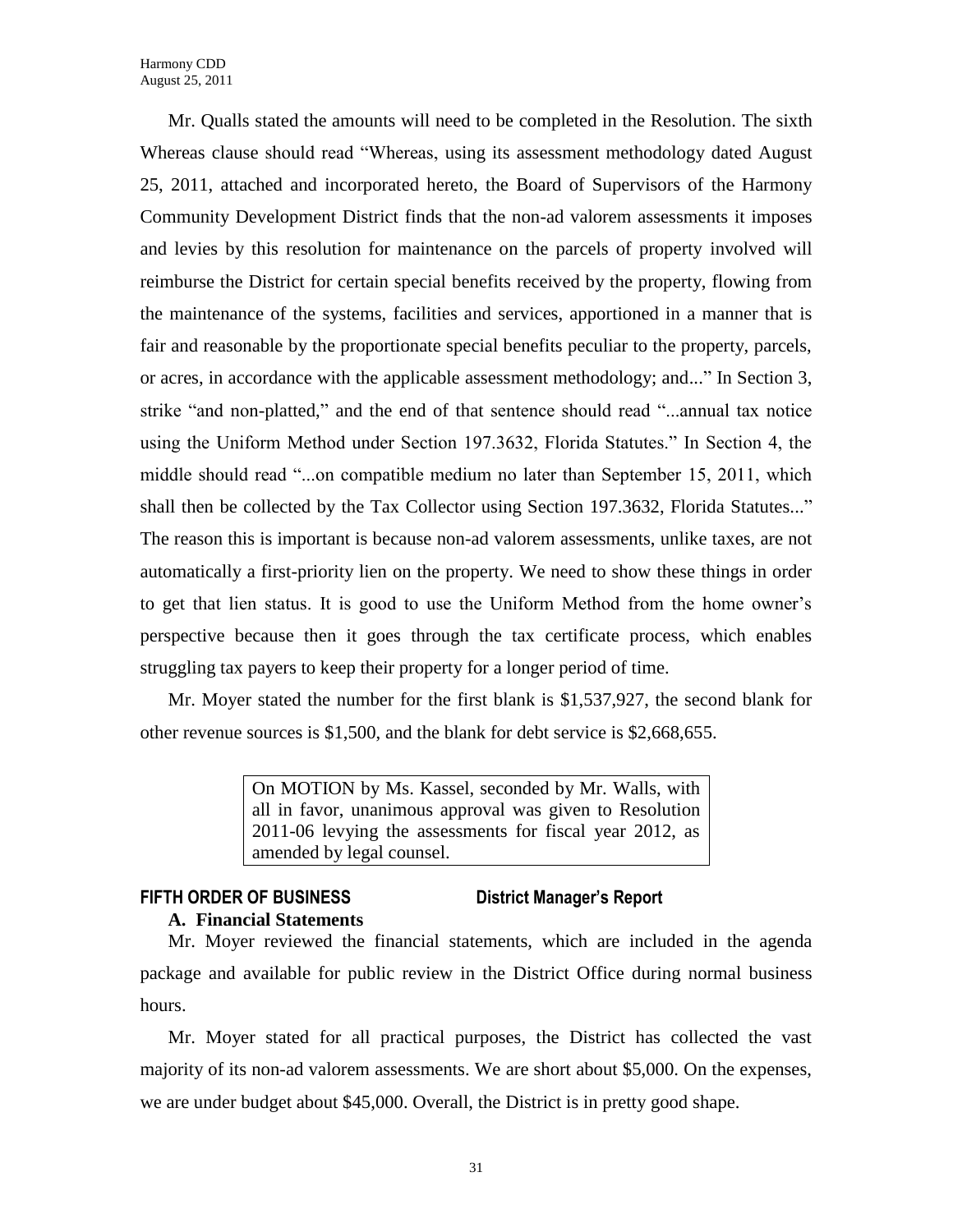Mr. LeMenager stated page 11 of the financial statements has probably been this way for some time and we all overlooked it, but this District is not in Orange County.

Mr. Evans stated it is also on page 12.

Mr. LeMenager stated I noted that our CD matured and we got another one, and I could not help but notice that our interest rate went from 1.75% down to 0.3%. So disregard my comments last month related to putting more money in CDs.

#### **B. Invoice Approval #136 and Check Run Summary**

Mr. Moyer reviewed the invoices and check summary, which are included in the agenda package and available for public review in the District Office during normal business hours, and requested approval.

Mr. Berube stated Robert's Pool Service invoice from last month shows an extra service for \$400. What is that for?

Mr. Haskett stated that is for them having to come and shut down the pool for feces in the pool. Both pools now have posters from the Centers for Disease Control to let people know that is not the proper thing to do in the pool.

Mr. Walls stated I also saw that and I asked for a copy of their contract with us. It goes back to my issue with the other contracts that we have, in that, it has not been put out for a bid or request for proposal since 2003. I do not know if we are getting a good deal or not. I have always had questions about the setup we have now where they provide the service but we purchase the chemicals. I do not know what controls we have to monitor the use of those chemicals. I am not saying they will take any for other uses, but accountants are always concerned with controls and I want to be sure they are in line. I would like to see what other companies charge for this type of service periodically.

Mr. Berube stated we have a big project coming this winter for the Swim Club. Would it make sense to do an RFP at that time?

Mr. Haskett stated sure.

Mr. Evans asked do they have to be specially licensed since it is a commercial pool?

Mr. Haskett stated yes.

Mr. Evans asked is that something a staff person could perform if they obtain that certification?

Mr. Haskett stated yes.

Mr. Evans asked is it a big deal or a little thing?

Mr. Haskett stated it is a big thing. It is chemistry.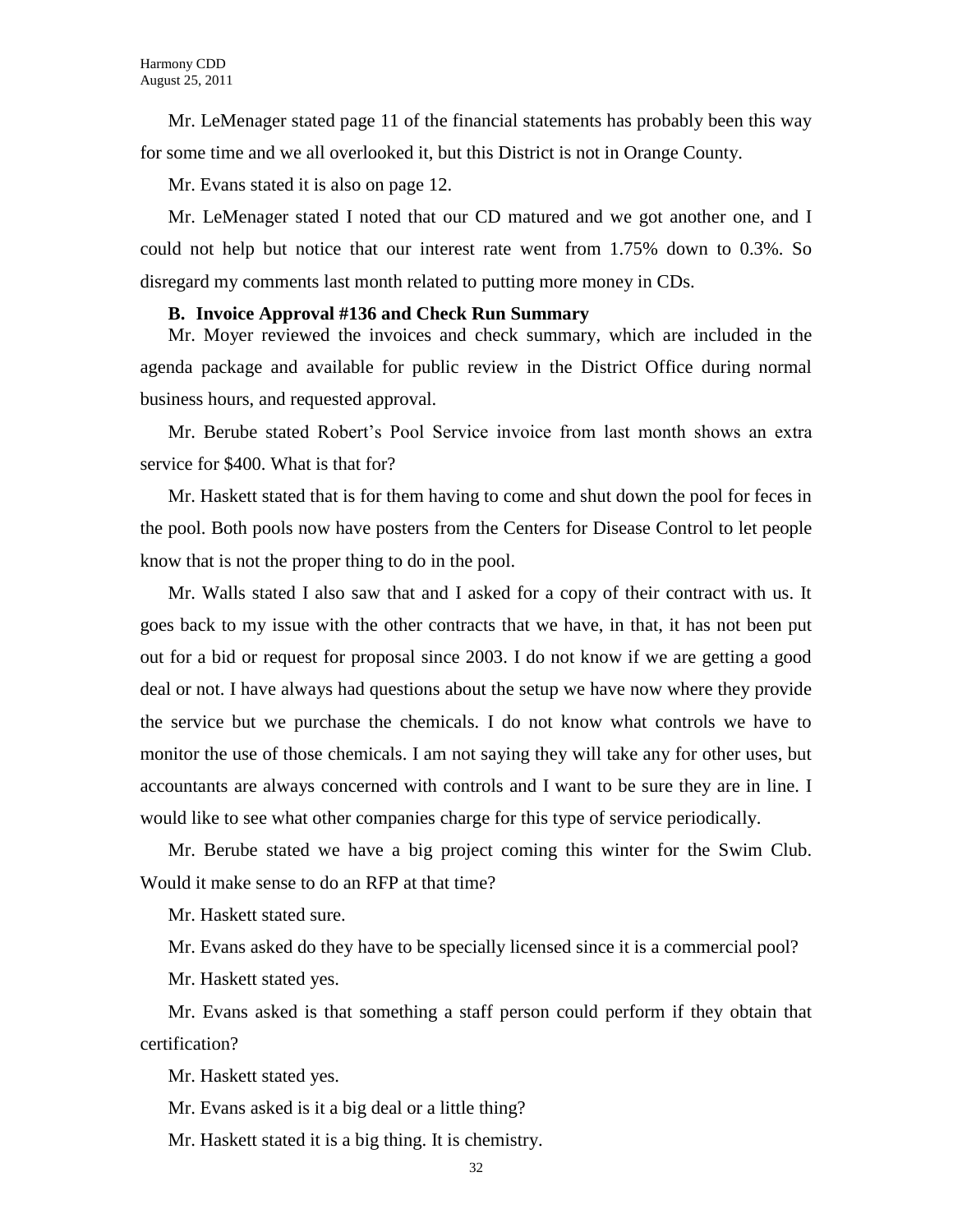Mr. Berube stated it is and it is not.

Mr. LeMenager stated the invoice from Grainger had a bunch of valves. What were they for?

Mr. Haskett stated the water feature. There is a charge for \$900 and you will see a credit next month because we ordered the wrong one. We returned it after they sent the invoice.

Mr. LeMenager asked is that the fountain that the kids play in?

Mr. Haskett stated yes. About once a year we have to replace the valves.

Mr. LeMenager stated there was a charge for Home Depot for \$750.

Mr. Haskett stated that was the pressure washer.

Mr. Walls stated for the pool chemicals, I do not know if it is standard practice to buy your own chemicals. When we request proposals, I would like them to include that in the proposal.

Mr. Moyer stated the District does not pay sales tax if we purchase the chemicals.

Mr. Walls stated I do not know if it is cheaper for them to buy it in bulk. I am just curious.

Mr. Berube stated for the past several months, our field staff has had credit cards but there is no record of what goes on with those that we see.

Mr. Moyer stated we can certainly provide that backup information.

Mr. Berube stated I am not saying anything is wrong. We see all the bills and everything that goes on. It is my understanding that they are funded from the general fund and they are purchasing cards. I think that information ought to be part of our agenda package.

Mr. Haskett stated Mr. Berube mentioned this to me, also, and I did not recognize any of them in the agenda. I believe they are paid from the checking account and it is just replenished.

> On MOTION by Mr. LeMenager, seconded by Mr. Berube, with all in favor, unanimous approval was given to the invoices as presented.

### **C. Public Comments/Communication Log**

Mr. Moyer reviewed the complaint log as contained in the agenda package and available for public review in the District Office during normal business hours.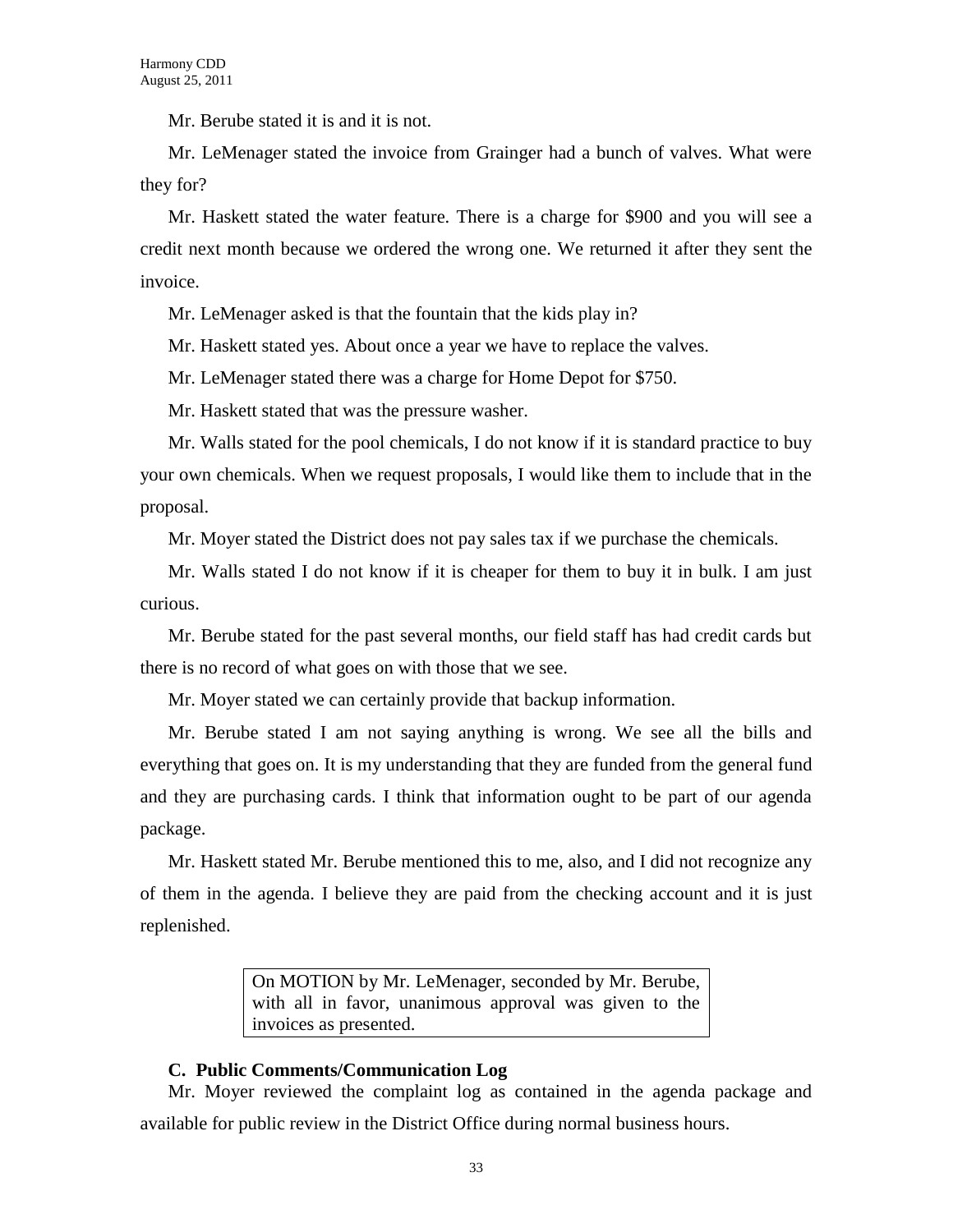Mr. Haskett stated the number of comments and complaints have decreased a lot lately.

Mr. Moyer stated we received a comment from a gentleman this week who did not understand why we went through all the time and effort to change from a key system to a card system.

Mr. Berube stated I have heard a lot of complaints about that.

### **D. Website Statistics**

Mr. Moyer reviewed the website statistics as contained in the agenda package and available for public review in the District Office during normal business hours.

## **E. Meeting Schedule for Fiscal Year 2012**

Mr. Moyer stated pursuant to Chapter 189, Florida Statutes, we are required to advertise our meeting schedule once a year. At one time, we advertised all these meetings individually, but we can save some money by advertising it just once a year as required. We are now advertising in the Osceola Gazette, which also makes a lot of sense. By advertising our meeting schedule, we are covered in terms of putting the public on notice of our meeting schedule.

Mr. Berube stated the question becomes, do we keep our current schedule.

Mr. Walls stated this has been an issue of mine for a long time, even before when I was an audience member. I think I am pretty qualified to speak on this issue since I am in a different position than the other Board members. I am the only one who does not have a flexible or work-from-home schedule. I work an 8-5 job and go to the same office every day. I have a less flexible schedule than most people here. While I am a minority among the Board members, I believe I am well within a majority of the rest of the residents of Harmony as far as my schedule. I hate that we restrict people who work from being able to come to half of our meetings. I use vacation time to attend our meetings during the day. I am fortunate that I have the ability to do that and I make that sacrifice at my choice. Other people are not as fortunate to have that choice. Many people are simply told when to come to work and what to do while they are there. I hate that we are asking people to make the choice to either come to the CDD meeting or go to work to support your family. We are talking about a meeting that happens once a month. My concern is not the number of people here. I would like to see 100 people here at every meeting. I do not think changing the meeting times will bring more people here necessarily. But when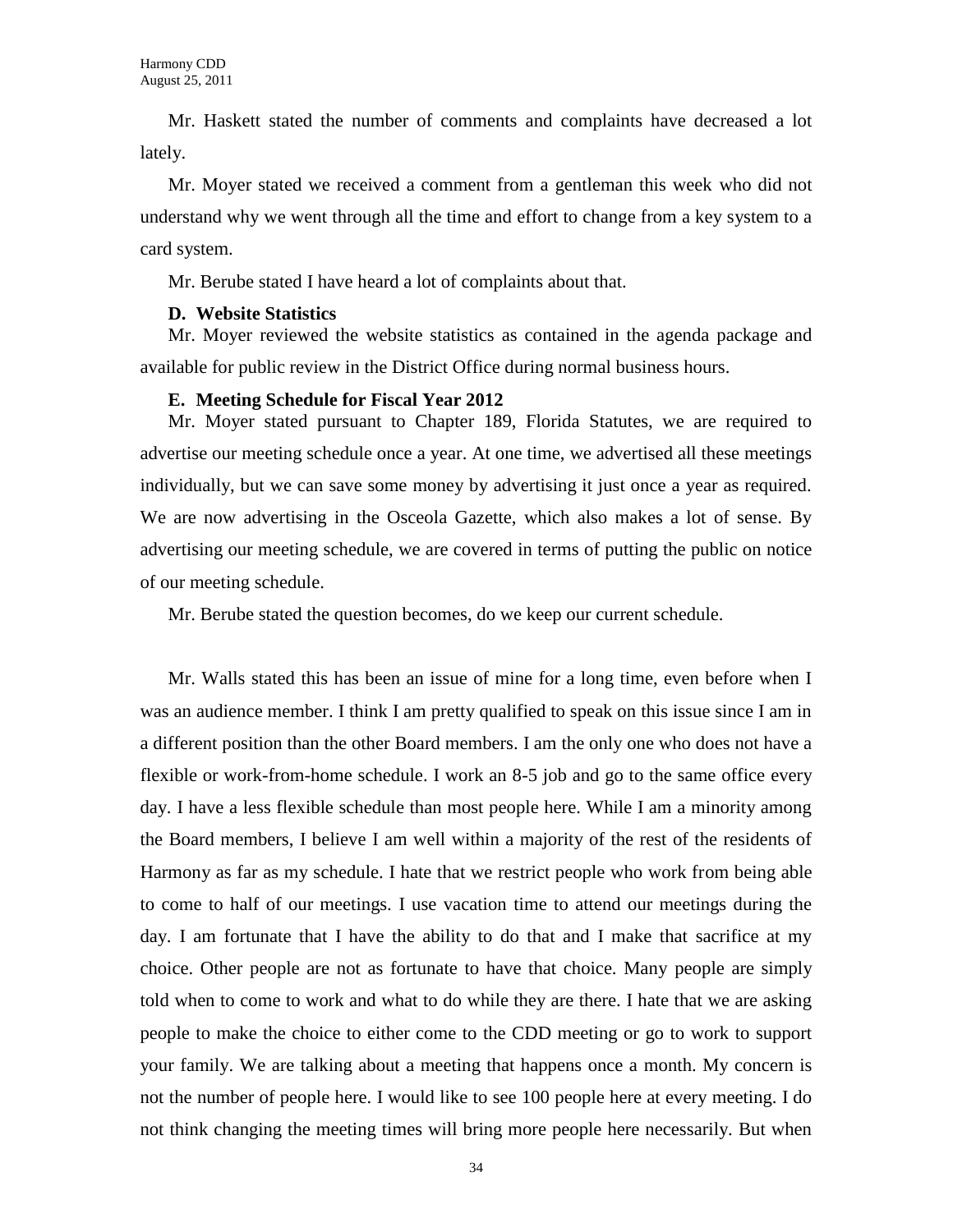we summarily restrict or disallow the working population from coming to half our meetings, we are not fostering an environment where they make it a habit to come to the meetings because they cannot come to half of the meetings. I think that is a big deal because these assessments that we are levying on some property owners, in some cases, are larger than their property taxes. I put out a call to people this past week to give me their thoughts on when they would like these meetings to be held. I heard from about 20 people. One person, who was here earlier, said she preferred 9:00 a.m. meeting times. One other person said they could come either time. All the other people said they preferred the 6:00 p.m. meeting time. We had a decent crowd here tonight at the beginning of the meeting, but most all of them have left. I can introduce you to people just on my street who work in many different fields, including working for airlines, lawyers, the software field, and teachers. I do not want to ask those teachers to leave their classroom and their kids to come to our meeting. That sounds absurd to me when we can hold these meetings at a time to give the most people the best opportunity to be here. I did not say that we will have the most number of people here because we will probably have the same number of people here no matter when we hold these meetings. I do not want to vote on a meeting time that will restrict people from even having the ability to be here. I am just about giving people the opportunity. I like to refer to Celebration CDD as our sister CDD. We share our District office with. They have all their meetings in the evening. I do not see any reason why we cannot do that. We are talking about a meeting once a month. I do not know how many times I have talked to someone and invited them to a meeting, and they responded they cannot because they have to work. Let us take that excuse away from them and hold these meetings once a month when people can come. My suggestion is to keep the dates the same but change all the meeting times to 6:00 p.m.

Mr. Berube stated I have struggled with this, as well. My personal preference is to hold all the meetings at 9:00 a.m. I would rather have the meeting at the beginning of the day, and I am sure our staff appreciates that, as well. I also hear the comments Mr. Walls shared about the people who live here. I have been counting how many people show up for the last 16 months. The average is 9 or 10. There is no discernable difference between morning or evening. Most of the time, the morning meetings have a few more people than show up in the evenings. Tonight we started with nine and we are down to two. The last time Mr. Walls advocated for evening meetings, you mentioned that it is rather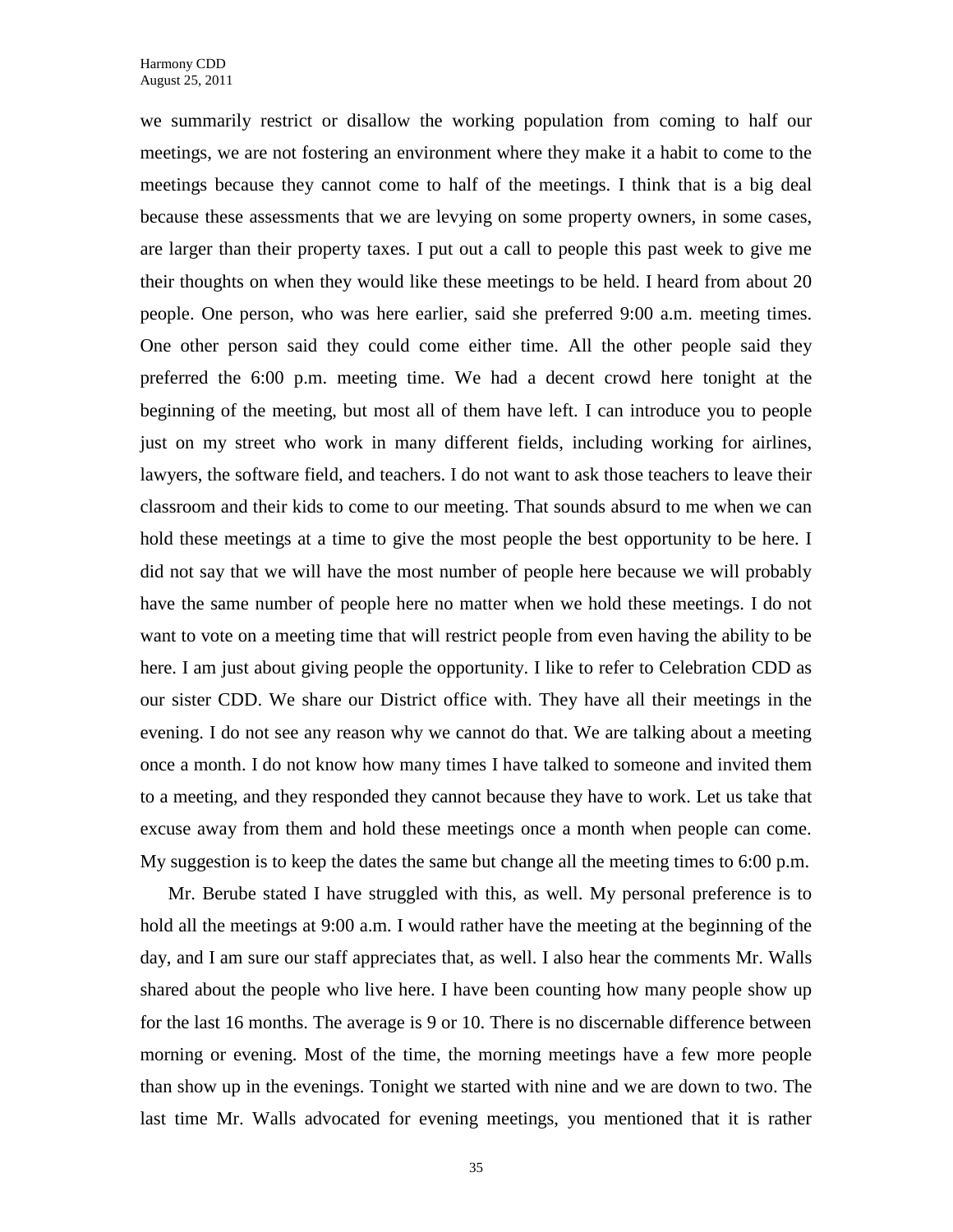embarrassing because there was only one person here. I understand that we probably should not shut out a lot of the residents, but to your point, you put out a call and 20 people responded. That leaves about 480 other people here who do not care. I talk to people in the community, just as Mr. Walls does, and I invite them to the meetings because we want their input. Some promise to come and others say they cannot attend. People just do not get involved. That bothers me because I am a get-involved kind of person. My personal opinion is that I would rather have the meetings in the morning. I can accept the split schedule, but I would rather have the meetings in the morning. I am not trying to exclude anyone, but the reality is as long as I have been attending these meetings, not many people have been coming.

Mr. Walls stated the reality is that you are excluding people.

Mr. Berube stated some people exclude themselves by not showing up.

Ms. Kassel stated I agree with Mr. Walls. Whether or not more people show up in the evenings, more people are available in the evenings. By having our meetings in the morning, we do exclude quite a few people. I do not know, to Mr. Berube's point, if it is a matter that people do not care. I think that 6:00 p.m. is difficult for a lot of people. Many people are not even home from work by then since many people work in Orlando or Melbourne, and they may have kids to feed or they need to deal with other things before they come to our meeting. no matter when we have the meeting, it will be difficult, but I agree that we should aim for evening meetings if we can simply because except for Mr. Evans, we are an elected body and residents are the people we represent. We should be able to have meetings at a time where if residents want, they can attend. Even if they do not attend, that is not entirely the point. I think it is about creating a meeting time where if people want to attend, they will be able to.

Mr. LeMenager stated I need to correct one thing Ms. Kassel stated. Mr. Evans was elected, but he was elected by the landowners. This was the same discussion we had before. Mr. Evans and Mr. Berube want to meet in the morning, and Ms. Kassel and Mr. Walls want to meet in the evening. I think what we have right now works just fine.

> On MOTION by Mr. Berube, seconded by Mr. LeMenager, with all in favor except Mr. Walls, approval was given to the meeting schedule for fiscal year 2012 as presented.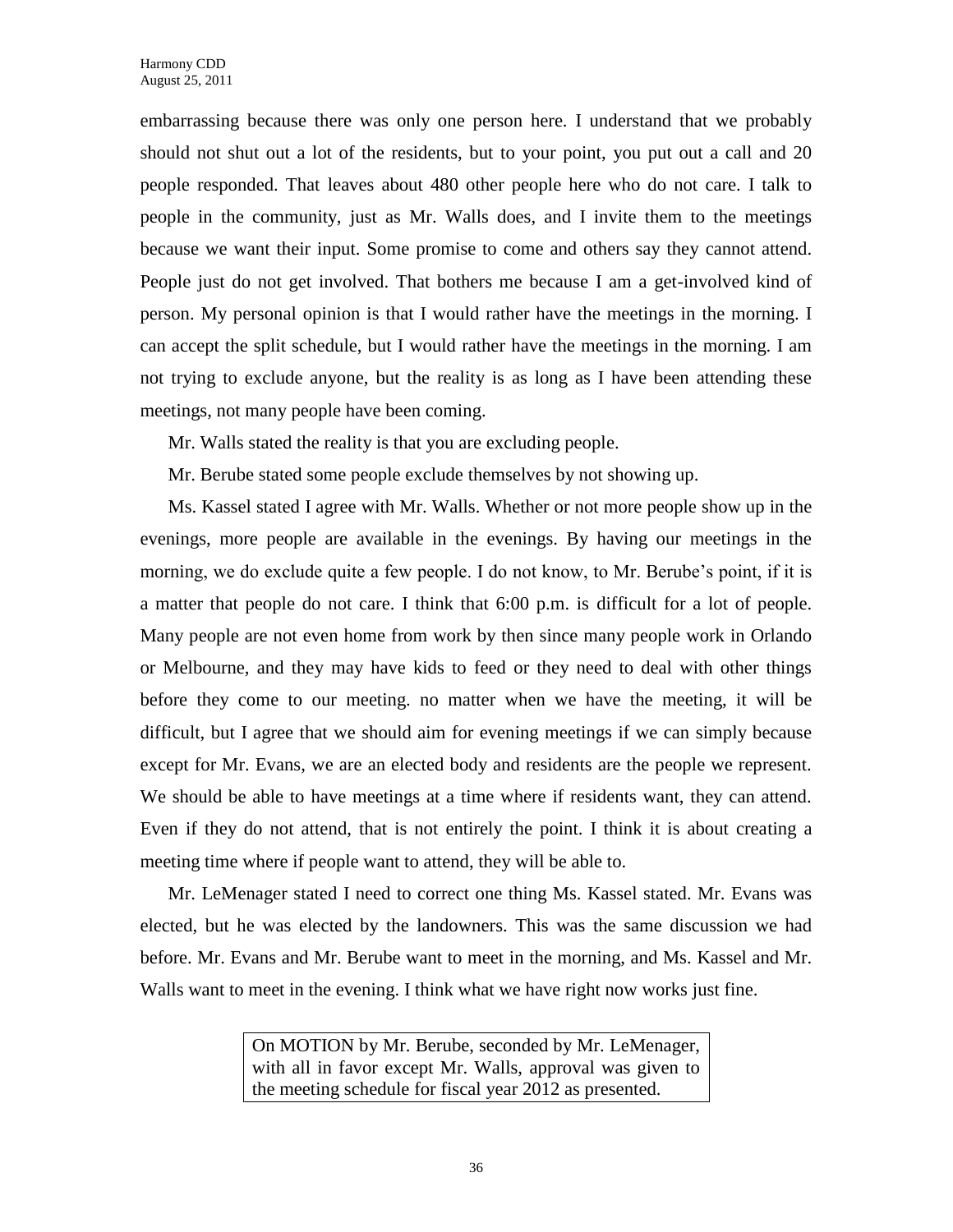Mr. Walls stated we had a lot more people here at the beginning of the meeting. I notice that Celebration CDD has their audience comments at the beginning of the agenda. Can we move ours to the beginning? Does anyone have an issue with that so people can voice their comments and then leave if they wish?

Mr. LeMenager stated that is not a bad idea.

Mr. Tome stated I often attend County Commission meetings, and they also have audience comments at the beginning of the meeting. The great thing about that is people are commenting on something that is important to them, not commenting about something you voted on, which is old news at that point.

Mr. Evans stated the County Commission also alternates their meeting times between 1:00 p.m. and 5:00 p.m.

Mr. Tome stated they do that in large part because this is a hospitality-type of County where people work the 11:00 p.m. shift, so they offer those two times to accommodate those working shifts, which makes sense.

Mr. Berube stated those meetings are sparsely attended, too. When you consider the population of the County, a small number of people attend the meetings.

Mr. Evans stated beginning with the next meeting, we will move audience comments to agenda item three, right after approval of the minutes.

Mr. Berube asked is Mr. Moyer still bringing those speaker forms?

Mr. Moyer stated yes.

Ms. Kassel stated I have no problem with moving audience comments earlier in the meeting. I like that idea, but I do not want that to exclude the possibility for residents to make comments before we vote on something where we might be spending a significant amount of money on. Sometimes items are brought to us during the meeting and residents do not have any advanced notice.

Mr. Walls asked are you referring to items that are not specifically listed on the agenda?

Ms. Kassel stated yes.

Mr. Walls stated I am fine with that.

Mr. Berube asked can we get a little sign for those forms? Most people do not know they are back there. When you go to the County or TWA meetings, there is someone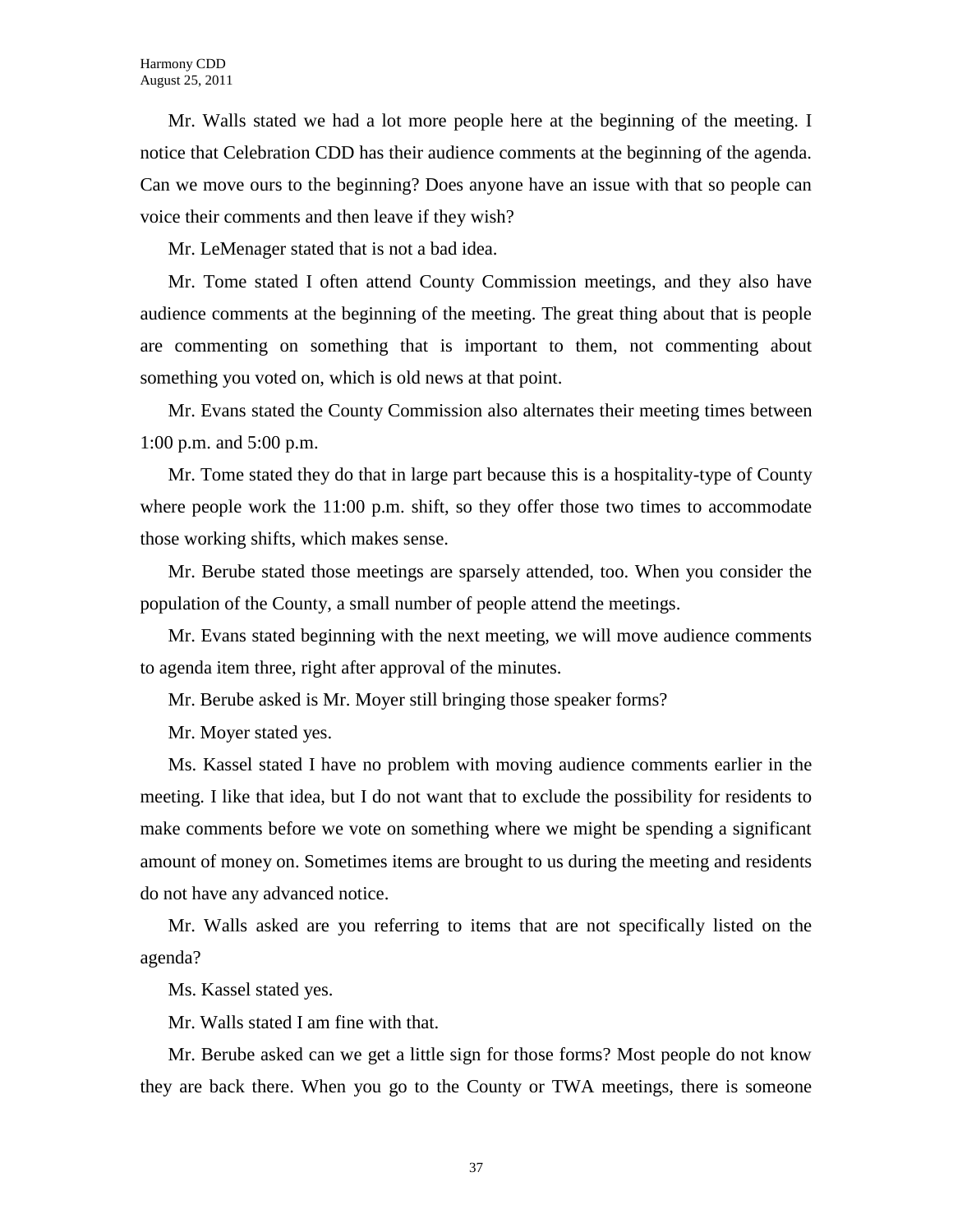monitoring it or there is a sign that says if you want to speak at this meeting, please fill in this form.

Mr. Moyer stated Districts are more informal and we usually do not have those kinds of policies. If you want to formalize it, the forms are in the back with the agendas, but we would not deny anyone the opportunity to speak if they stood and raised their hand.

Mr. Berube stated we can just leave it the way it is. Never mind the signs.

## **FIFTH ORDER OF BUSINESS Staff Reports**

### **A. Attorney**

Mr. Qualls stated we reviewed the contract for aquatic plantings, and we added terms favorable to the CDD. Bio-Tech is now reviewing the changes, and they have been really great to work with. I met with Mr. Moyer regarding Senate Bill 224. The District is in compliance and well ahead of the October 1, 2011, effective date of that new law. The budget was already being posted on the website.

Mr. Berube stated on occasion, Mr. vanAssenderp attends our meetings. The last time he was here, there was some concern about charges on an invoice that I think had to do with inquiries from potential investors relating to the 2004 bond issue. I believe his statement was that we should not have been billed for that and we should be receiving a credit.

Mr. Qualls stated I did read that in the minutes.

Mr. Berube stated I have not yet seen a credit. That is not the first time he has offered a credit to us. Perhaps we receive credits in a different form that is not received with our invoices.

Mr. Qualls stated I will take care of that. We view our bills as just another means of communication, so anytime you have questions on them, please let us know. I can assure you that Mr. vanAssenderp is very conscientious about these kinds of things. Perhaps it just slipped his mind. I will review it and we will provide a credit in the next month's invoice.

## **B. Engineer**

Mr. LeMenager asked what happened with the light post that fell down?

Mr. Berube stated it is an OUC issue.

Mr. Haskett stated it has been reported to OUC.

Mr. LeMenager stated I saw their trucks out here.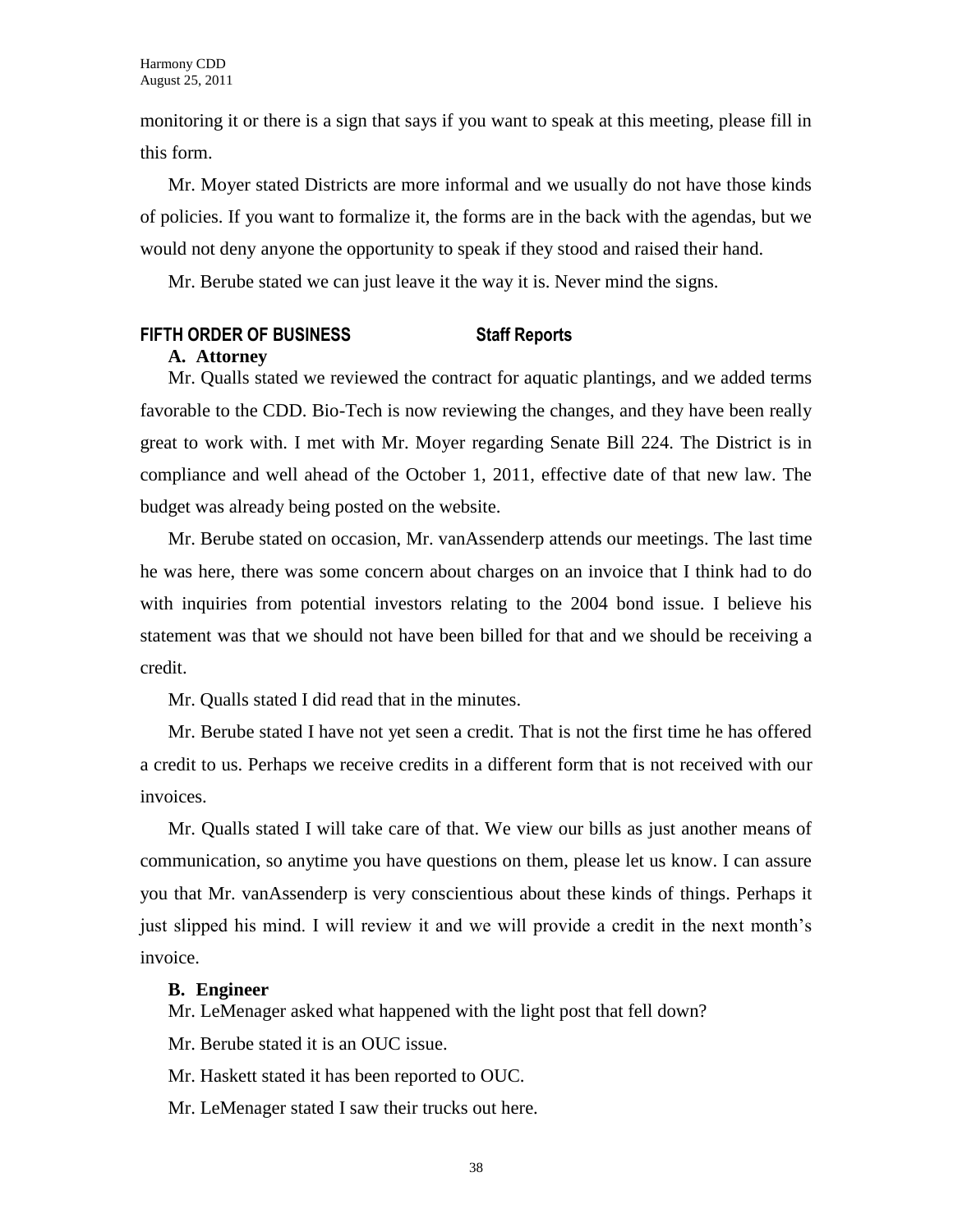Mr. Haskett stated that happened when I was on vacation. I heard that it was hit by lightning. They are aware of it.

## **C. Developer**

## **i. Shade Structures**

Mr. Haskett stated we put out a survey, the results of which were included in the agenda package. For the most part, it looked favorable to shade the playground equipment. I provided two proposals for shade at the Lakeshore Park playground units. There are two shade structures proposed because of the distance between the two units. Shade Systems Equipment provided a price of \$44,809, installed. We used them at the Swim Club for that shade structure. Creative Shade Solutions provided a price of \$23,437, installed for a similar size structure. One is 40 feet by 32 feet and the second one is 30 feet by 30 feet. Shade Systems proposed a little bit larger shade structure, but I think Creative Shade Solutions would be preferable due to the lower price. I checked their references. The warranties are comparable.

Mr. Walls asked how will these be laid out? Which structures will they be over?

Mr. Haskett stated the long parts of the 40-foot shade would run east and west over the large playground unit, from the soccer/multi-use fields and the water feature area. The other shade structure would run the opposite direction from the back of the playground equipment, or the tot area, to the swing set.

Mr. Berube stated it appears that neither of these proposals would require moving that tree located in the middle.

Mr. Haskett stated that is correct. We do not remove shade to provide shade.

Mr. Berube stated that tree does not provide very much shade, but I thought the tree would be in the way if it was a big structure. Having two structures eliminates that problem. There is a difference of \$21,000 but there does not seem to be a corresponding difference in square footage. What are we missing?

Mr. Haskett stated the majority of the cost is associated with the installation. Creative Shade Solutions may be well versed in their installation. The one from Shade Systems for the Swim Club, we installed it ourselves because of their installation costs.

Mr. Walls asked what kind of warranty do they offer? I have seen these structures and they are awesome, but over time, they deteriorate. I would not expect them to cover that, but if there are problems early on, what kind of warranty will we have?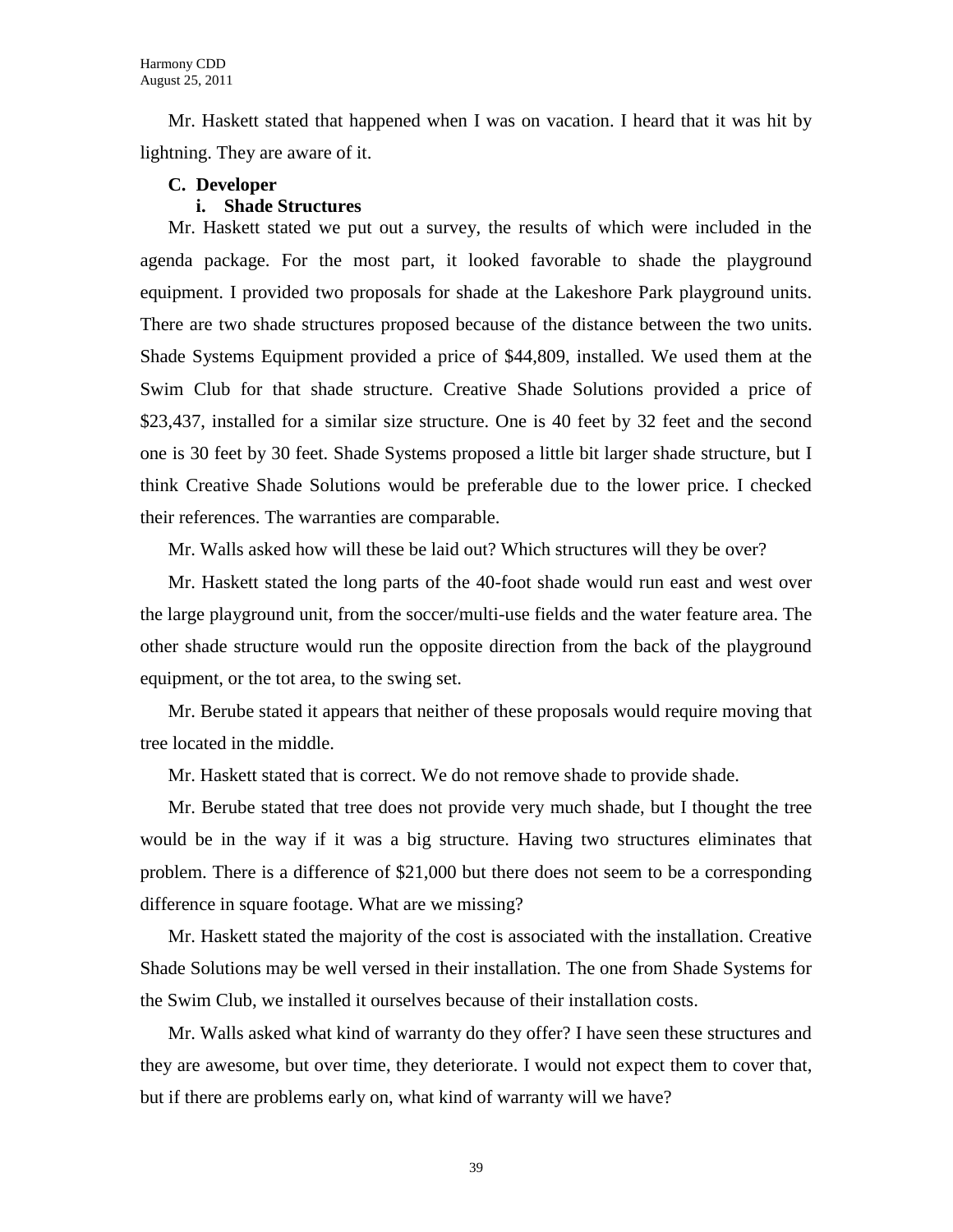Mr. Haskett stated the structure we have at the Swim Club is 10 years on the steel parts and another 10 years on the fabric, with one year on installation, which they did not provide. I expect both companies have the same warranty terms. They are both good companies. It is easy to put up and take down the fabric, which is important during hurricane season.

Mr. Berube stated I like the proposal from Creative Shade Solutions.

Mr. Evans asked is our carry-forward surplus \$47,000 for this year?

Mr. Moyer stated yes.

Mr. Walls stated depending when Bio-Tech does their plantings, which I doubt will happen before the end of the fiscal year, we will have the funds in the budget available for these shade structures.

Mr. Berube asked did we allocate that in this fiscal year? If it is done October, can we still fund it from the fiscal year 2011 budget?

Mr. Evans stated if we contract for it this year, I think we can pay for it out of this year's budget.

Mr. Walls stated we can encumber those funds this year, even if they are not spent.

Mr. Moyer stated I recall the amount of the plantings being about \$8,000.

Mr. Evans stated the carry-forward surplus of \$47,000 will leave us \$39,000 after we pay for the plantings.

Mr. Moyer stated we are getting close. I would not want to do a lot between now and the end of the fiscal year, but there is only one more month this fiscal year.

Mr. LeMenager asked do we need to spend this much money? We have not actually talked about the people who responded to the survey. There were 118 people who responded, which is a pretty good response. I got the feeling that the main thing they were talking about were the swings. Do we need to cover everything or can it be just the swings?

Mr. Berube stated I think you need to cover everything. If you touch the equipment during the day, it is extremely hot.

Mr. Walls stated it is unusable.

Mr. LeMenager stated I noted the comment from the resident who takes her kids to St. Cloud in the summertime because it is just too hot. St. Cloud has a nice big shade structure on their playground.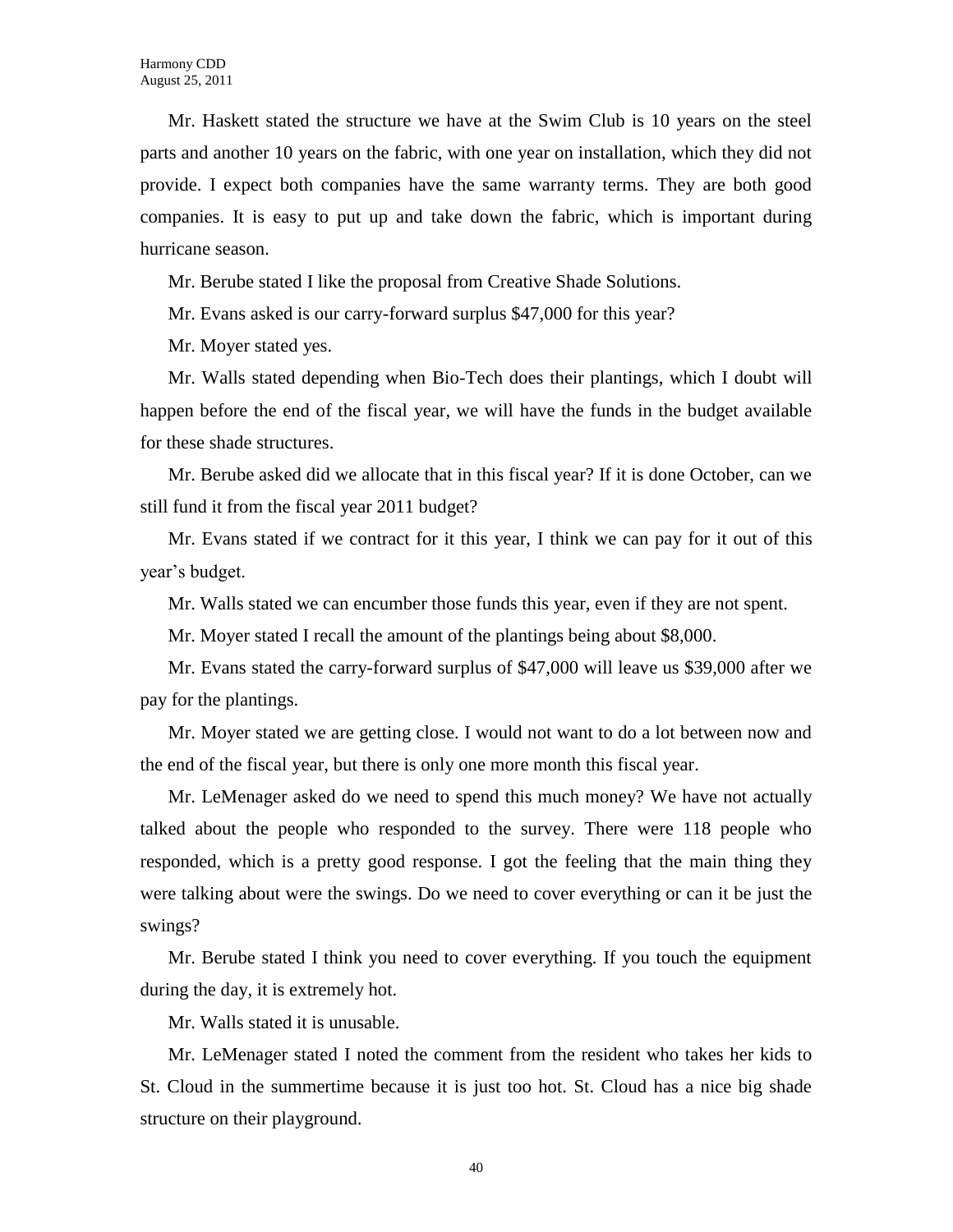Mr. Berube stated there are a lot of people at that playground during the day.

Mr. Walls stated I was in Eagle Creek the other day at one of their playgrounds, and it is nice and shaded during the middle of the day.

Ms. Kassel asked may I abstain from the vote since there were no proposals included in the agenda package and it was not sent to me by email so I have not been able to review any of it?

Mr. Qualls stated technically, your job is to vote but we understand you are participating by phone. I would advise you to not abstain.

Mr. Moyer stated if you are not comfortable voting in favor because you have not seen the material, then I would recommend that you vote no.

> On MOTION by Mr. Berube, seconded by Mr. Walls, with all in favor except Mr. LeMenager and Ms. Kassel, approval was given to the proposal from Creative Shade Solutions for shade structures at the Lakeshore Park playground equipment, in the amount of \$23,437.

### **ii. Sidewalk Extension**

Mr. Haskett stated Mr. Berube mentioned the sidewalks along Schoolhouse Road and Long Pond. I distributed an image of Long Pond along Lakeshore Park with the original concept that the engineer provided in 2005 and 2006. I received proposals for a four-footwide concrete sidewalk that does a little meander along Schoolhouse Road between Buck Lane and Cupseed. There are two bridges, one at Cupseed and one at Buck Lane, at the narrowest part of the pond. On the back side between the wetland and the bank of the retention pond is a six-foot-wide gravel or crushed concrete pathway that would link at Cupseed and wrap all the way back around to the sun dial at the present Lakeshore Park. The lines that are completely black on the photograph are existing sidewalks. Right across from Ms. Kassel's house, the sidewalk goes a little past the sun dial by about 10 or 15 feet and then it just stops. The bridges are proposed to be built in a similar fashion to what we have on the golf course, so you do not have to worry about long spans. We will use pilings that are right on the edge of the water, and then there is a railing system, a little more than what is shown on the image, but they will be pedestrian-friendly bridges that you can walk on. There is a pergola idea. The developer cleared out some of the area at Lakeshore Park so that you can view Buck Lake from the roadway and the park. We thought it would be a good idea to install a pergola with a swing so you can sit along the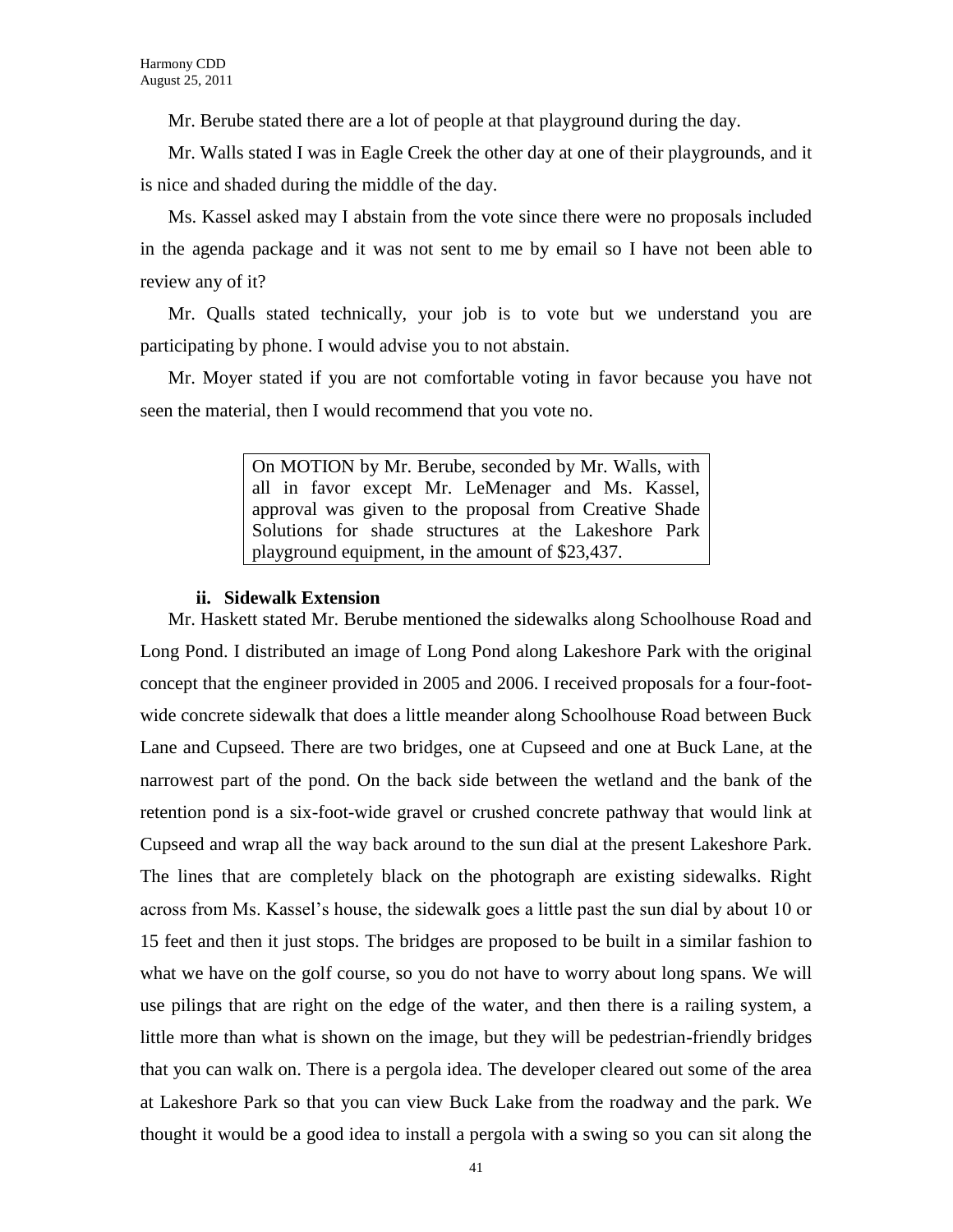pathway and see the lake and the activities that are going on. That proposal is a single sheet that itemizes out the costs. The majority of figures are hard numbers that I was able to get over the past two days, so I am confident these numbers will work if you want to move forward on this extension. The numbers are itemized so you can choose what items you want to do and not do.

Mr. Berube stated if we were going to delete something due to costs, it would be the two bridges.

Mr. LeMenager stated keep in mind we are talking about capital dollars.

Mr. Berube stated no, we are not.

Mr. Evans stated I had a conversation with Mr. vanAssenderp as to whether or not we can utilize the balance of the capital improvement funds from the 2004 bonds for improvements at the park, which was part of the 2001 capital improvements. His response is that we cannot use those funds for this project.

Mr. Qualls stated all that is controlled by the master trust indenture, which is a document that is an agreement among the District, the trustee bank and other parties. That documents needs to specifically provide for the use of those funds for that type of a project, and it does not, based on our review.

Mr. Walls asked what does it include?

Mr. Qualls stated I can provide it to you.

Mr. Berube stated if we cannot use capital funds, then how do we fund this?

Mr. Walls stated I am fine doing this project if we can use capital dollars. I am not in favor of it using operating money.

Mr. LeMenager stated I am in agreement with that.

Ms. Kassel stated earlier this evening, we discussed that we may desire to install flow meters on the irrigation system, which is a large expense. I do not know if that can be funded with capital dollars, either.

Mr. Berube stated we can probably use capital funds for part of that project, but probably not for the rest of the project.

Mr. Evans stated I agree; we might be able to install flow meters for irrigation on the east side with capital dollars. What is the magnitude of the cost to install flow meters?

Mr. Haskett stated the way Mr. Walker was talking, it sounded like he wanted them on each zone.

42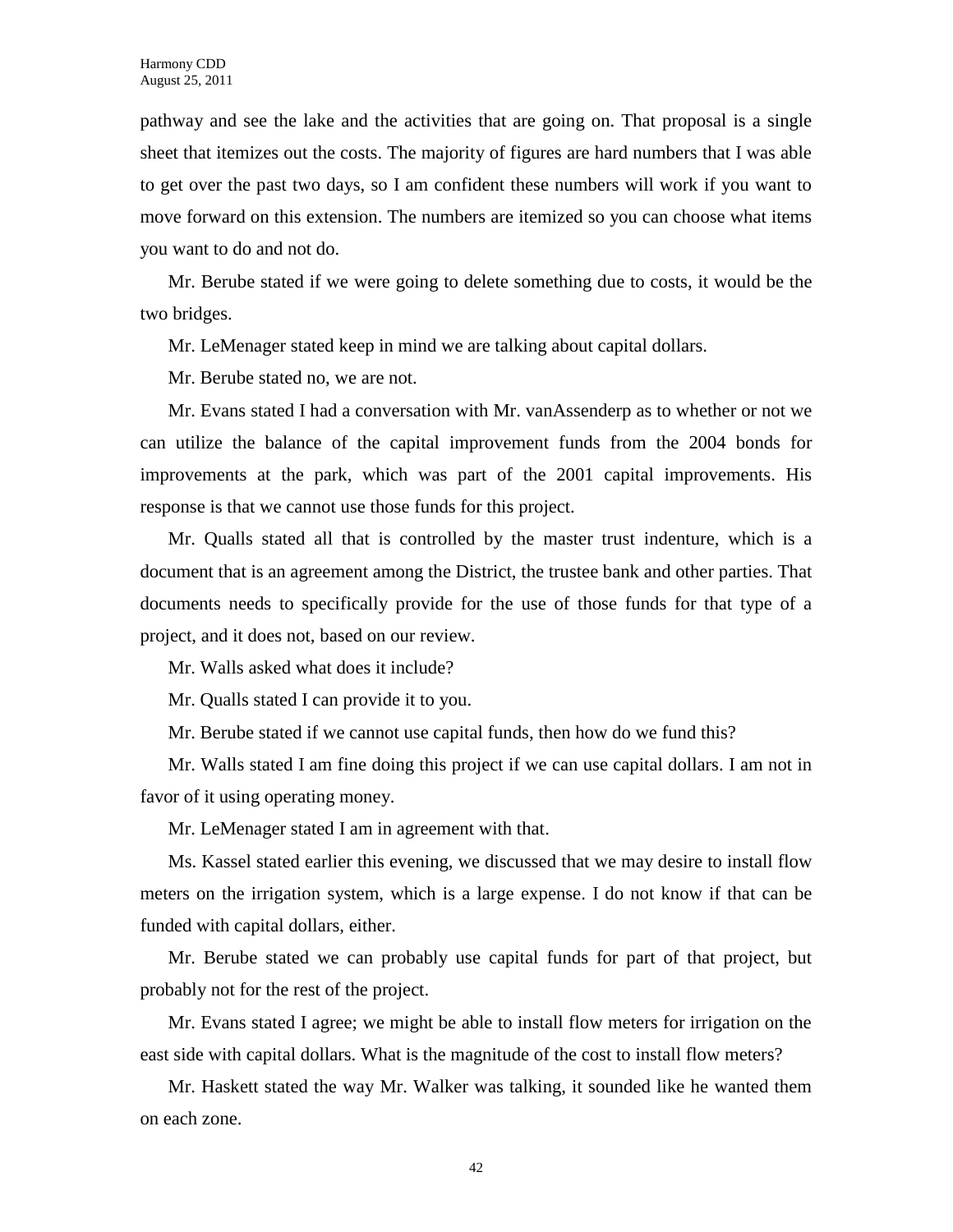Mr. Golgowski stated wherever there is a valve off the mainline is where we can install a flow meter.

Mr. Berube stated when we applied for the grant, the cost was \$60,000.

Ms. Kassel stated that was also for a limited number of flow meters; it was not going to cover everything.

Mr. Haskett stated that was for water meters. Just one controller has 32 zones on it, which is 32 flow meters.

Mr. LeMenager stated I love this idea.

Ms. Kassel stated so do I.

Mr. LeMenager stated it is fabulous, but in terms of an investment, I think the flow meters are a better investment. Let us see what those will really cost us. If we consider this sidewalk extension in six months, it will not make much difference. I wish we had known about these plans before. They look great.

Ms. Kassel stated as Mr. LeMenager says, in six or nine months or a year, if we have the funding available for the sidewalk extension, we can consider it then. But I think it is premature considering what we are looking at with the possibility of flow meters.

Mr. LeMenager stated I think we definitely want to do flow meters. The education I received tonight made that very clear. This proposal is something that would be nice to do but not essential.

## **SIXTH ORDER OF BUSINESS Supervisor Requests**

Mr. Berube stated in the past few months, we gathered some information with the access cards, and Mr. Haskett found out that there is a large number of people living here who are not conforming to our printed CDD rules because they do not have leases. Mr. Haskett was kind enough to accommodate them on a floating basis of maintaining their access cards as long as they maintain proof of their residency. That is not really the point. The home owner's association (HOA) is going to start enforcing their rules pertaining to leases. The District has the information of who has a lease and who does not. I think the HOA would like to garner that information from the CDD as to who does not have a lease. It is public record.

Mr. LeMenager asked are these public records?

Mr. Qualls asked are these private lease agreements?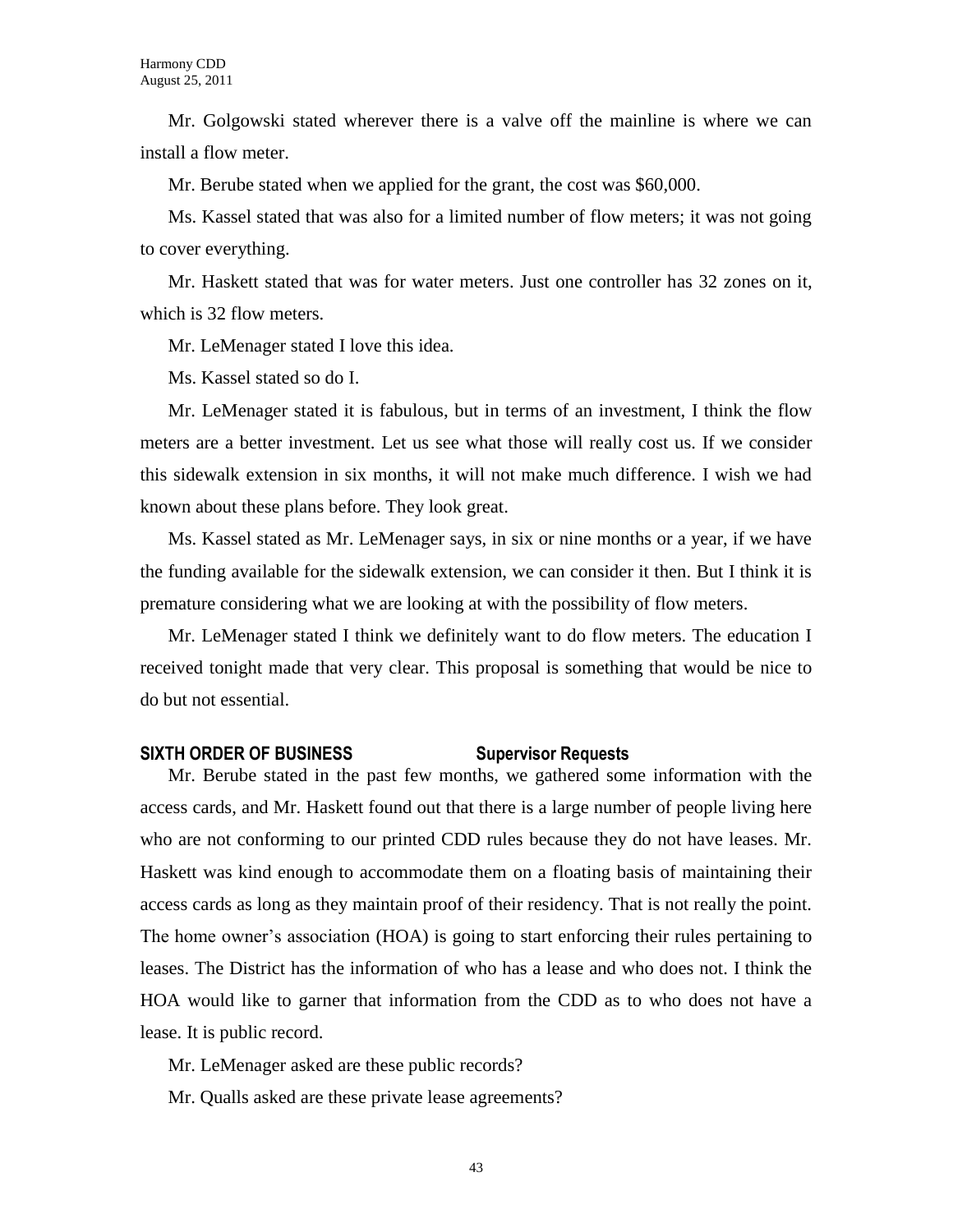Mr. Berube stated these are lease agreements that people had to show District staff in order to get an access card for our facilities.

Mr. Qualls asked does the District keep those lease agreements? Do we simply review them? I would not think the District is the custodian of private lease agreements. I can research that further, but I am inclined to say they would not be a public record.

Mr. Moyer stated I am not even sure we kept copies of the leases; we just reviewed them. But I do think that based on what Mr. Berube is saying, there is a record that we kept as part of the process that identified people who had leases and people who did not.

Mr. Qualls stated that information would be public record.

Mr. Moyer stated I agree.

Mr. Qualls stated the concept of public records is pretty easy: everything is a public record unless it is specifically exempt, and there are only a very small handful of things that are exempt.

Mr. LeMenager asked is there anything in our rules and regulations that talks about how someone takes possession of a property?

Mr. Qualls stated not to my knowledge.

Mr. LeMenager stated as far as the District is concerned, we do not care if you have a lease or not.

Mr. Walls stated we care if they want to obtain access cards.

Mr. LeMenager stated I agree; that is correct. We defined it that way for access cards.

Mr. Walls stated if the District has that data, the HOA, if it was so inclined, could request that information.

Mr. Berube stated we have a couple rules that are being broken. One is a minimum seven-month lease and no more than two leases a year that the HOA is trying to enforce.

Mr. LeMenager stated I appreciate that, but those are HOA rules; they are not CDD rules. I am not saying they are wrong, but that is not necessarily a route that this body should pursue.

Mr. Moyer stated I do not think anyone is suggesting that the District do anything, other than if we receive a request from the HOA to produce a record that we have on file. If we have the record, I do not think we have any choice but to provide it.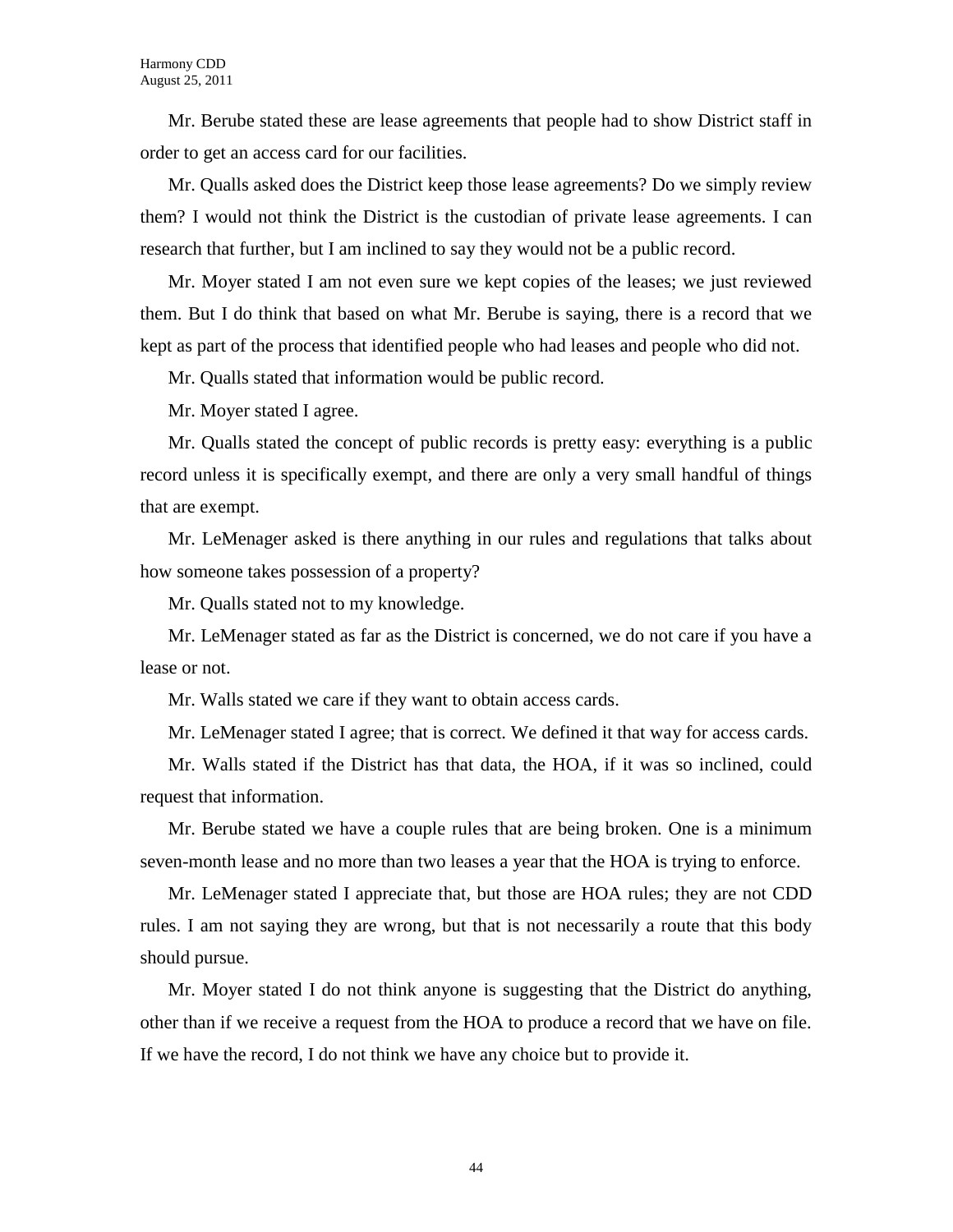Mr. Qualls stated that is correct, unless there is something in that lease agreement that might need to be redacted, such as a social security number. In that case, you redact that information and provide the lease agreement.

Mr. Berube asked can we divulge the information that we have already gathered on a public records request to anyone?

Mr. Qualls stated not only can you, but you must.

## **SEVENTH ORDER OF BUSINESS Audience Comments**

Ms. Pam LeMenager asked once the flow meters are installed, if Toho Water Authority pushes too much water, will those be able to regulate what actually is in a break?

Mr. Berube stated no.

Mr. Golgowski stated we can tell how much water is flowing through there.

Ms. LeMenager asked can you tell the rate in the event that Toho Water Authority does force too much water and it breaks our lines?

Mr. Berube stated no, I do not believe so.

Mr. LeMenager stated you would probably make a better case to tell Toho Water Authority and provide them with the water bill.

Mr. Walls stated I think it will simply indicate that there is a problem.

Mr. Berube stated the flow meter will be on the sprinkler side of the valve. I do not think you will see any excess pressure because the flow meter will monitor from the valve to the sprinkler head. I doubt we will be able to monitor Toho Water Authority. They are in a much better position than they have been in the past. They installed new controllers and have been very reliable. I have not seen a minute of downtime with the irrigation system.

Mr. Haskett stated they are also monitored by satellite as well.

Ms. LeMenager stated I still see some mornings where the heads are still submerged and other mornings where they are not. After the water shuts off, the heads are all submerged so it does not appear they have been hit by a mower.

Mr. LeMenager stated she is referring to the little park behind our home.

A Resident stated I suggest you consider flow meters at Ashley Park. We have irrigation issues there. Since Luke Brothers is also our landscaping company, it behooves us to get involved in what is going on.